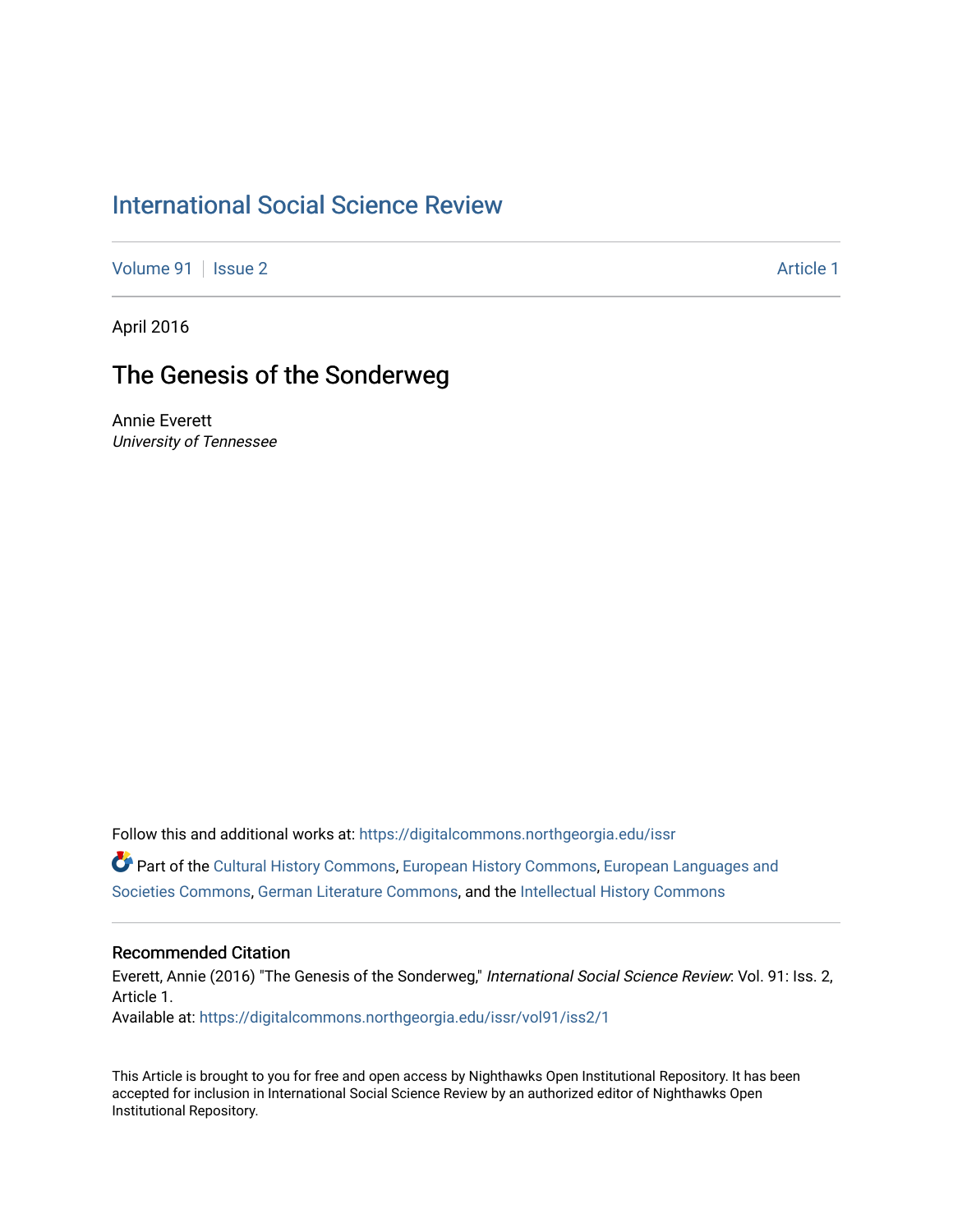#### **The Genesis of the Sonderweg**

*The age: everything that has appeared in the War and after the War was already there.*

**--** Musil, *Tagebücher*

Since Germany's defeat in 1945, scholars have debated the place of National Socialism in German history and the role continuity plays in telling the larger German story. This is no mere object of idle curiosity, since the very legitimacy of the modern, peaceful, and democratic Federal Republic of Germany has always hinged on its ability to distance itself from the violence and illiberalism of the Third Reich. Such an undertaking has naturally led historians to ask whether the Nazi dictatorship represented a short-lived aberration in an otherwise linear progression towards a democratic state, or rather a horrific denouement to a longer tradition of authoritarianism and bellicosity. Thus the key problem for scholars in today's Germany, as Konrad Jarausch explains, is to account for "the incommensurability of simultaneous man-made life-worlds of utter privilege, wealth, and consumption and death-worlds of utter degradation, starvation, and brutal annihilation."<sup>1</sup>

One way scholars respond to this dilemma is through the concept of a German *Sonderweg*, or "separate path." This term refers to a modernization paradigm with origins in the polemical writings of Fritz Fischer and Hans-Ulrich Wehler in the 1960s and 1970s. They suggested that long-term deviations in German modernization in the nineteenth century serve to explain the rise of Nazism in the twentieth. The subsequent historiography surrounding Germany and the Third Reich has created so-called "master narratives," which attempt to interpret German history on a large scale, as accounts of the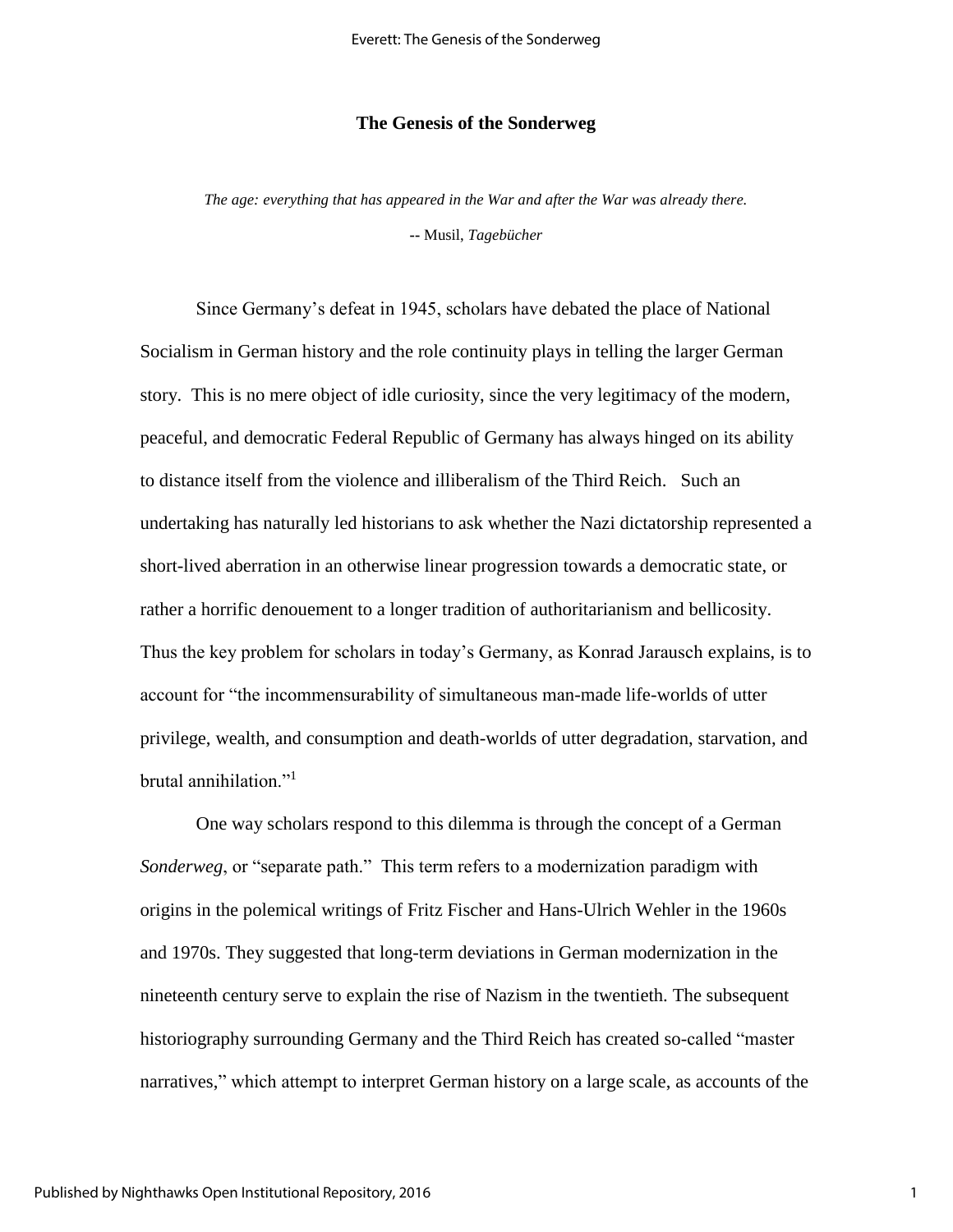ways in which modern industrialization and tradition coalesced in the German Empire to produce a powerful nation-state with an inclination towards war in 1914 and a public rejection of democracy in 1933. In this way, the *Sonderweg* thesis represents a meaningful contribution to the larger task of coming to terms with Nazism and the extremities of the Holocaust.

This study will first lay out the course of the German *Sonderweg* in post-1945 historiography, the intent being to construct a clear assessment of the thesis as it has evolved over the past fifty years. In doing so, this study will address how and why the *Sonderweg* thesis has been heavily criticized in the past few decades by scholars who complain about its attempt on the one hand to normalize the histories of other Western nations,<sup>2</sup> and on the other to see every episode of the past  $250$  years as leading to the Third Reich and the Holocaust.<sup>3</sup> Intense debate over the *Sonderweg* thesis has lasted for over two decades, and this scrutiny has led to a decline in the *Sonderweg*'s explanatory power. As a result, historians such as Helmut Walser Smith are left to bemoan the absence of viable explanatory alternatives to fill the gap left by a discredited *Sonderweg*. 4 To understand why this beleaguered thesis has endured such intense controversy, this project begins by asking why the notion of a "separate path" has been so deeply ingrained in contemporary thought, and to discover when, where, and in what form the notion of a "separate path" took hold in Germany.

Much more than a simple reconstruction of previous *Sonderweg* debates, this study intends to break down the various diagnoses offered as a solution to Germany's ills by turning away from postwar historians to focus specifically on treatises published by leading German intellectuals throughout the Weimar period (1919-1933). This study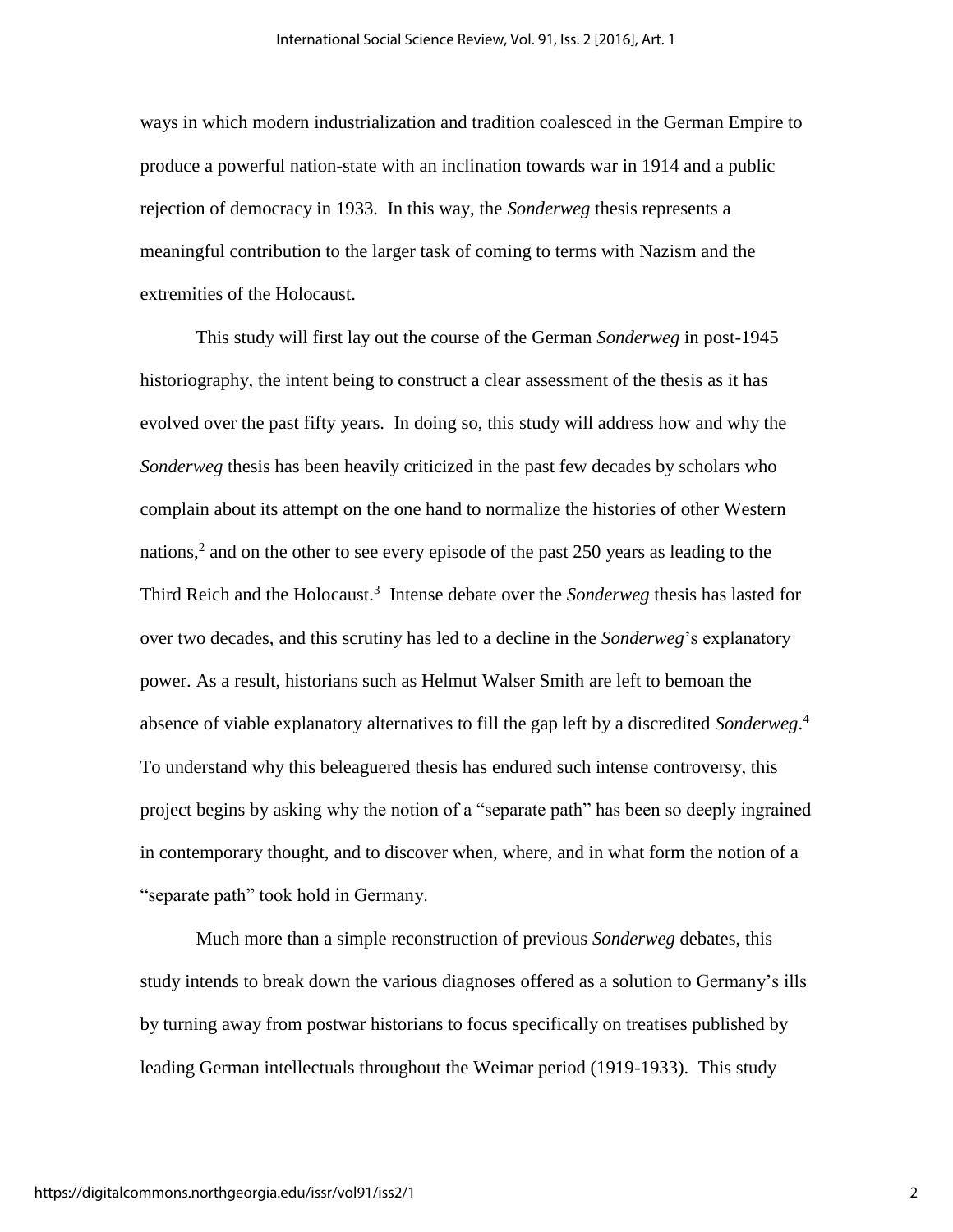applies Fritz Fischer and Hans-Ulrich Wehler's understandings of the *Sonderweg* to the pre-Nazi era, exploring the existence of a specifically Weimar *Sonderweg* and analyzing the ways in which the concept of a German *Sonderweg* differed between the 1920s and the postwar period. From this premise, this project will analyze three prominent German intellectuals of the Weimar period: the artist Hugo Ball, the novelist Thomas Mann, and the essayist Robert Musil. Beyond their public presence and wealth of publications, these three intellectuals offered valuable critiques of the Weimar period predicated on their own singular understandings of the German past, and their writings would go on to shape notions of German identity in the following decades. It is this paper's argument that the Weimar era constitutes a significant moment in the construction of a specifically twentieth-century German identity and that notions of a German *Sonderweg* heavily informed the intellectual capital produced throughout the period.

#### The Course of the Sonderweg

According to Helmut Walser Smith, 1941, among the other markers of the Germany past (1914, 1918, 1933, 1939, 1945), is the "vanishing point" of German history;<sup>5</sup> it is the moment around which decades of postwar historiography have revolved. In reconciling the postwar period with the Final Solution, many historians utilized the *Sonderweg* thesis as a means of contextualizing the Third Reich within a broader German history. Wielded as a methodological tool, the *Sonderweg* thesis became a significant paradigm of historical thinking which has transformed present-day interpretations of German history as a whole. As a result, the past fifty years of German historiography have consistently dealt with the *Sonderweg* on some level or another. Helmut Walser Smith's most recent work claims that the era of the *Sonderweg* has at last come to a close,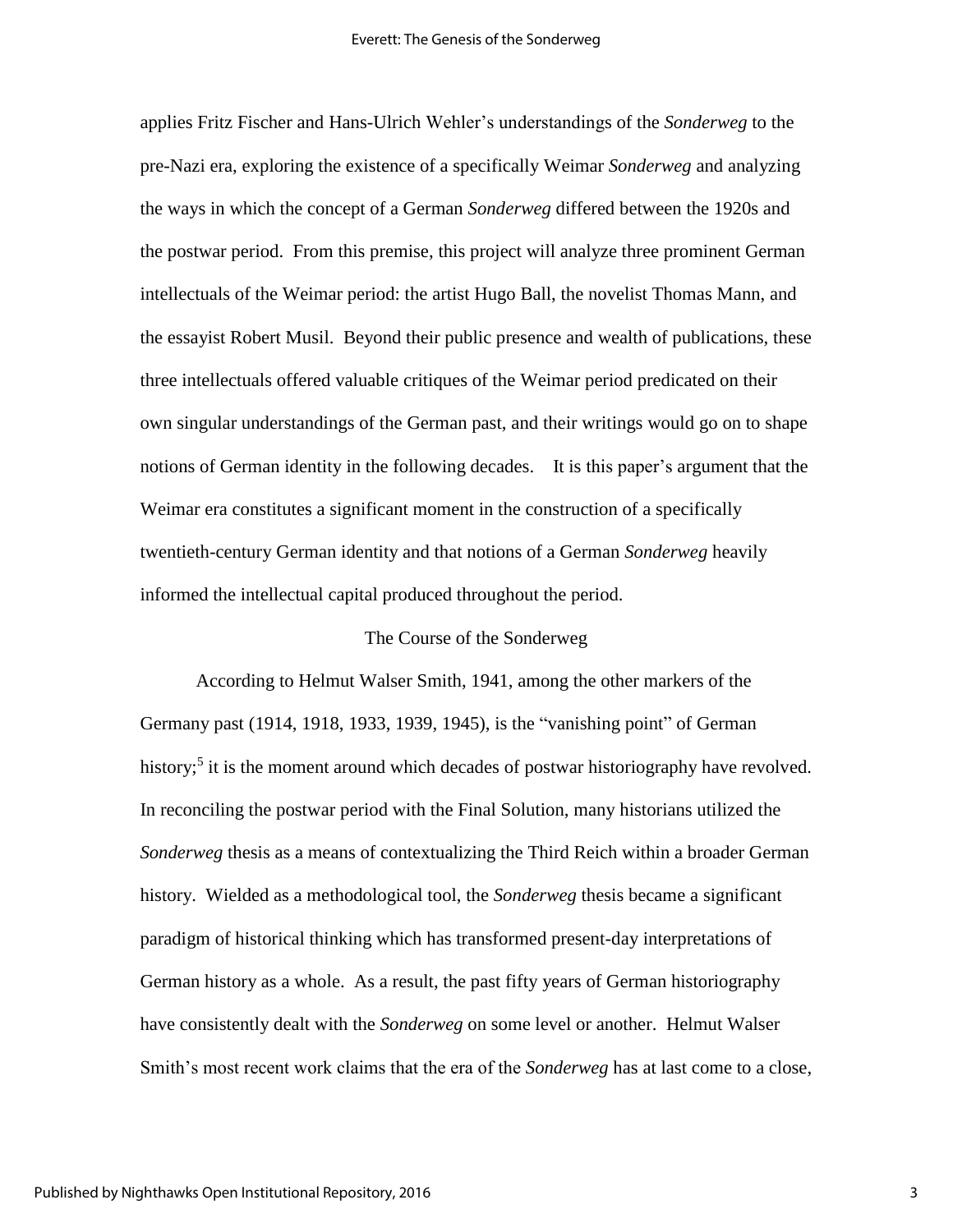yet without an alternative narrative in place to structure our views of the German past, the *Sonderweg* remains a powerful teleological device for explaining German actions in the twentieth century. The following lays out the course of the *Sonderweg* thesis in postwar historiography, emphasizing how conventional understandings of the thesis have become embedded in our historical consciousness as part of a greater German saga. These historiographical trends help explain why the *Sonderweg* is a narrative to which many continue to cling.

In the late nineteenth and early twentieth centuries, many German intellectuals believed in the existence of a positive "German way."<sup>6</sup> In general, the notion of a "special path" meant that the German-speaking lands had taken a route from aristocracy to democracy that was unlike any other in Europe, as a midway between the materialism and utilitarianism of the Western democratic systems on the one hand, and the autocracy of Tsarist Russia on the other.<sup>7</sup> In the nineteenth century, this course was a source of pride. The German path represented a distinctive form of democratization that occurred as a movement "from above," in contrast to the grassroots democratic movements that played out in Britain and France, with reform occurring "from below." The German authoritarian state enacted reform of its own accord, and Germans citizens considered this path a superior alternative. With unification in 1871 came a tendency to exalt a particular German combination of political, economic, military, and educational institutions. As a whole, the German monarchy and the nation's industrial success, alongside its army and universities, were tied to a positive historical paradigm that understood German history as a road to success. $8$  With the turn of the twentieth century, the ideas of the Imperial Age transitioned into modernity, and the "ideas of 1914" were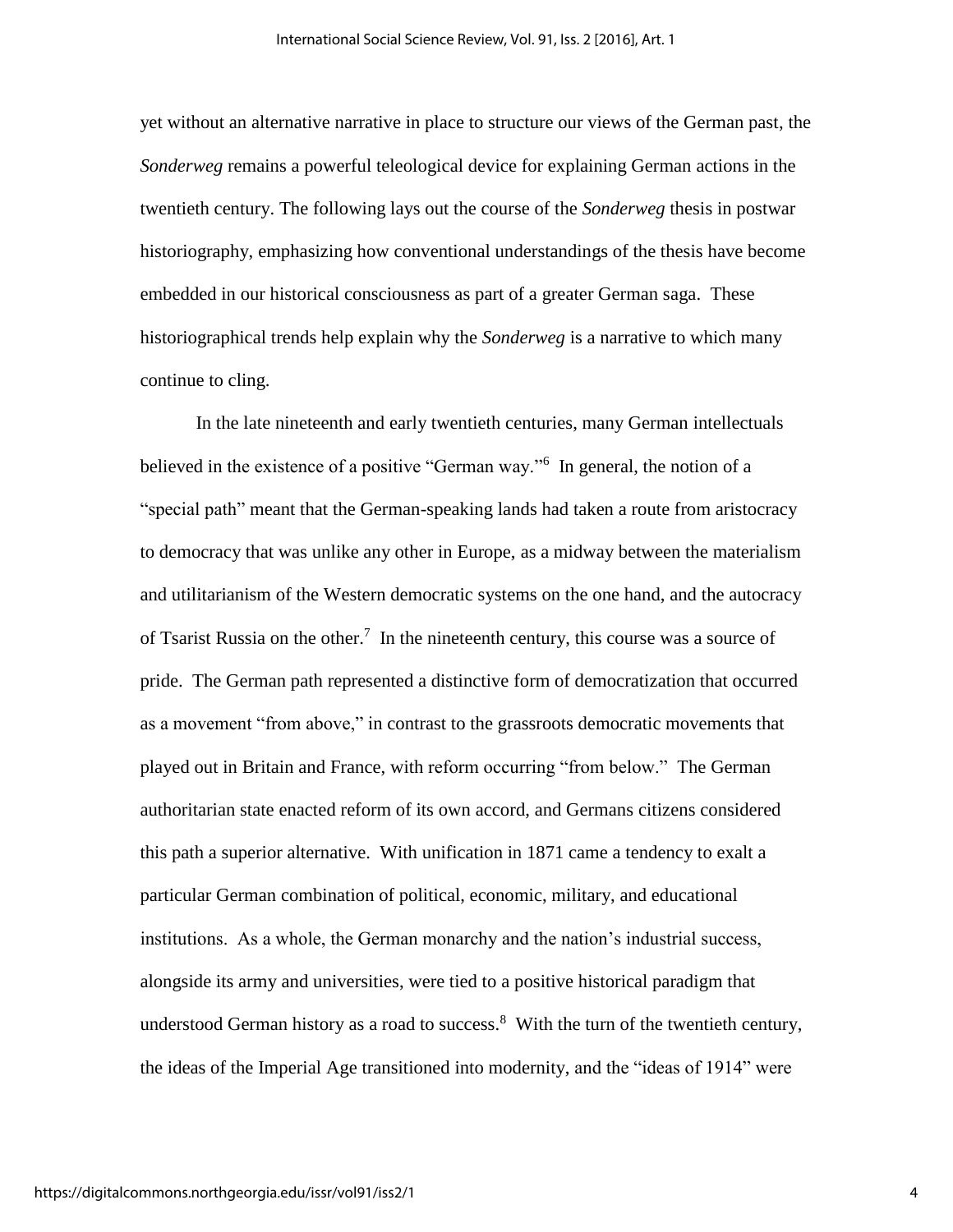linked to the understanding of a positive *Sonderweg*, tying the concept to the First World War and retaining powerful purchase throughout the Weimar years.<sup>9</sup>

Pushed beyond recognition by Nazi zealots, however, this positive perception of the German *Sonderweg* lost much of its intellectual credibility and moral authority in the postwar world. As a consequence, German tendencies towards the military and authoritarianism have been labeled the "peculiarities" of German history.<sup>10</sup> The resonance and importance attached to these peculiarities has been examined critically in the postwar period. With the defeat of Germany in 1945, scholars asked how the German catastrophe had been possible. During the immediate postwar period the German population maintained varying images of the Third Reich as a time of order and prosperity, and this ambivalence left a mark on the professional sector.<sup>11</sup> Much of the historical research produced in Germany throughout the 1950s explored a predominately political focus detailing the collapse of Weimar, the Nazi seizure of power, and the unleashing of the Second World War. Within Germany an embattled politics of memory emerged – Germans who were prepared to accept Hitler's responsibility for the Second World War found it hard to reopen the question of war guilt for the First World War.<sup>12</sup> Thus, much of the original critique that linked the German peculiarities of the nineteenth century to the atrocities of the twentieth came from historians outside of Germany, such as Pierre Renouvin, Bernadotte Schmitt, and Luigi Albertini.<sup>13</sup> These scholars focused on specific peculiarities: some concentrated on the happenstance of geography, on Germany's fatal position between east and west on the European continent; others expanded upon a German exceptionalism that was enacted via military force; and still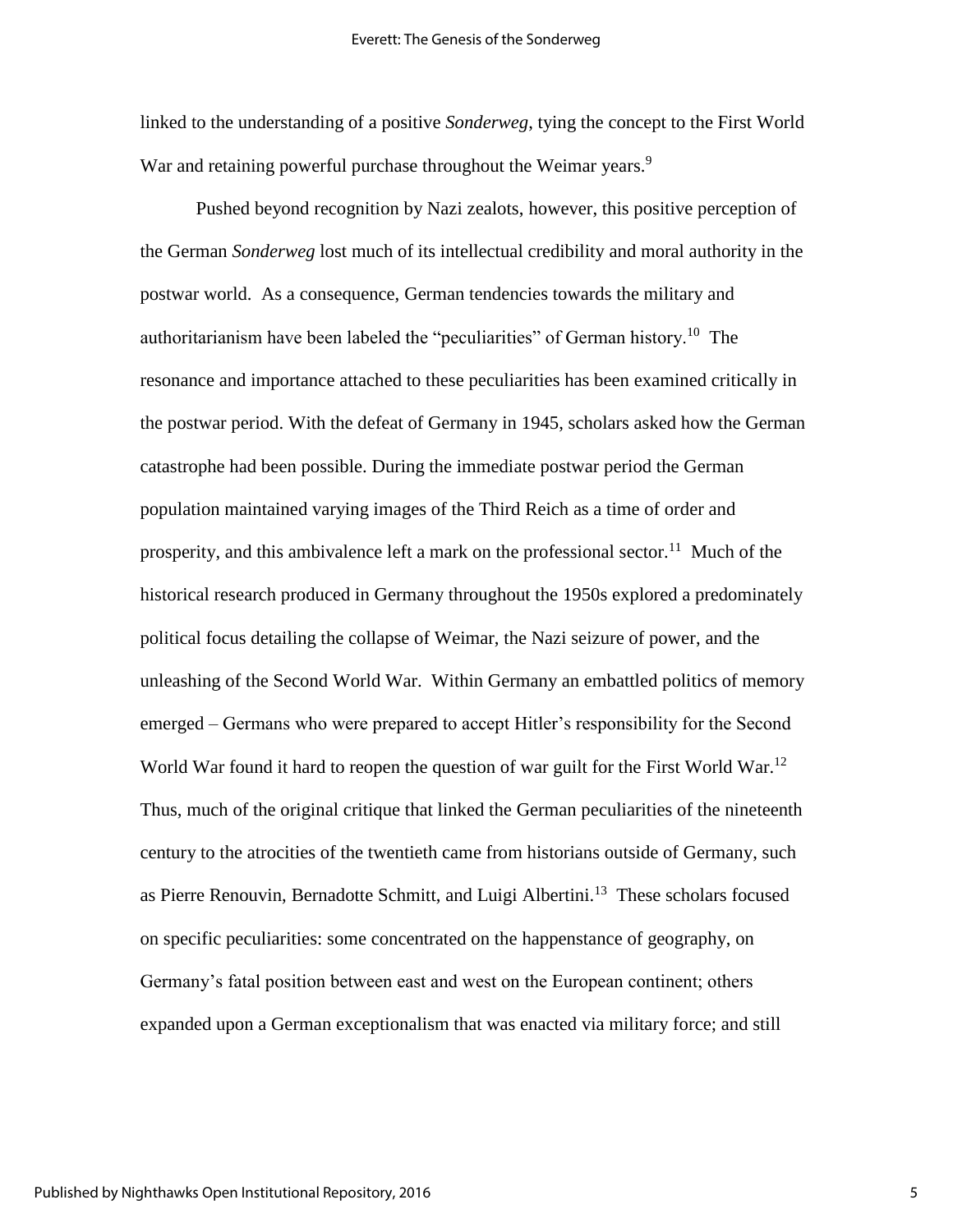others detailed a peculiar German mind warped by irrationalism, the glorification of martial values, obedience by the subject, and contempt for Western values.<sup>14</sup>

In Germany, Fritz Fischer's 1961 analysis of German war aims in the First World War broke the historiographical mold.<sup>15</sup> Regarded as the first German historian to recognize the need for a critical review of German actions during the First World War, Fischer placed responsibility for the start of the conflict squarely on the shoulders of the Imperial German government. Fischer posited that the Great War was a culmination of Germany's "will to power."<sup>16</sup> In Fischer's view, the German Empire created in 1871 was a partnership between the Prussian military and an authoritarian state administration, which, according to Fischer, determined Germany's passage into modernity and hinged on a world policy dedicated to securing Germany a place in the sun no matter what the cost. This will to power, then, necessitated military conquest as a means of safeguarding Germany's social, cultural, and political heritage and a way to guarantee the balance of power in a new world system of states. As a result, German world policy was, in Fischer's view, in no small measure responsible for the imminent danger of a general war in the summer of 1914. Fischer pointed to German politicians and publicists, "and with them the entire German propaganda machine during the war," as warmongers.<sup>17</sup> As such, the cornerstone of his thesis involved a total reversal of the nineteenth-century notion of a positive *Sonderweg*.

According to Fritz Fischer, the defeat of Germany in 1918 did not then engender a wholesale reassessment of German identity. Rather it "preserved in the following two decades a political and historical image [of Germany] which was colored by illusions."<sup>18</sup> Given such a long-standing historical trend, Fischer's work posed a significant challenge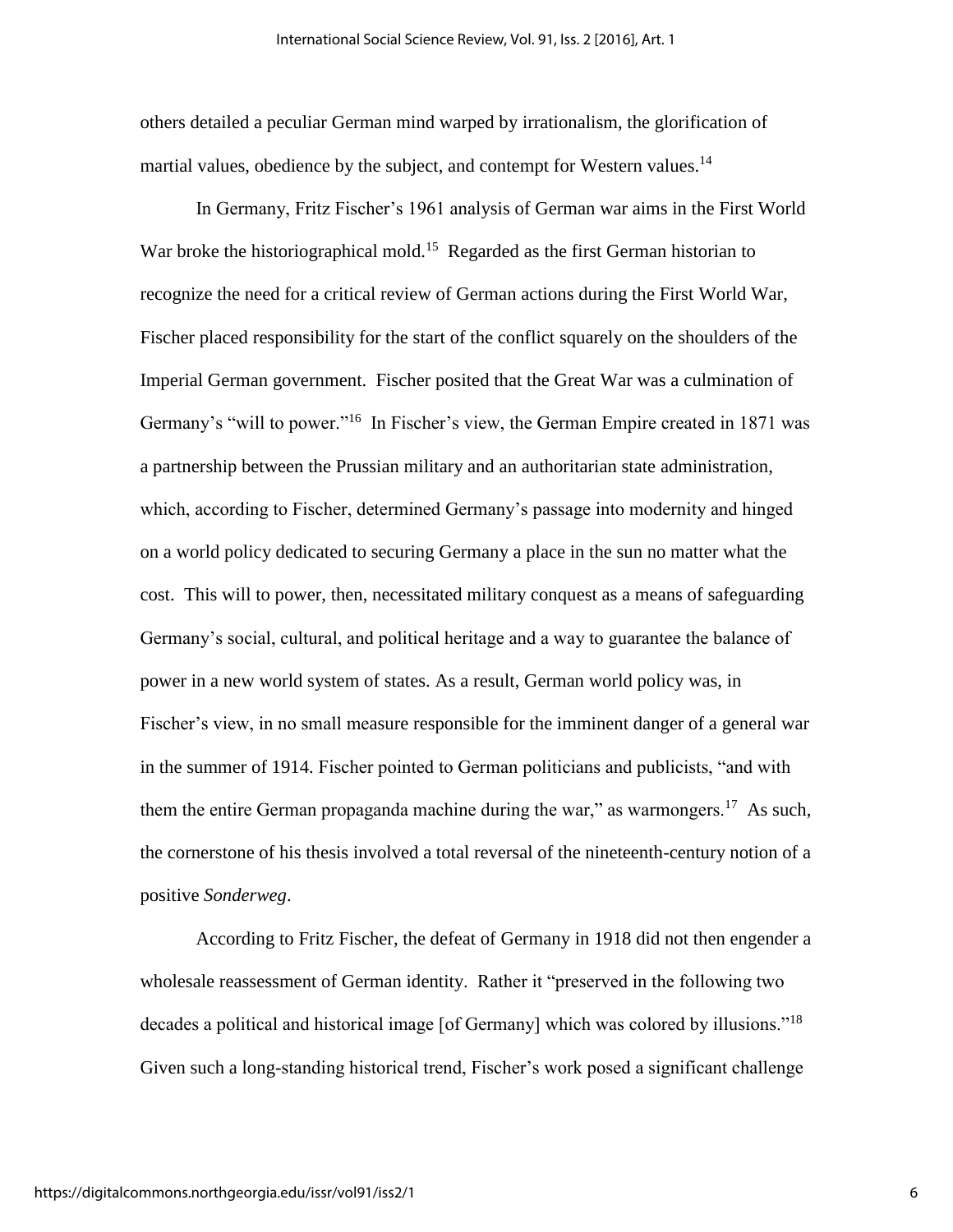to several widespread German views. The first was an assumption that Germany had fought a defensive war, and had only done so because it believed that its very existence was in jeopardy. The second followed David Lloyd George's dictum that all the great powers had "slithered into the cauldron of war," meaning that all the powers – Britain, France, Russia, and Germany – shared similar responsibility for the outbreak of conflict.<sup>19</sup> As a whole, Fischer challenged the "comfortable interpretations" of previous German scholarship and reopened questions that many regarded as closed.<sup>20</sup> Germany's *War Aims of the First World War* suggested a reinterpretation of German policies from 1914 to 1918 that linked tendencies of the nineteenth century to Germany's failures in the twentieth. Fischer drew connections from 1871 to 1945, and claimed that the policies pursued by the Nazis throughout the Third Reich were reflected in widely held German aspirations which long predated Hitler. The questions raised by Fischer's work concerned the role of continuity in German history; it was an interpretation of the recent German past constructed within a framework that adequately explained the socio-political processes behind the decisions that led to the Second World War.<sup>21</sup> More importantly, it implicated the German people in Hitler's war crimes. As such, this singular interpretation of the German past "comes close to making the Holocaust inevitable in Germany."<sup>22</sup>

The reaction to Fischer's work was dubbed the "Fischer Controversy." Generally regarded as the beginning of a critical perspective of the German past, assessments of the controversy differ in drastic ways.<sup>23</sup> Within Germany, Fischer was faced with a campaign coordinated among leading German historians to reject his thesis.<sup>24</sup> Gerhard Ritter, regarded as Fischer's arch-critic and part of an older generation of German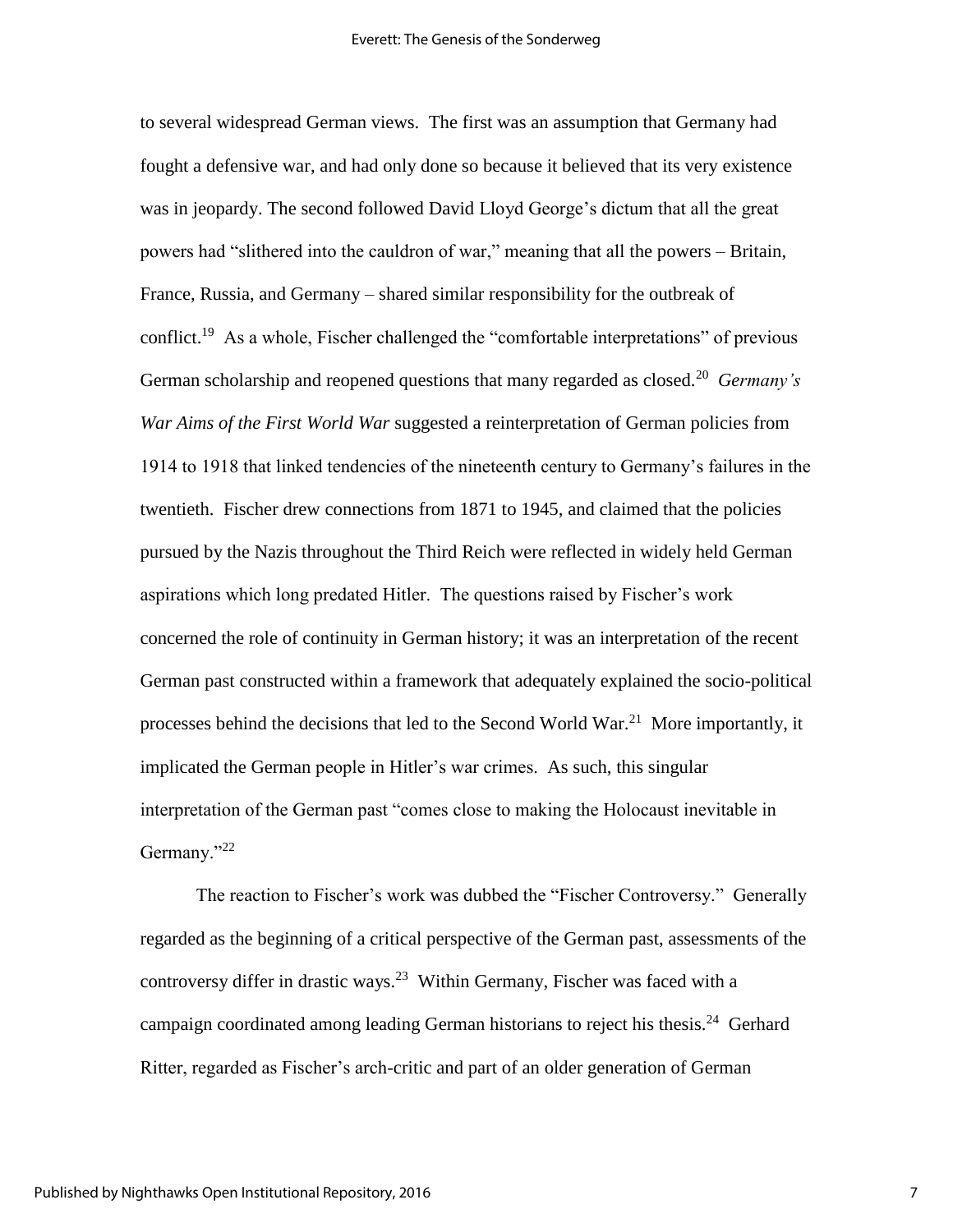historians, believed that the war-guilt question was an issue of the past, having settled any disputes with the Franco-German school book agreement of  $1951<sup>25</sup>$  This agreement made it possible to instill a historical consensus, pre-Fischer, which allowed shared culpability for the war of 1914 between the great powers and isolated the Third Reich from German history, preferring to interpret it as a *Betriebsunfall* (accident) and Hitler as a one-time aberration.<sup>26</sup> Fischer's thesis, of German *Alleinschuld* (sole responsibility), carried strong moral overtones, and according to many of Ritter's colleagues, this view amounted to a betrayal of German patriotism and a threat to the German consciousness.<sup>27</sup>

Ritter's generation of scholars dominated the German *Zunft* (guild of historians). At any other point in time Fritz Fischer's thesis might have been simply rejected by the historical majority and forgotten. However, time and circumstance were against Ritter and his following. The "Fischer-Kontroverse" became tied to both the Eichmann and Auschwitz trials, and as the controversy wore on, it played an important role in both the fiftieth anniversary of the outbreak of the Great War and the twenty-fifth anniversary of the Second World War. Journalists latched onto the controversy surrounding Fischer's book, highlighting the work's appeal to both the historical expert as well as the interested public, and the growing positive reaction in the media made it impossible for the *Zunft* to ignore the book or attempt to sideline Fischer. Thus, Germany's history was no longer left solely to the academic historians and their professional journals. The media made the controversy available to the wider public, and the pro-contra debate surrounding Fischer's thesis aired widely. As a result, Fischer's negative *Sonderweg* thesis seized the national German consciousness, and, in an interesting twist, the historiographical debate the thesis then engendered was more significant than Fischer's study itself. For younger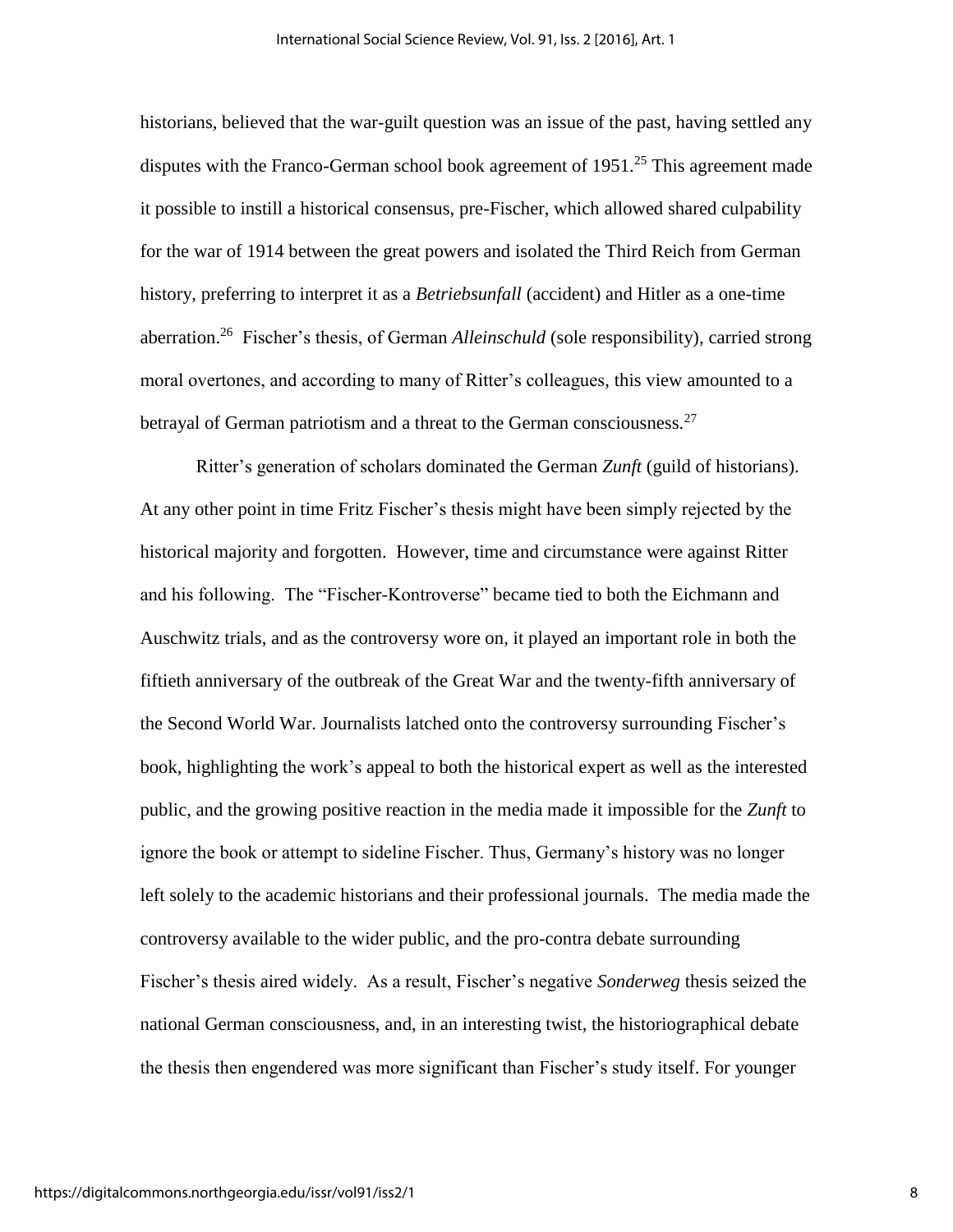German historians, "Fischer's writings were a declaration of independence," and debate about the *Sonderweg* went on to influence and shape the arguments of further generations of German scholarly work. 28

The "Fischer Controversy" went on to inspire various theses which sought to provide a critical metanarrative of German history.<sup>29</sup> Fritz Fischer's model of a German *Sonderweg* that deviated significantly from the route taken by Western societies has gained wide currency in modern historical and political literature and has come to serve as the foundation of a new, critical approach to German history.<sup>30</sup> Published in 1973, Hans-Ulrich Wehler's *The German Empire* broke fresh ground on the *Sonderweg*  debate.<sup>31</sup> Wehler's work analyzed the historical processes of the late nineteenth and early twentieth centuries in Germany, and organized them under themes of class, economics, and politics, creating an inventory of serious historical problems. Wehler emphasized patterns of continuity in the German social fabric from the Second Empire to the Third Reich, and the general thread running throughout his analysis is the view that knowledge of the German Empire between 1871 and 1918 remains indispensable for understanding German history in the twentieth century.<sup>32</sup> In Wehler's view, a social structure that impeded modernization in some areas while allowing it in others dominated Germany between 1871 and 1945. Wehler described the German Empire as "a Bonapartist dictatorship based on plebiscitary support and operation within the framework of a semiabsolutist, pseudo-constitutional monarchy.<sup>33</sup> He believed that a disastrous course had been set for the entire direction of the German Empire, and that the social, economic, and psychic structures of the *Kaiserreich* acted as matrices and were able to produce similar configurations over a long period of time.<sup>34</sup> The key explanatory concept behind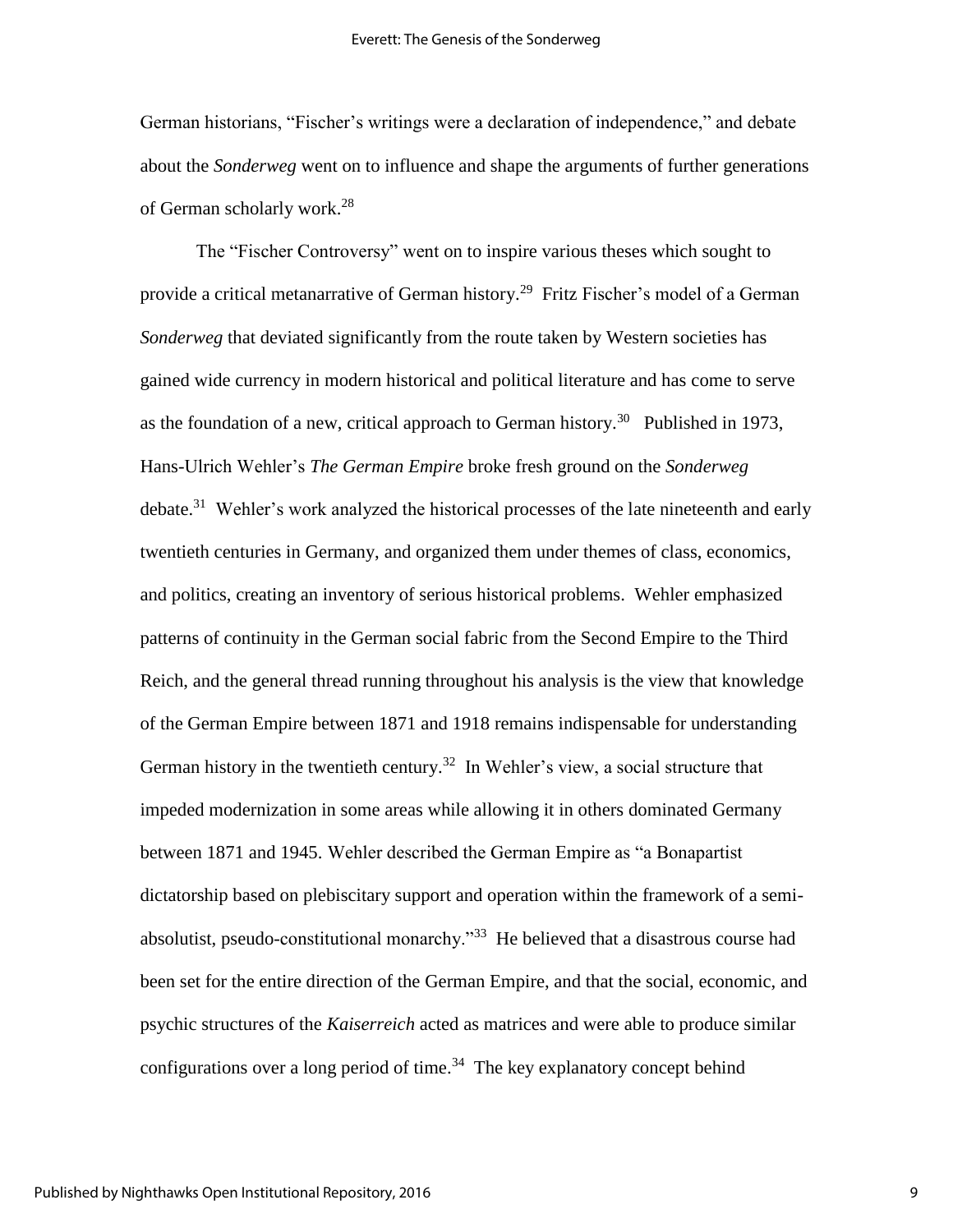Wehler's thesis was the assumption of a defensive method of modernization, which attempted to safeguard as many of the older, economic, social, political, and cultural patterns as possible.<sup>35</sup>

Hans-Ulrich Wehler's work is the prime example of a particular "Bielefeld School" approach, which judged that "however long and circuitous," the "fateful Sonderweg of the Germans" led from Bismarck to Hitler.<sup>36</sup> Wehler meant to illustrate how the political realities of the *Kaiserreich* had taken a "hazardous leap forward… [which led] the nation up a blind alley... [and would] lead to its downfall."<sup>37</sup> Among the first of Wehler's critics were Thomas Nipperdey, Lothar Gall, and Klaus Hildebrand.<sup>38</sup> Nipperdey argued that Wehler was too willing to portray the aristocratic nature of the *Kaiserreich* in a negative hue; Gall criticized Wehler's "Bonapartist" bent; Hildebrand rejected Wehler's structural "social history" outright.<sup>39</sup> However, Wehler's understanding of the exceptionalist nature of German modernization succeeded in creating a critical view of the German past that was shared by a wider intellectual public, providing "innovative impulses, intellectual coherence, and polemical vigor that proved well nigh irresistible."<sup>40</sup>

Konrad Jarausch cites the unexpected economic transformations and cultural shifts of the 1980s as the catalysts that "appeared to announce the end of modernity as a distinctive, two-century long era."<sup>41</sup> Modernity came to be seen as the source of Germany's problem, rather than its solution. In 1984, David Blackbourn and Geoff Eley offered perhaps the greatest challenge to what previous critics had dubbed the "new orthodoxy" of German historical thought.<sup>42</sup> Both British historians at odds with the notion that their country's past served as positive standard of modernization, Blackbourn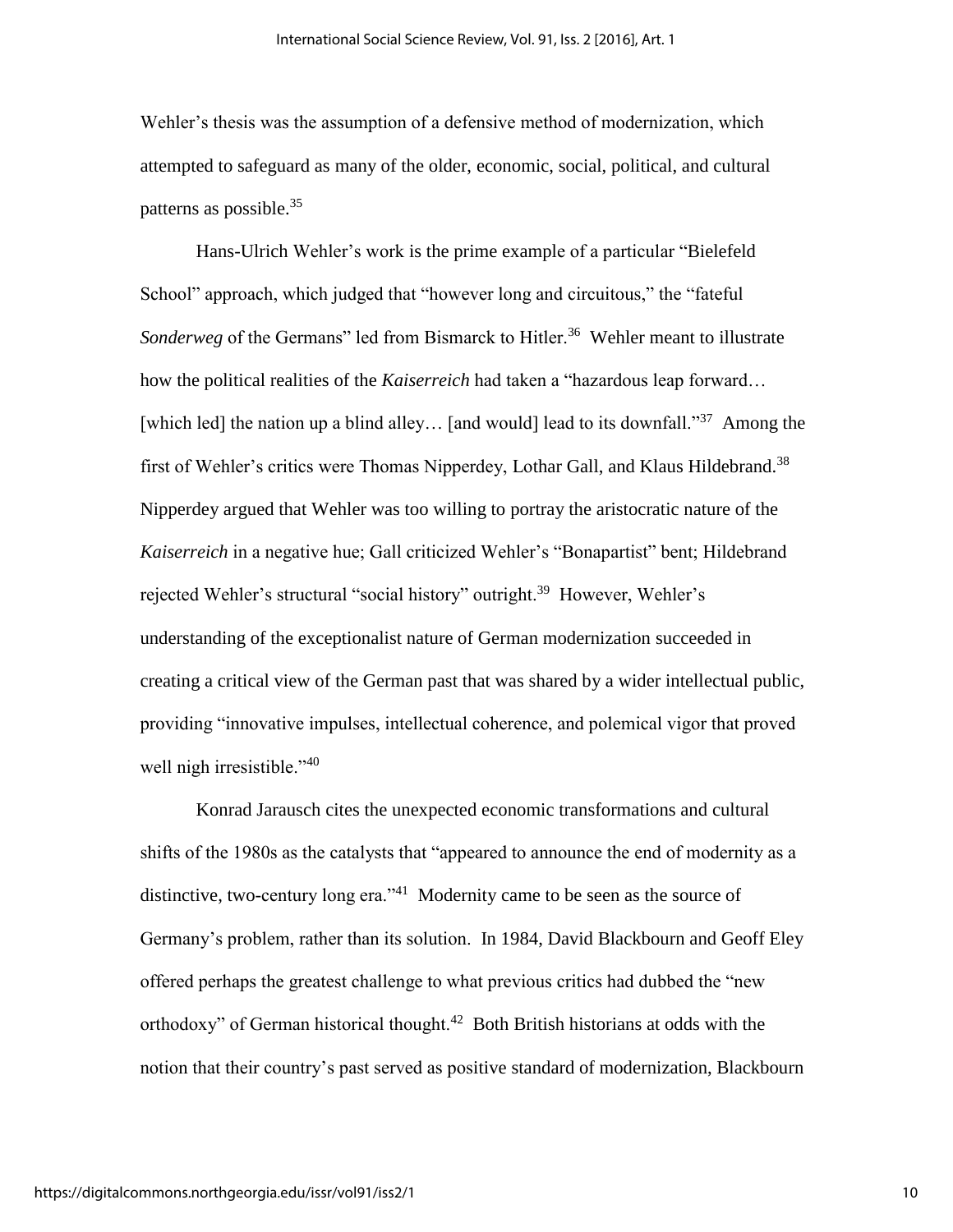and Eley began their *Peculiarities of German History* by probing the normative assumptions which proponents of the *Sonderweg* inherently made about proper historical development. The debate largely targeted the form of domestic politics, whether manipulation from above or grassroots mobilization from below had instigated change in the Second Reich. According to Hans-Ulrich Wehler and the Bielefeld School, it was Germany's lack of modernity that determined its subsequent disasters – that the antiquated nature of a feudal administration crippled Germany as it moved into the twentieth century. Conversely, David Blackbourn and Geoff Eley emphasized the modernity of the *Kaiserreich*. Their main critique focused on the existence of the *Bürgertum* (middle class) in Germany throughout the unification period and the social and political effects their liberal mindset had on the new regime. In Blackbourn and Eley's analysis, the commonly held "peculiarity," that there was a gaping hole where the bourgeoisie should have been in Imperial Germany, was an illusion.<sup>43</sup> In a wider European perspective, German modernization did not look nearly so exceptional and seemed to follow a pattern of economic, political, and social development typical of countries on the continent.<sup>44</sup>

What remains significant about *Peculiarities* is that it did not challenge the Bielefeld notion of continuity between the *Kaiserreich* and Third Reich, and by extension the nineteenth and twentieth centuries. Blackbourn and Eley did not deny the continuities of German history that comprised the backbone of the *Sonderweg* thesis. However, they rejected the belief that Hitler was a historical aberration and refused to acknowledge the view of Hitler as a "snake charmer" who seduced a German people driven to despair by the immediate circumstances of the Versailles Treaty, 1920s' inflation, and 1930s'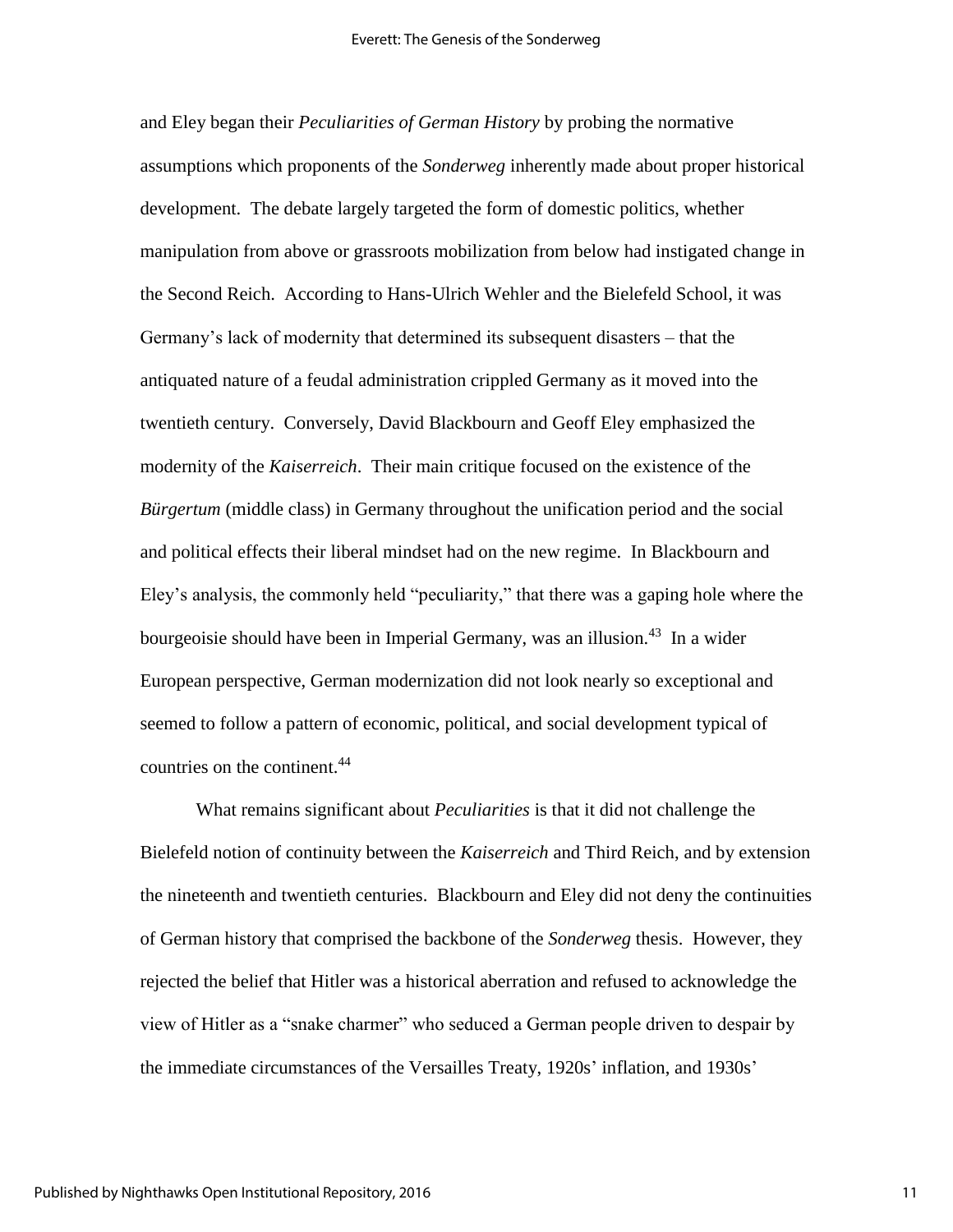depression.<sup>45</sup> They argued not *whether* continuity existed, but instead *which form* it took. Rather than reduce the nineteenth century to "the ante-room of Nazism," a method that Blackbourn and Eley find too frequently used and too comfortable, they instead demonstrated the similarities in both theory and practice between the politics of the Weimar Republic and the politics of the Wilhelmine period: the fragmentation of the bourgeois middle, the hostility of bourgeois parties to the left, the importance of the confessional divide, the emergence of a new radical nationalism.<sup>46</sup> Their goal was to restore a sense of contingency to modern German history and reject the form of teleological blandness that resulted from Fritz Fischer and Hans-Ulrich Wehler's negative Sonderweg.<sup>47</sup> In acknowledging that continuity occurred, they were not simply buying into a generalized answer to the underlying social changes of the twentieth century. David Blackbourn and Geoff Eley's admission to continuity came with a rejection of longer-term aspects of the *Sonderweg* thesis, redirecting primary attention away from the deeper historical continuities and toward the immediate fascism-producing aspects of German Imperial policy and culture. 48 As a result, the *Sonderweg* was relegated to an increasingly more circumscribed period and role in German history.

At the beginning of the twenty-first century, Konrad Jarausch and Michael Geyer called for a new examination of the meaning of the German past. Europe had moved into a new age in the 1990s, and as far as the continent was concerned, the twentieth century had become history.<sup>49</sup> In the wake of Germany's reunification, Jarausch and Geyer asked how the German past could be viewed with 2000 as its pivotal point rather than 1945. In an attempt to reconcile Germany's postwar transformation into a democratic society, *Shattered Past* addressed the void left by the collapse of three traditional "master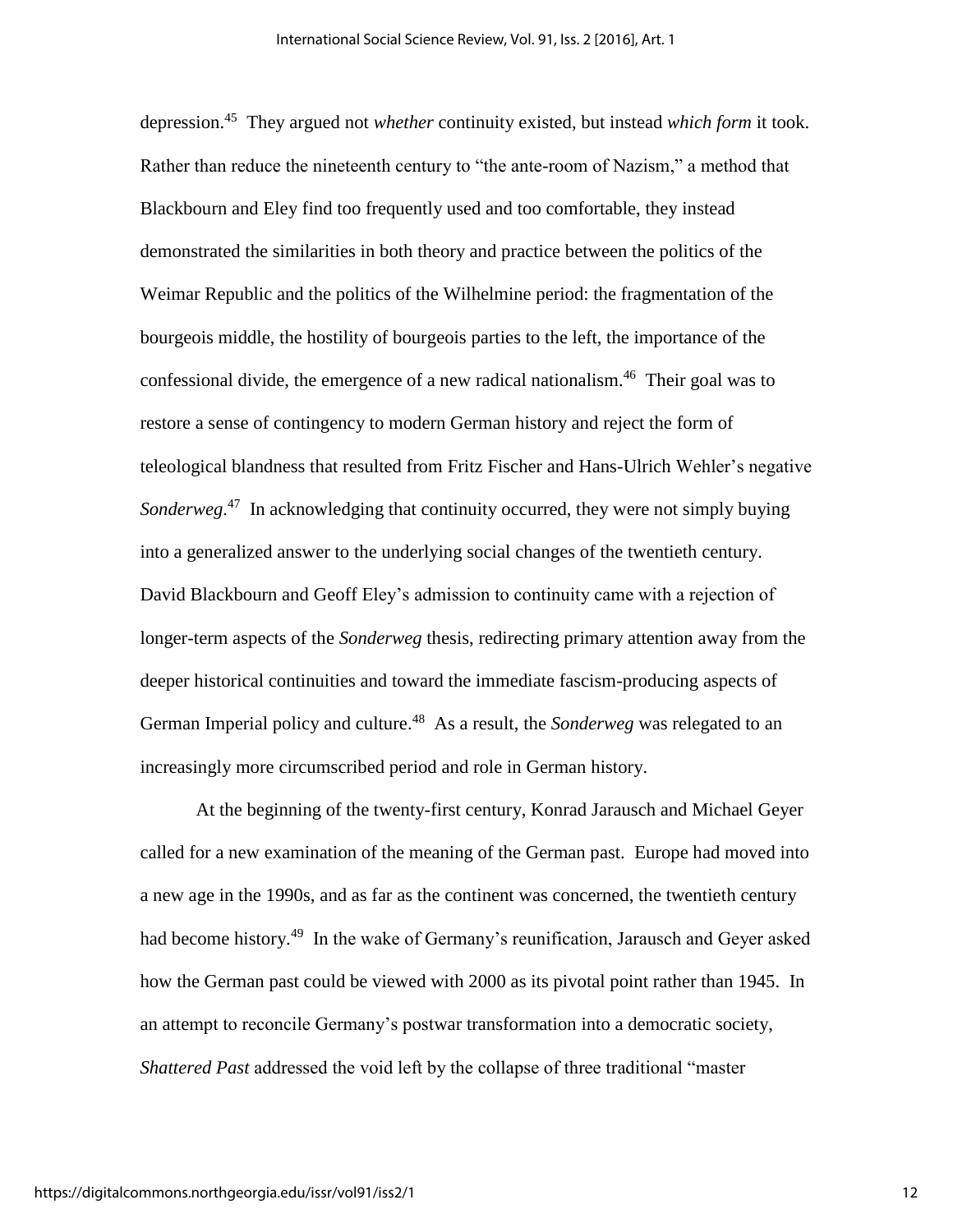narratives" of German history, which Jarausch and Geyer argued had failed to adequately explain the story of the German past. The national "master narrative" lost much of its intellectual credibility as well as its moral authority after the Second World War, due to its undeniable complicity in genocide and the Holocaust; the Marxist narrative lost its critical edge as it became dogma; and the *Sonderweg* narrative postulated an incorrect Anglo-American method of modernization, which led to false assumptions of German backwardness and difference.<sup>50</sup>

Konrad Jarausch and Michael Geyer saw German history as a fractured landscape; a narrative ruptured at particular points, specifically 1918, 1933, 1945, and 1989. As such, German history was plural and composed of a variety of histories. They encouraged the "recognition of the very instability of the German condition and making it a pivotal concern of historical reconstruction."<sup>51</sup> In advocating a multiplicity of histories, Jarausch and Geyer argue that the real task in interpreting German history is acknowledging "the extraordinary difficulty of an emergent nation in finding a way of living together, in generating a civic culture to unite a diverse society, and in developing viable forms of participatory and peaceful protest."<sup>52</sup> Encouraging historians to analyze such themes as war and genocide, the decline of German power, and the definitions of national identities, Konrad Jarausch and Michael Geyer support the creation of new narratives in order to navigate the extremes of Germany's past in the hope that they will "serve as guideposts in deciphering the shifting map of territories and people that make up the twentieth century German past."<sup>53</sup>

Making the claim that no single master narrative can render German history complete, Jarausch and Geyer pulled on separate histories. In doing so, they discarded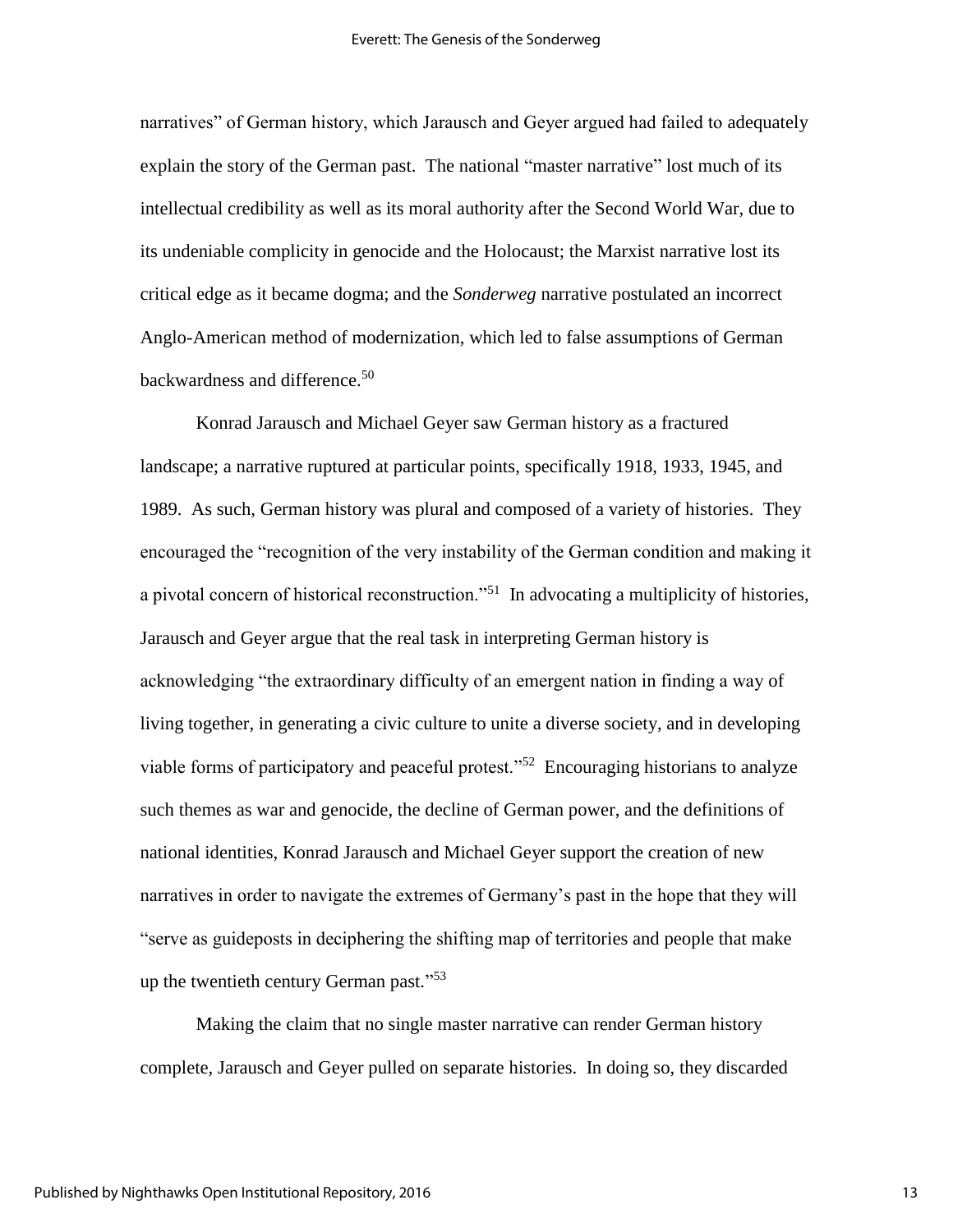the *Sonderweg* thesis and dismissed the notion of continuity from German history altogether. According to their interpretation of a shattered German past, the entirety of the German story could not possibly point to Hitler and could not be subsumed as a prehistory of the Nazis.<sup>54</sup> Instead, they advocated a rethinking of "German histories from the margins to decenter received conceptions of what it means to be German at a given time."<sup>55</sup> They called for a critical historicization of all the major themes of analysis – state, society, nation, and modernity – and posited that history should be the study of how these categories were constituted.<sup>56</sup> Their argument cancels out the need for a coherent, single understanding of German history, in favor of a pluralist approach that illuminates the vagaries of the German past rather than drowning in a traditional historical narrative. In a way, Konrad Jarausch and Michael Geyer moved beyond the *Sonderweg*.

This method of moving "beyond" is enhanced with two of Helmut Walser Smith's most recent works. Smith's 2008 *Continuities of German History* details his understanding of the ways in which ideas and political forms are traceable across what historians (notably Konrad Jarausch and Michael Geyer) have taken to be the sharp breaks of history.<sup>57</sup> The volume looks across the nineteenth and twentieth centuries at the strands of continuity found in nationalism, racism, and anti-Semitism in Germany, focusing on what Smith referred to as the "symbolic forms" of German history. His analysis of anti-Semitism and its connections with the evolving exclusionism of German communities in the nineteenth century provides the perfect illustration of Smith's larger theme: German continuity. Smith makes two assertions about continuity. The first is that continuity need not imply particularity, and precisely the most important continuities (seen from the standpoint of twentieth-century catastrophes) are not particular to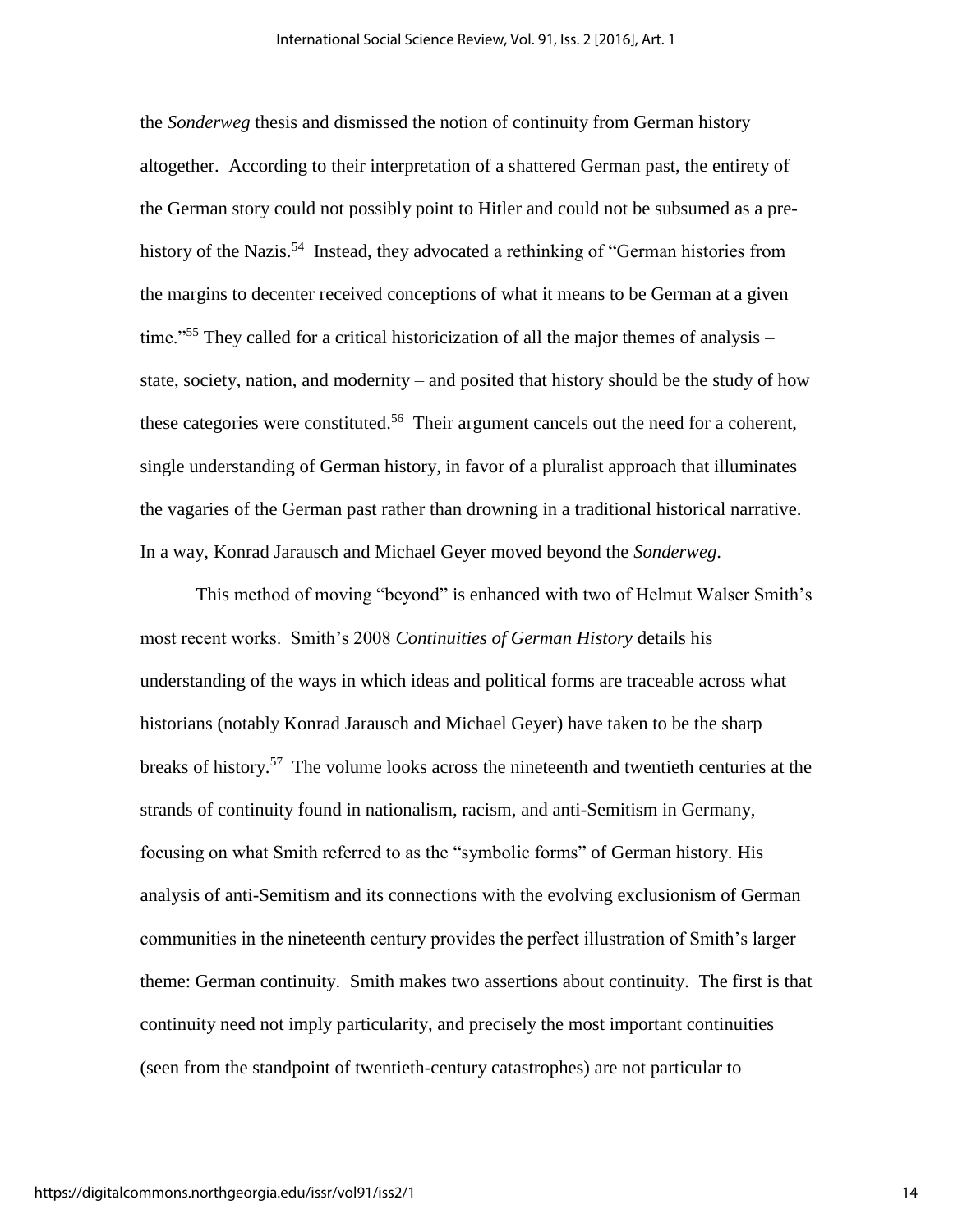Germany. The second claim argues that only by considering the kind of continuity (i.e. anti-Semitic violence) is it possible to see the actual peculiarity, the specific tendency that informed later German identity structure and government policy.<sup>58</sup> In specifically pointing to a *longue durée* of anti-Semitic tendencies in various European countries, Smith extends the "temporal and spatial depth of field" of German continuities *en masse*. 59

With this argument Helmut Walser Smith addresses the *Sonderweg* and its historiography as a whole. Smith rejects Konrad Jarausch and Michael Geyer's insistence that there are no links to be found between the various ruptures of German history and instead asserts a proposal for an analysis based on historical change over several centuries. He argues that skepticism towards master narratives has hindered historians' ability in explaining National Socialism and the Holocaust. In acknowledging continuity, however, Smith does not accept the *Sonderweg* as part and parcel of the German narrative, rather he focuses on what aspects of German continuity are interrelated to the histories of other nations such as France and the countries of Eastern Europe. The traditional *Sonderweg* thesis revolves around what made Germany peculiar, which led historians to focus on Germany alone. Smith instead emphasizes broader continuities that have accompanied transformative periods of various national histories throughout the nineteenth century. Smith acknowledges that these transformations have had specifically German variations, but insists that they remain enmeshed within a larger European social and political framework.<sup>60</sup> Smith calls for a revision of historical understanding that constitutes an attempt "to construct bridges across chronological chasms<sup>"61</sup>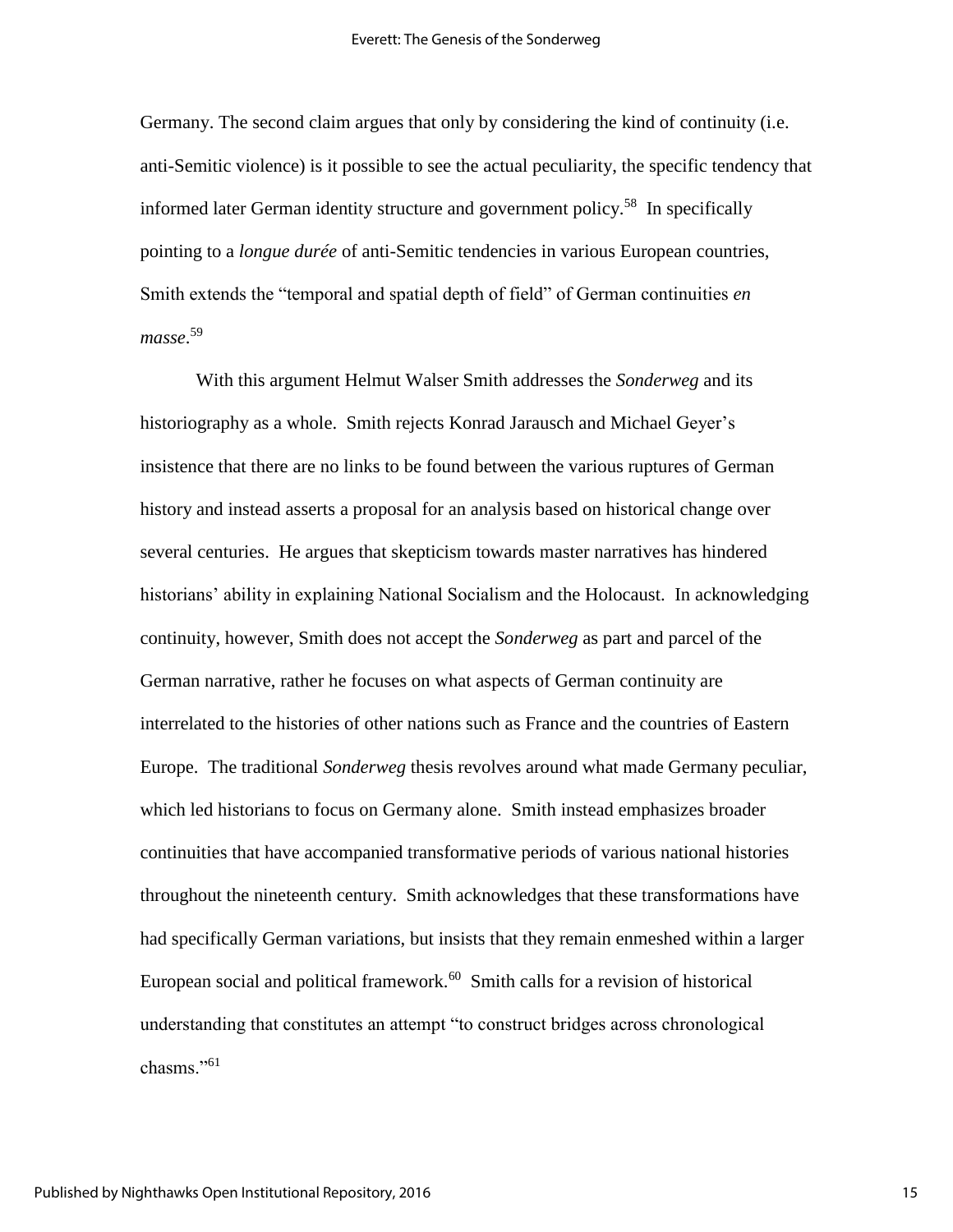In this way, Helmut Walser Smith claims that he has moved beyond the *Sonderweg*, pushing past Jarausch and Geyer to construct a narrative of German history that has links to the rest of Europe. For Smith, the legacy of predeterminism that lingers in German historiography is a phenomenon of the postwar period, and he asserts that the vacillating nature of German *Sonderweg* historiography is exactly what discredits it now. According to Smith, this weakening has largely occurred because no tenable continuity thesis has been put forth to replace the *Sonderweg* as a methodological tool to explain the Holocaust. Smith argues that the end of the *Sonderweg* has, in effect, eliminated of much of the nineteenth century from the events of the early twentieth: "Previous generations of German historians…possessed an acute sense of the chronological depth of German and European history. But this sense has left us."<sup>62</sup> As a result, the *Sonderweg* as a historical method fails to adequately situate National Socialism in the long-term narrative of German history. Several historians have attempted to fill the void. Helmut Walser Smith specifically cites David Blackbourn and Geoff Eley's work on class as a driving force of analysis behind continuity theses. Many other historians also now focus on the critical importance of the1890s in the German narrative as the key break in modern German history. Most recently, a new paradigm has emerged (Smith's) that gives precedence to the historical vanishing point of 1941. Smith's vanishing point superimposes rationality, science, and the disciplining of the body into arguments for a broader European-wide continuity, and in doing so Smith renders German history not as the culmination of a separate path, but rather as "a particular variant of modernity, specifically as a nation of troubling modernity." By relinquishing the notion of German peculiarity, the causal streams of German history can be analyzed on their own. In Smith's case, nationalism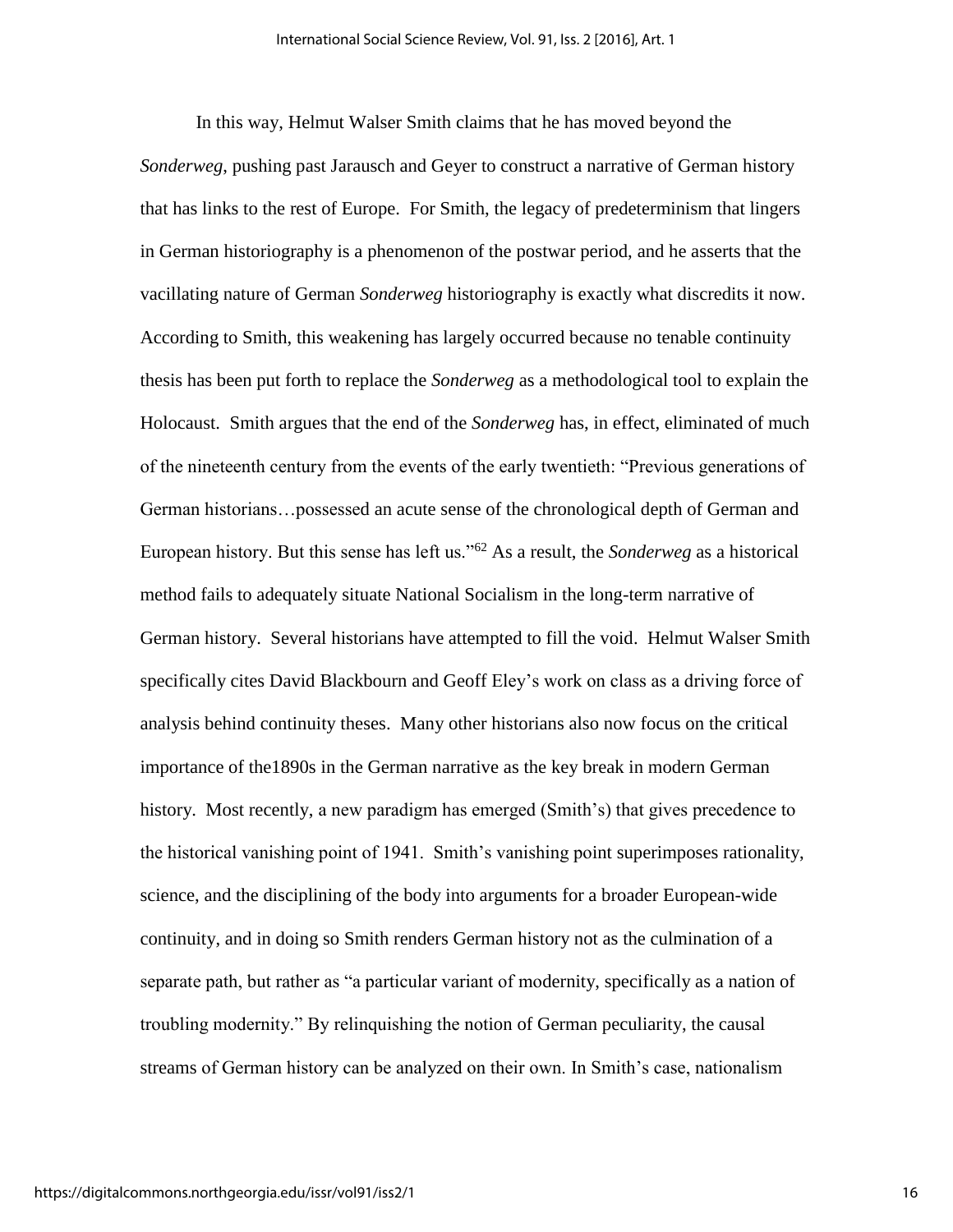and ethnic antagonism can be emphasized as powerful currents without claiming a unique status for German variations of European ideologies. As a result, beyond the *Sonderweg*  exists "a deeper chronological sense to our explanation of the twentieth century, and…the possibility that in our explanation of German history, and the twentieth-century catastrophe it brought forth, we [can] situate the German past in a denser weave of international and transnational history."<sup>63</sup>

This international history encompasses the extremes of violence and pain as well as wealth and happiness. Deftly described by Jarausch and Geyer, "the incommensurability of simultaneous man-made life-worlds of utter privilege, wealth, and consumption and death-worlds of utter degradation, starvation, and brutal annihilation," is the sign of twentieth century German history."<sup>64</sup> This is what the *Sonderweg* thesis tries to encompass. It searches for the reasons behind the German catastrophe not just in political pathologies but also in economic problems, social disintegration, and cultural tropes. In the 1960s the *Sonderweg* surfaced as a retrospective teleology of modern German history that allowed Germans to analyze their past in a different way, to separate an evil past from a better present.<sup>65</sup> As the postwar period wore on, the paradigm lost its ability to answer new questions posed by reunification and the postmodernist shift. Nevertheless, the *Sonderweg* remains a powerful explanatory tool. Helmut Walser Smith claims we have left the *Sonderweg* behind, yet it cannot be denied that it continues to leave an indelible impression on contemporary German historiography – after all, Smith could not compose his theories without addressing it. The causal streams Smith urges historians to follow are a product of a historical understanding of the German past created by the *Sonderweg*, and David Blackbourn and Geoff Eley make the case that had Fritz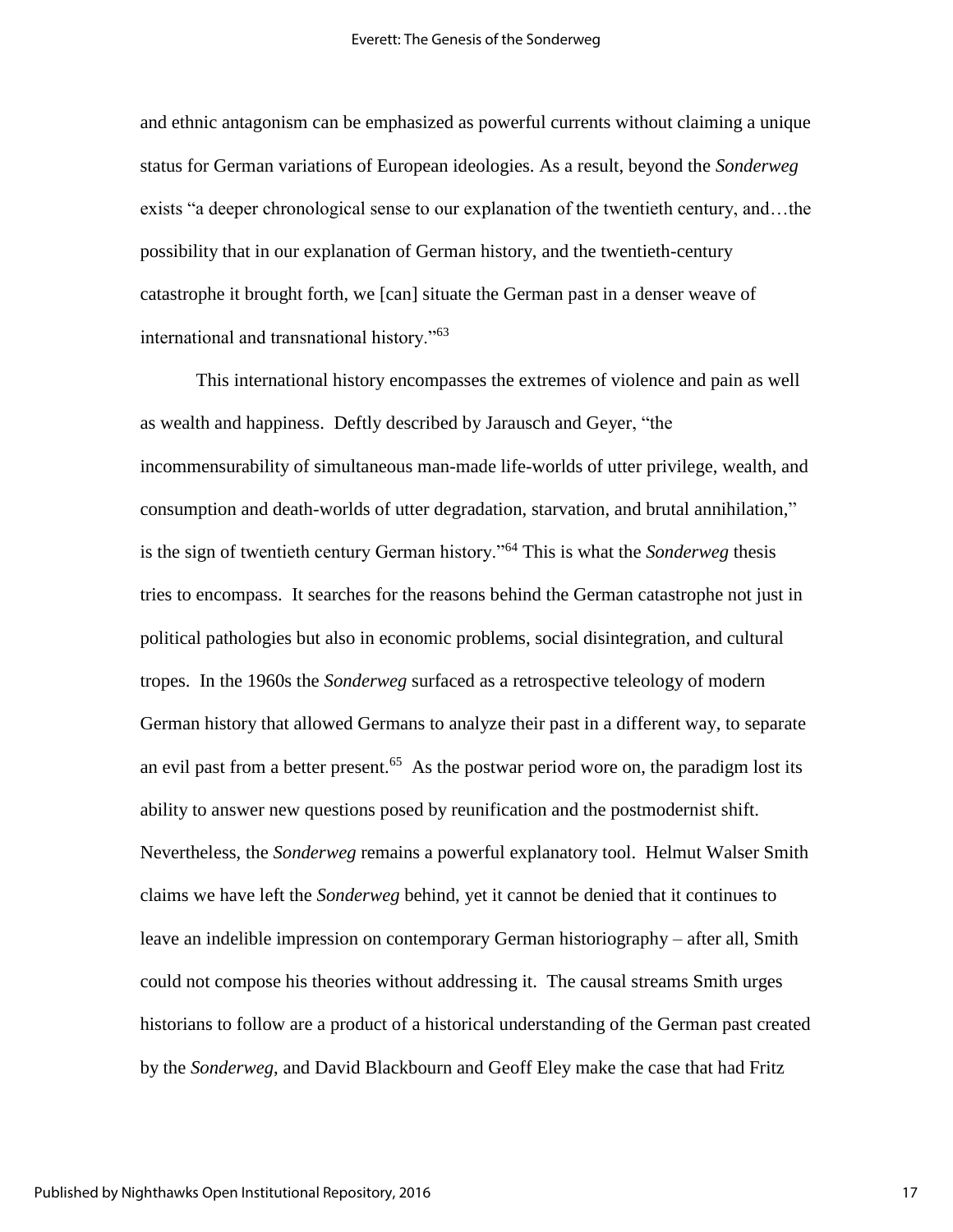Fischer and Hans-Ulrich Wehler not existed it would have been necessary to invent them. $66$ 

#### The Weimar Moment

What is the place of National Socialism in German history? That is the question which has informed much, if not all, German historiography in the post-Fischer era. In *Sonderweg* historiography, the answer to that question rests on two historical assumptions: that an understanding of the greater German past necessitates an inherently negative diagnosis of German ills, and that this diagnosis is a product of and hinges on the emergence of National Socialism in Germany. What if we excluded National Socialism from German history – not by making it out to be a momentary aberration, but rather by analyzing the period before the Nazi Party existed? When, where, and in what form, then, does the notion of a "separate path" take hold in Germany? In the writings of Hugo Ball, Thomas Mann, and Robert Musil the various "peculiarities" of contemporary historiography can be broken down in a new context, and the *Sonderweg* is revealed as a cultural artifact of a "Weimar moment," used by Germans to reconstruct their society and identity in the aftermath of the First World War.

Reorienting the *Sonderweg* in the Weimar period requires an adjustment of Helmut Walser Smith's "vanishing point." In the way that the postwar *Sonderweg* debate hinges on National Socialism, 1914 serves as the catalyst for an interwar *Sonderweg*. In understanding the "spirit of 1914," one gets a glimpse of the intellectual climate that produced what was essentially a *Sonderweg* diagnosis in the 1920s, as well as the problems which that diagnosis was designed to address. Labeled as the social artifact of an "ideological syndrome" and as a product of "war psychosis,"<sup>67</sup> the spirit of 1914 in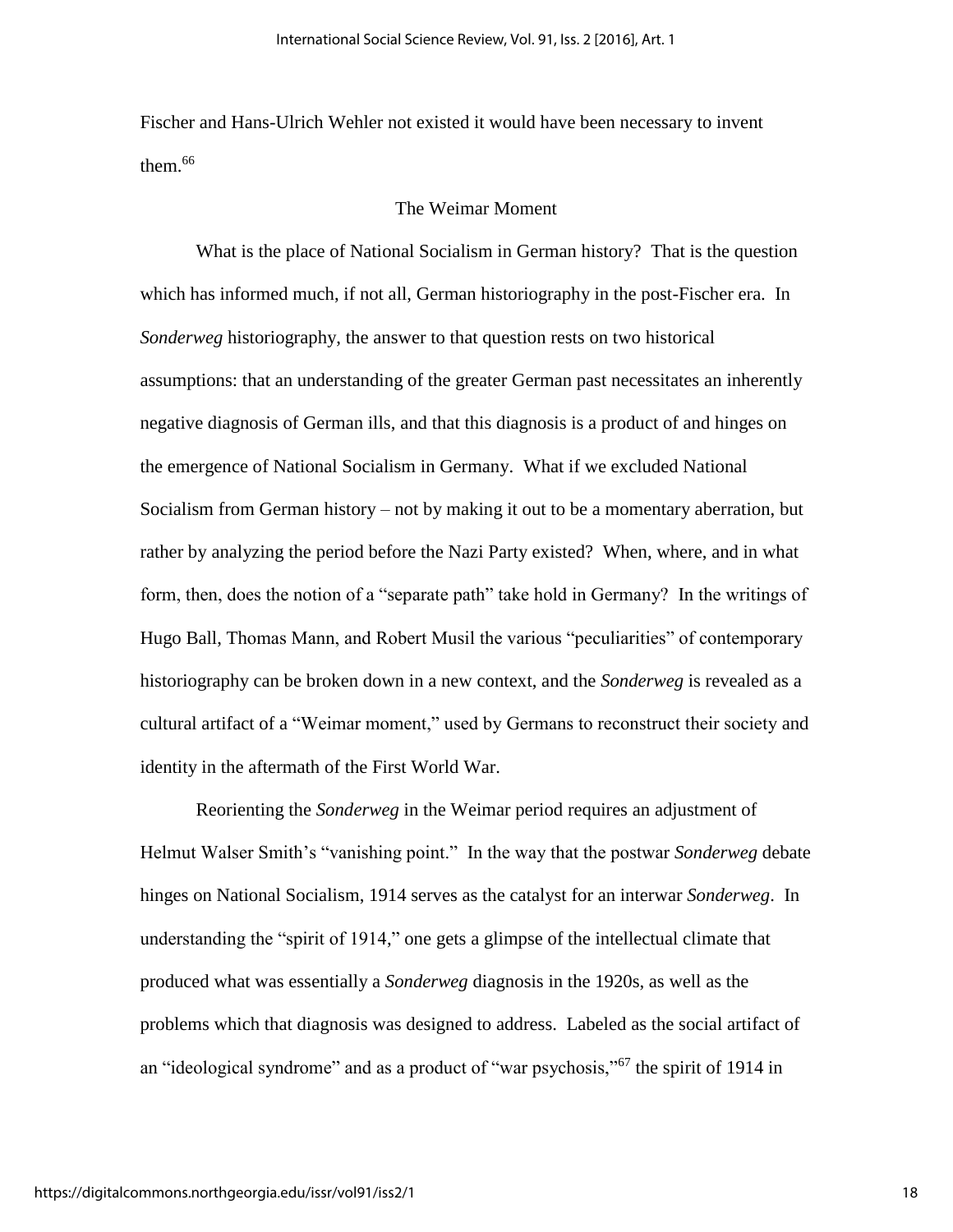Germany, according to Peter Gay, reached levels of absurdity: the war offered "purification, liberation, and enormous hope, … it set hearts of poets aflame, … and the Germans had at last united as a *Volk*."<sup>68</sup> For many Germans, August 1914 was a historic turning point, the first step towards the recreation of the German nation on a more exalted level. This path to recreation underpinned a specific German mission, which Wolfgang Mommsen argues lay at the heart of the positive nineteenth century *Sonderweg* – an ideological framework at play within the German social and political structures of the period.<sup>69</sup>

However, this mission revealed the dangerous underbelly of 1914 – that the world "should find recuperation in the German spirit, and that the war was justifiable as a means to this end" – which, simply stated, meant victory at all costs.<sup>70</sup> According to Mommsen, this ideological soil established a wholly uncritical belief in German superiority, both intellectual and martial, along with a willingness to impose that superiority on others by force.<sup>71</sup> As evidenced by a contribution to the *Hamburger Nachrichten* dated November 1914 (written by Major-General von Disfurth), Germany meant business: "We are and must be barbarians, if by this we understand those who wage war relentlessly and to the uttermost degree."<sup>72</sup> The best-known example of early wartime German propaganda is the "Appeal by the 93." Signed by ninety-three prominent German intellectuals, the Appeal was an attempt by leading academics to protest the "lies and calumny" spread by the Allies in order to stain Germany's honor in her struggle for existence in 1914.<sup>73</sup> The Appeal belies a genuine belief that a declaration by important men would cure the misunderstanding between Germany and the world, and it reveals a surprise that anyone would have doubted German honor. More importantly,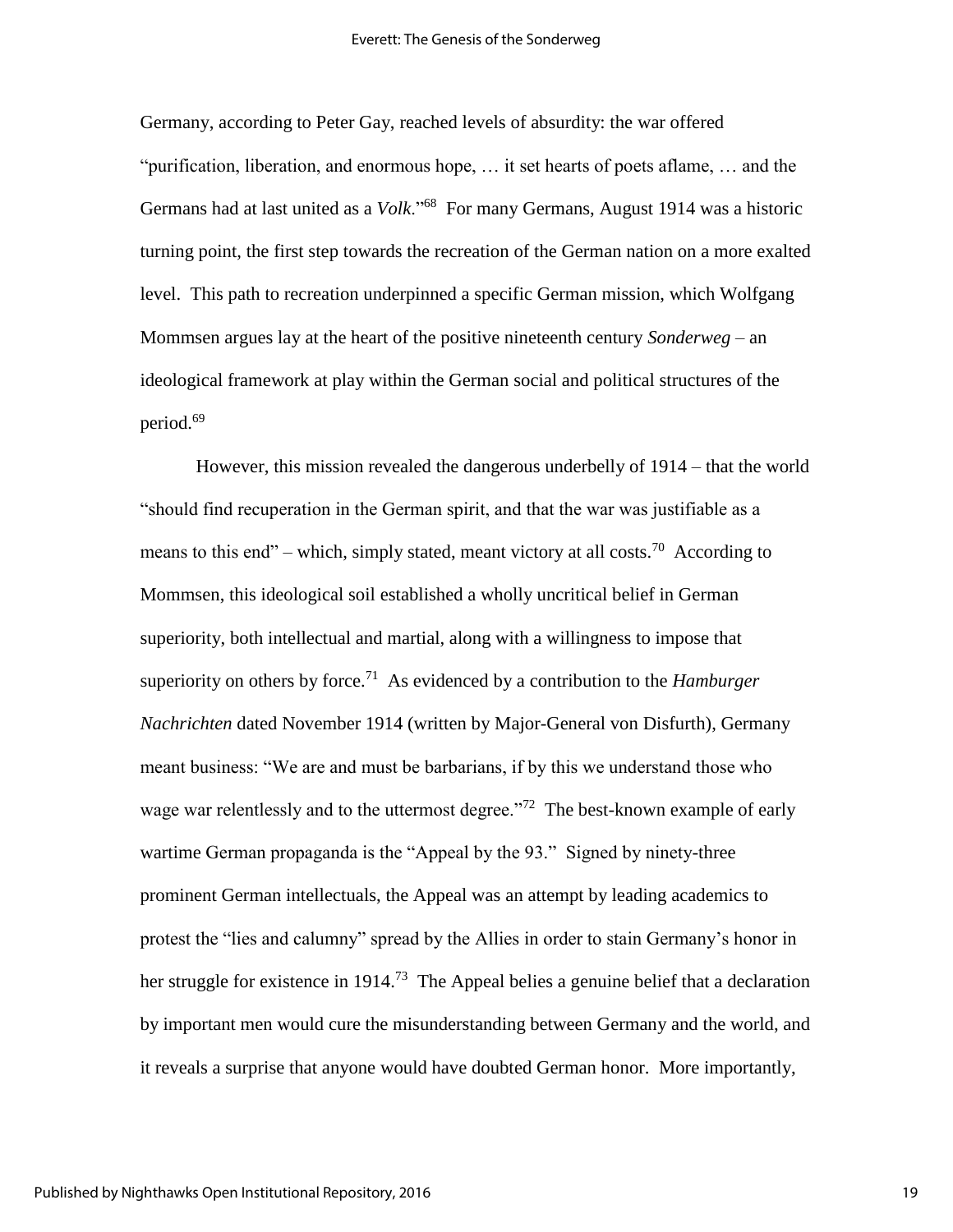the document was signed by men utterly out of their minds with excitement for the German cause.

Yet, this initial elation turned into depression as the wave of chauvinism was followed by guilt and shame after the German defeat in 1918 and the proclamation of the Weimar Republic on November 9 by Social Democrat Philipp Scheidemann. At that point German troops were still on foreign soil and in total disarray, the General Staff was still frantically scrambling for martial peace, and the entire Imperial administration was demoralized and discredited.<sup>74</sup> Thus, the Republic was born in turmoil. The Weimar period was left to pick up the pieces of a broken German nation. In Walter Gropius' words: "[It] was more than just a lost war. A world [had] come to an end," and Weimar had to seek radical solutions to Germany's problems<sup>75</sup> - "there was endemic disorder... desperate hunger … demoralization among intellectuals… an army to be brought home and demobilized… [and] there were bitter wounds to be healed and no time to heal them $^{276}$ 

The demoralized intellectuals of the 1920s dealt with the baggage of a previous generation of intelligentsia who had forsaken their traditional roles in favor of wartime indoctrination. The post-1918 world hailed the "Appeal by the 93" as "the treason of the intellectuals." 77 John Jay Chapman, in his analysis of the Appeal, asked, were these not the greatest minds in Germany?<sup>78</sup> The mandarins of German society had signed a document that exuded an emotional nationalistic fervor quite contrary to the traditional aloof nature of German academics.<sup>79</sup> Moreover, it seems as though they signed it gladly, and in doing so they proclaimed the solidarity of German intellectual and cultural elites with official Imperial policies and Prussian militarism. Wolfgang Mommsen lists a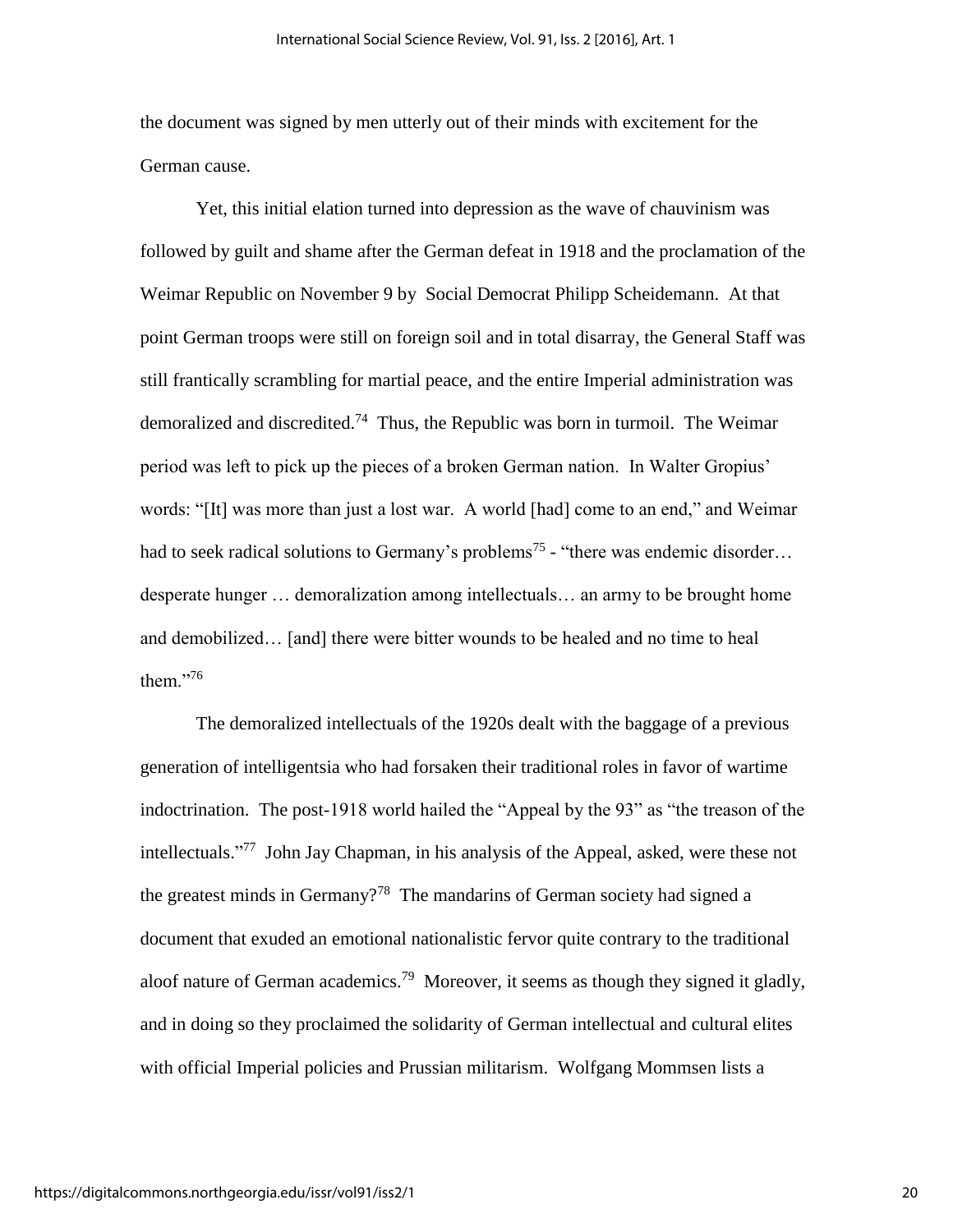number of intellectuals who actually enlisted in the war effort – Hugo Ball (whose subsequent disillusionment will be discussed below), Max Beckmann, Hermann Hesse, and Ernst Toller – and detailed the work of those who lent their formidable intellectual abilities to the homefront (Friedrich Meinecke, Werner Sombart, and Max Scheler).

By November 1918, the war was seen "as a superhuman cataclysm about which nothing could be done and which had to be endured and mastered by aesthetic means."80 This aesthetic means of endurance and hopeful recovery transitioned into the Weimar Era. As such, the Weimar Republic is the physical reflection of a German identity crisis in the aftermath of the First World War. The issue of how Germany was to be represented, and essentially reconstructed, in the interwar period is highly significant to this discussion of the *Sonderweg* because its practical and symbolic elements are inextricably linked to the creation of a new Germany in the 1920s. Today the Republic plays a pivotal role in twenty-first century conceptions of German identity. Founded in the "classical center," home of Goethe and Schiller, Weimar is associated with the first attempt at truly democratic forms of political and social emancipation in Germany.<sup>81</sup> Quoting Peter Gay, when we think of Weimar,

we think of modernity in art, literature, and thought; we think of the rebellion of sons against fathers, Dadaists against art, Berliners against beefy philistinism, libertines against old-fashioned moralists; we think of *The Threepenny Opera*, *The Cabinet of Dr. Caligari*, *The Magic Mountain*, the *Bauhaus*, Marlene Dietrich.<sup>82</sup>

According to Gay, traditional historiography of the Weimar era has come to view the period between 1918 and 1933 as a period of turmoil, filled with highs and lows, struggling to define itself in the face of revolution and disenchantment, but above all invested in the recreation of the German nation, both politically and culturally.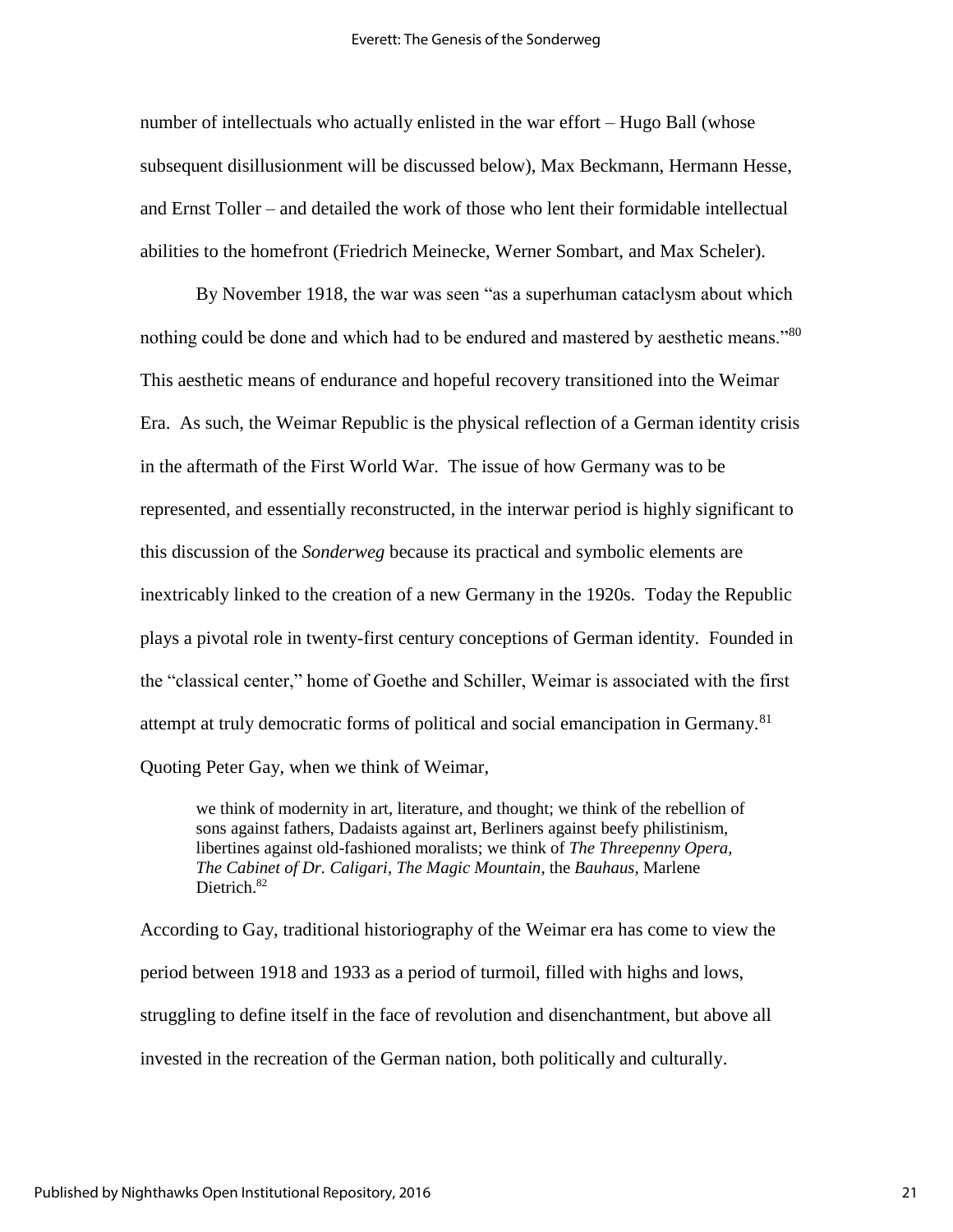Emerging from the German Revolution in November of 1918, the Republic engaged in a commerce of ideas that struggled to reinvent the German nation in the face of military defeat. It was the task of the Weimar Republic to create new ties between the traditional Imperial system and the future democratic state. Regarded as perhaps the most challenging obstacle for the new regime to surmount, the 1919 Peace of Versailles has spawned myths that continue to color historical understandings of the Weimar Republic today. Known as the "War Guilt Clause," Article 231 of the Versailles Treaty legally impugned the German nation with responsibility for the Great War, and by signing the Treaty, Germany was required to disarm and pay millions in reparations to its former Allied adversaries. The Versailles Treaty was considered a constant and deliberate humiliation by the German people, a long and calculated affront that ate away at the morale of the Republic from the inside out. As a result, the anguish of defeat and sense of guilt imparted by Versailles saddled the Weimar Republic with a damaging legend that would influence its legacy throughout the following century. Despite such malign, however, the Weimar Constitution has been hailed as a symbol of revolution, giving shape to the Republic and providing and outlet for a new generation of German society to test its abilities and reach for new heights of cultural and political acclaim.

How did the Germans of the 1920s view their own era? The facilitator of Weimar thought, according to Peter Gay, was a "community of reason."<sup>83</sup> Devoted to radical inquiry, open to ideas considered impossible or scandalous to previous generations, the community facilitated a new Weimar spirit. Weimar came to symbolize a hope for a new start. The revolutionary moment in 1918 had highlighted the differences between the emergent Germany and its recent past: lyrical poetry as opposed to military swagger,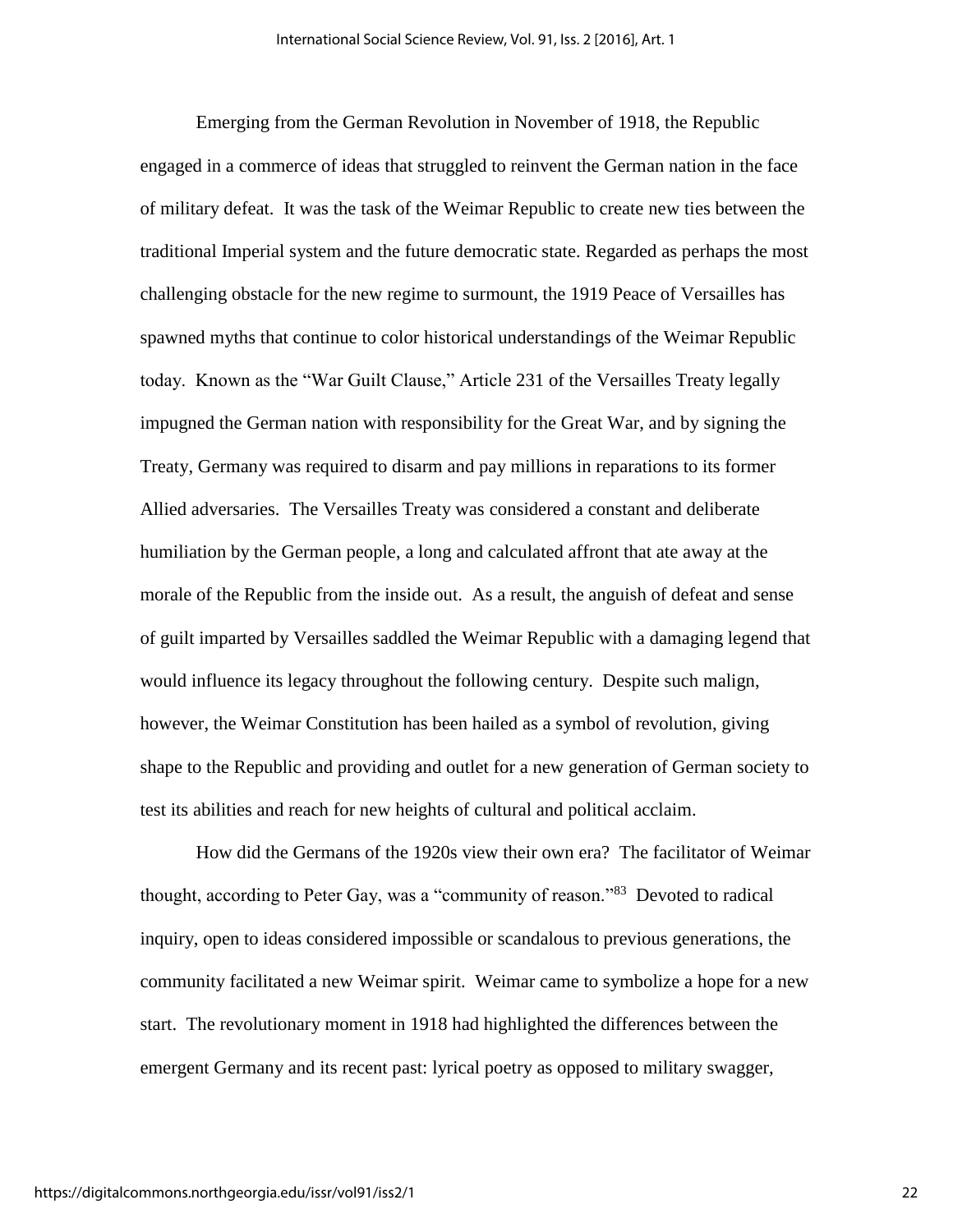Humanist philosophy as opposed to the submission to authority, pacific cosmopolitanism as opposed to an aggressive foreign policy.<sup>84</sup> Reform and reconstruction were required in the Weimar period as result of the desperate and practical need to unify these two worldviews into a cohesive cultural, political, and intellectual front. Emphasis on understanding the world – and by understanding it, changing  $it$  – became the community of reason's intellectual creed. Their new understanding began with Germany herself.

As part of this community of reason, Hugo Ball and his *Critique of the German Intelligentsia* (1919)<sup>85</sup>, Thomas Mann and his *Order of the Day* (1942), and Robert Musil's *Precision and Soul* (1911-1937) offer representative accounts of how Germany negotiated the Weimar period on an intellectual level. The single thread that unites each piece is the outbreak of war in 1914. Each intellectual has very different conclusions about and solutions for Germany's problems in the 1920s, but they all reach those conclusions in the same way: each develop a critique of the German past that hinges on the calamity of 1914. Ball's *Critique* is perhaps the community of reason's earliest attempt to reorient Germany's past, present, and future with its defeat in 1918. "It was supposed to be a book about the modern intellectuals, especially about the authors of *Die Wießen Blätter*" (the blank check), but it became "a sketch of German development and more like a draft against the Manifesto of the 93 Intellectuals."<sup>86</sup> At their most basic level, Ball, Mann, and Musil wrote passionate indictments of the German past for its social, political, and cultural failings in the run up to the First World War, and each work identifies major issues in German political, intellectual, and cultural history in an effort to formulate possible solutions to one of the most significant European problems of the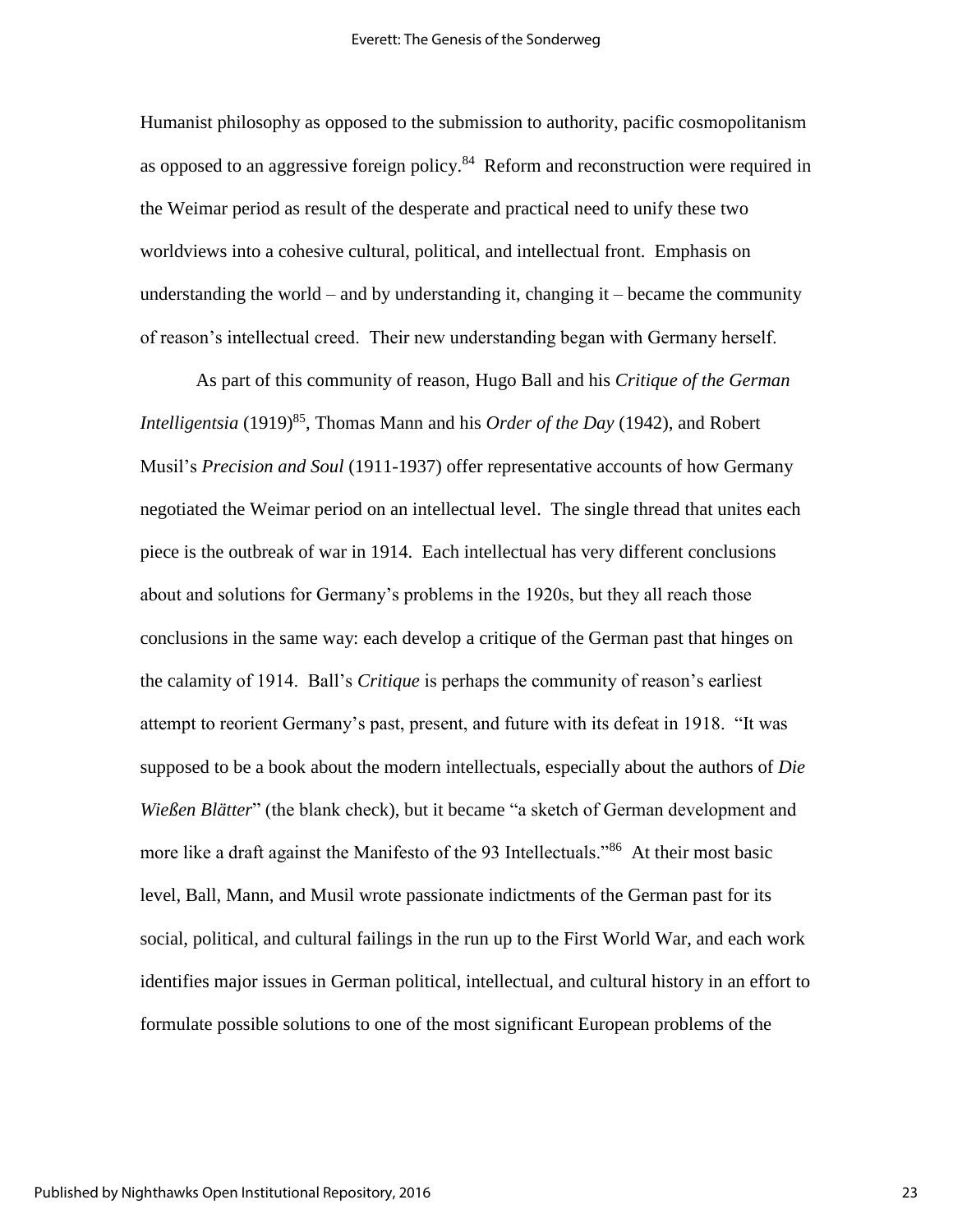twentieth century: Germany. In Ball's words, they sought "to trace the principles that put the German characters at odds with the rest of the world."<sup>87</sup>

#### A Kingdom of All Human Beings

Born February 22, 1886, in Pirmasens to a Catholic family, Hugo Ball was a German author, poet, and leading Dada artist. Ironically, and like many other young artists and intellectuals, Ball enthusiastically volunteered for military service in August of 1914. As a letter to a friend on August 7 reads, "War is the only thing that excites me."<sup>88</sup> However, after three successive rejections on medical grounds, Ball abandoned his military aspirations and instead made a trip to the Belgian front lines in November 1914 as a private citizen. Ball's diary entries about the visit illustrate the impact of the war on his thoughts: "It is the total mass machinery and the devil himself that has broken loose now. Ideals are only labels that have been stuck on. Everything has been shaken to its foundations."<sup>89</sup> Taking on an increasingly nihilistic tone, Ball quickly turned on the war effort and declared himself a pacifist in January  $1915$ .<sup>90</sup> By May, he had fled Germany to Switzerland in a self-imposed exile, and would emerge in the period from 1914 to 1918 as a cofounder of *Zurich Dada*, a distinguished Expressionist poet and playwright, and a dogged anti-war publicist. Arriving in Bern in 1917, the center of political anti-war activity on the continent, Ball gathered with a group of fellow émigré intellectuals, including Annette Kolb, René Schickele, and Ernst Bloch, around the newly formed antiwar journal *Die Freie Zeitung*.<sup>91</sup> Politically the journal supported the Entente while consistently denouncing German militarism, nationalism, and the Prussian aristocracy. For Ball the war represented, "the final phase of a permanent, commensurate with its nature, barbaric protest of Germany against the Western spirit," and his resolution to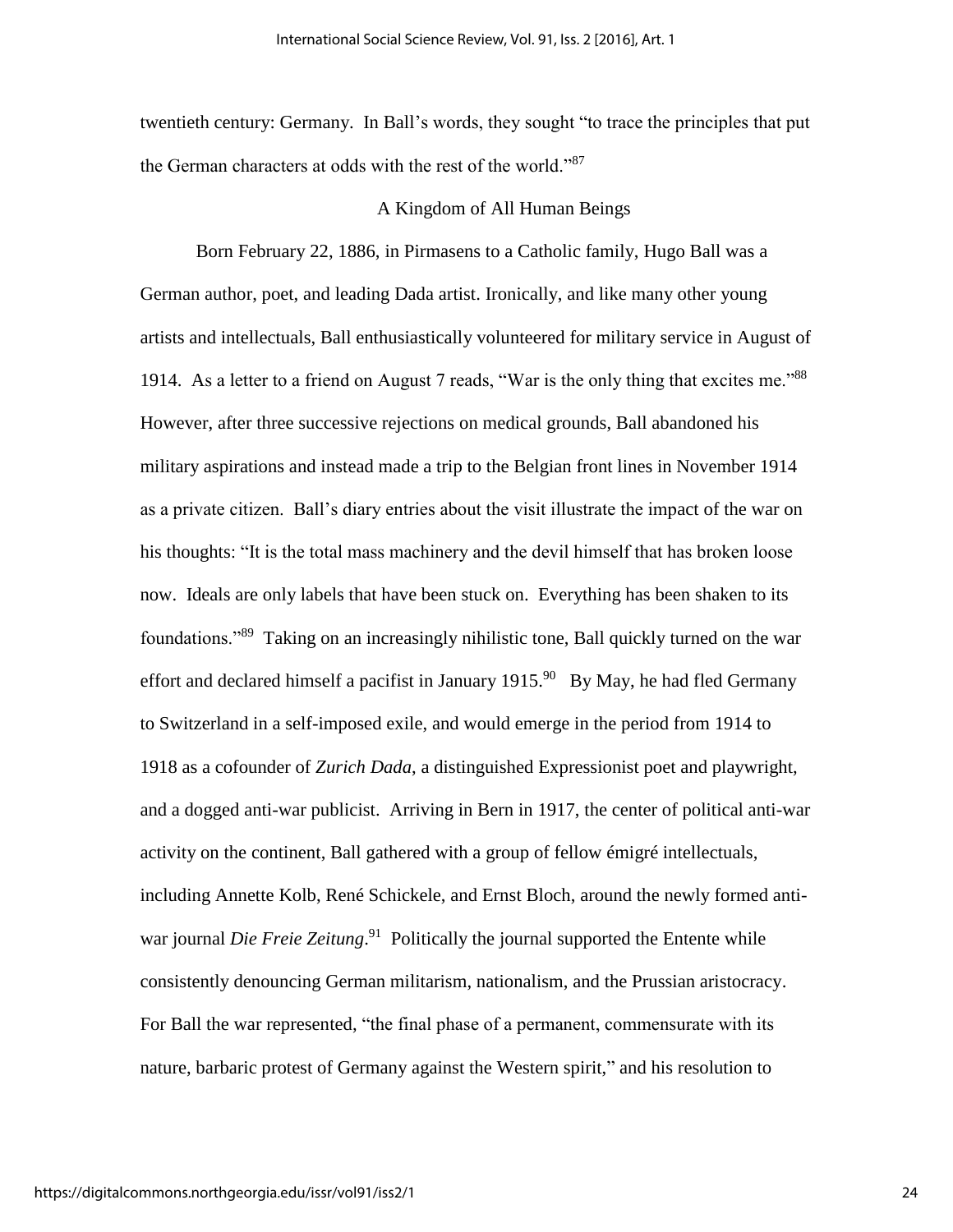engage in anti-war resistance (a decision he called not only just, but the highest duty) resulted in *Critique of the German Intelligentsia* (*Zur Kritik der deutschen Intelligenz*). 92

The *Critique*, Ball's first major work, is an important document of its time. Its major themes (art vs. politics, materialism vs. spirituality, individual vs. collective) stemmed from the major crises that occurred during the *Critique's* conception. To contextualize the piece, in November 1917 the Bolshevik revolution occurred in Russia; President Wilson's *Fourteen Points* hit the international stage in January 1918; Max von Baden took power in Germany on October 4; Kiel fell on November 2; Munich fell November 7; and revolution broke out in Berlin on November 9. These dates are significant for they frame Ball's larger analysis of a German problem. The *Critique* is an investigation of the German mind, and it operates on two levels: it confronts contemporary issues and reconstructive currents in German politics post-1918, and it also proposes a specific teleology of the German past in accordance with Ball's goal of German salvation in the 1920s. <sup>93</sup> Ball proposed a radical revision of German thought, identifying major issues in German political, intellectual, and cultural history in an effort to formulate possible solutions to one of the most significant European problems of the twentieth century: German militarism and nationalism. The *Critique* can be broken down into five major concerns: an attempt to deal with the history of Prussia that, according to Ball, lay in the historical ties between Martin Luther and the Prussian state; a concern with and a critique of what Ball understood as a typically Prussian ethos; a need to analyze the true nature of the First World War, which for Ball was a result of the lack of democratic tradition in Germany; the controversial proclamation that the Entente was fighting a just war; and Ball's conviction that the solution to war lay not in negotiation,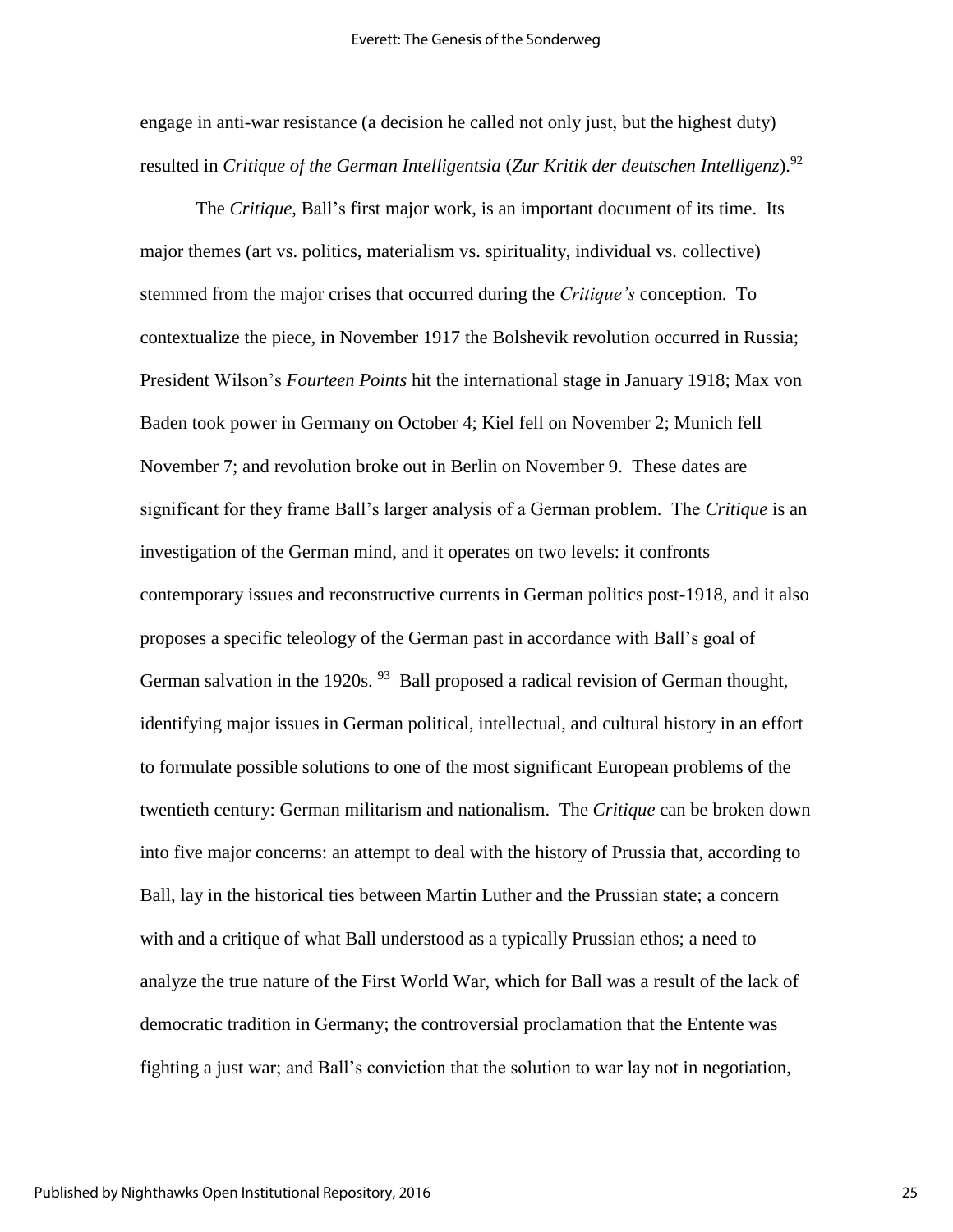but in Germany's recognition of guilt.<sup>94</sup> The *Critique's* foreword concludes with the question, "Have the Germans lost all their senses?"<sup>95</sup> Ball's entire work is an attempt to salvage those senses and to reorient them to the post-1918 world.

The *Critique* points to the Middle Ages as the source of twentieth-century Pan-German mentality. Ball traced the origins of Pan-Germanism to the conflict between the Pope and Kaiser: "The medieval universal state of pope and Kaisers initiated an intimate connection between the German populace and Italy… [thus] the powerful German kings [became] merely the avenging sword and executioner of Roman will."<sup>96</sup> As a consequence, German theology of the Middle Ages was tied to the sword, and German prestige was built upon blood and iron. From the Middle Ages, Ball moved on to Luther as the pivoting point of German history. According to Ball, Luther separated Germany from Rome and was the first person to claim that, based on the Bible, state authority had a divine origin.<sup>97</sup> In doing so, "God [became] a tool of monarchy. Morals and religion [were] subordinated to the omnipotence of state power," and as a result Ball made the claim that one deep rooted cause of the First World was the Reformation of the nineteenth century.<sup>98</sup> "Luther removed the shackles from the feudal rulers," and thus "he bears the responsibility for the fact that in Germany [in the twentieth century] there is still no effective political conscience in matters of foreign policy."<sup>99</sup>

Parallel to his treatment of the Reformation's confessional divide, Ball also analyzed Germany's divergence from Western tradition. In tracing the implementation of Protestant theology in German philosophy, Ball contrasted the German *Aufklärung* with the French Revolution.<sup>100</sup> According to Ball, "the rebellious spirit of the rest of Europe moved in opposite directions to German institutions, away from that feudal ethos of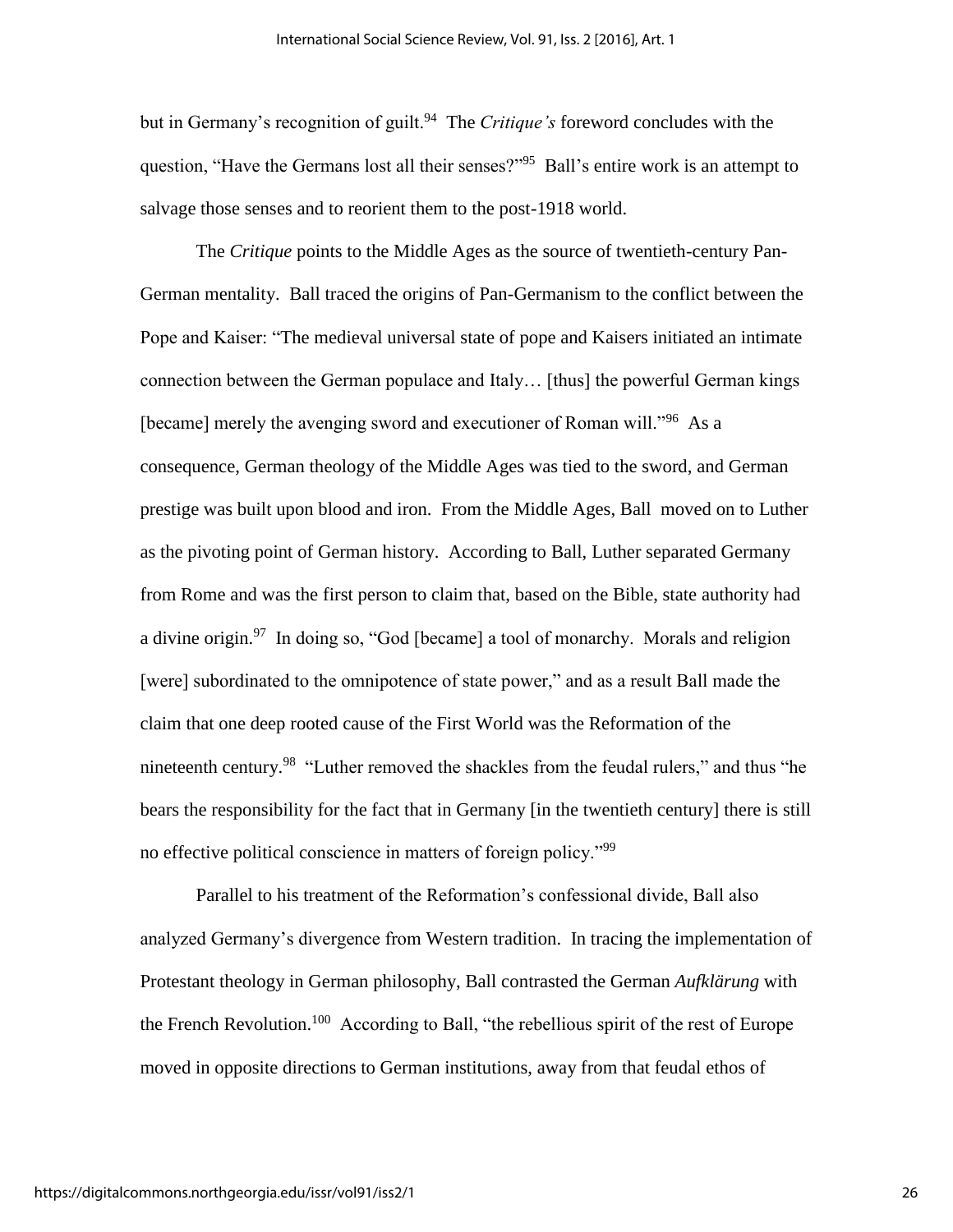rulership, that diplomacy of special priorities, that militarism of conscience."<sup>101</sup> In Germany, the Enlightenment asserted itself with some difficulty against Luther's Protestant theology, and as a result, according to Ball, self-determination, freedom, equality, and brotherhood fell on deaf ears. Ball singled out Kant and Hegel as Luther's counter-revolutionary prodigies by tying a conspiracy against progress to the rise of Prussian preeminence in the nineteenth century.<sup>102</sup> Kant, according to Ball, elevated Prussian power to unparalleled heights, and Hegel in turn verified the world historical destiny of the Prussian state – Prussia became

A universal state where worldly interest superseded divine ones; where Berlin offered a shameless substitute for Rome and an omnipotent clergy of bureaucrats as a substitute for the priesthood; where a new scholasticism emerged under the name of state pragmatism; and where the Prussian king, with the aid of his ministers and professors, ruled over the abject penitentiary world of his subjects as its highest and worldly power.<sup>103</sup>

Ball thus sees Bismarck and the creation of the German state in 1871 as the culmination of a religious process begun by Luther, carried into philosophy by Kant and Hegel, and reaching the zenith of its political expression in the Wars of Unification. For Ball, Bismarck's rise then signaled "the final invasion of Teutonic barbarism into Latin civilization: World War One."<sup>104</sup> Ball labeled the trend as the intellectual sickness of a nation, and in doing created a cultural narrative of German history anchored in a negative teleology – a negative *Sonderweg*.

In order to bring Germany back to the correct path, Ball proposed the formation of a new "church of the intelligentsia," creating a new community, a "kingdom of all human beings who are of a single good will."<sup>105</sup> "The German people must open their eyes … we are demanding democracy… [and] the proclamation of new human and national rights concludes the war."<sup>106</sup> Ball would have had Germany align with the West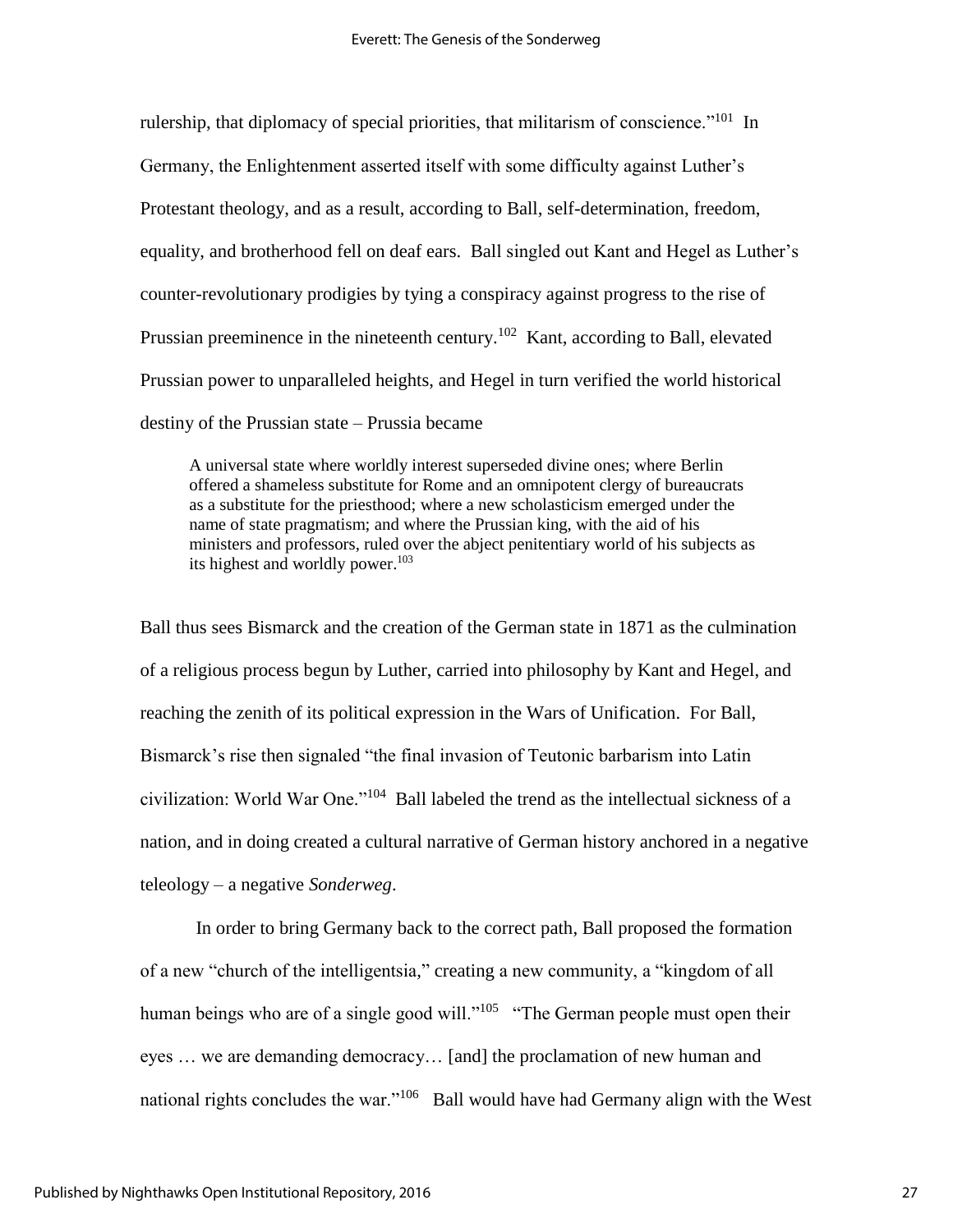and turn towards the democratic principles of the French Revolution. Germany's princes would be subject to a spiritual authority, its nationalism cast out in the name of a free Europe – it was a task of a new order:

… this regime must fall, either through surrender of its weapons, through collapse of its economy or through the united intellectual effort of its revolutionaries… this nation, in short, must be condemned and cast down if there are to be guarantees for the reconstruction of humanity, for a world republic, for the work of freedom on behalf of the salvation of afflicted people… it will be the task of a responsible intelligentsia…<sup>107</sup>

Ball believed that only a clean break with the past would allow for new thinking and the construction of a reformed Germany. For him it was imperative that Germany seek to establish the highest principle of humanity and freedom, and to do so with the same fervor with which they had "plunged the world into misfortune, suffering and rubble."<sup>108</sup> The new church of the intelligentsia was tasked with righting Germany's past wrongs, and forging a new German path out of the old one.

### A German Democracy

Thomas Mann was a German novelist, short story writer, and social critic. Born in Lübeck in 1875, Mann's first short story, *Little Mr. Friedemann* (*Der Kleiner Herr Friedemann*), was published in 1898. His novels, the most famous of which are *Buddenbrooks: The Decline of a Family* and *The Magic Mountain* (*Der Zauberberg)*, garnered international acclaim, and his analysis and critique of the German mind is noted for its political insight into the Weimar era. Mann's *Order of the Day*, published in 1942, is a collection of political essays spanning the interwar and Nazi eras. Mann's work in the 1920s is in stark contrast to his writings during the First World War, specifically the anti-political, anti-democratic manifesto published at the close of the conflict. In 1918, Mann's *Reflections of a Non-Political Man* (*Betrachtungen eines Unpolitischen*) was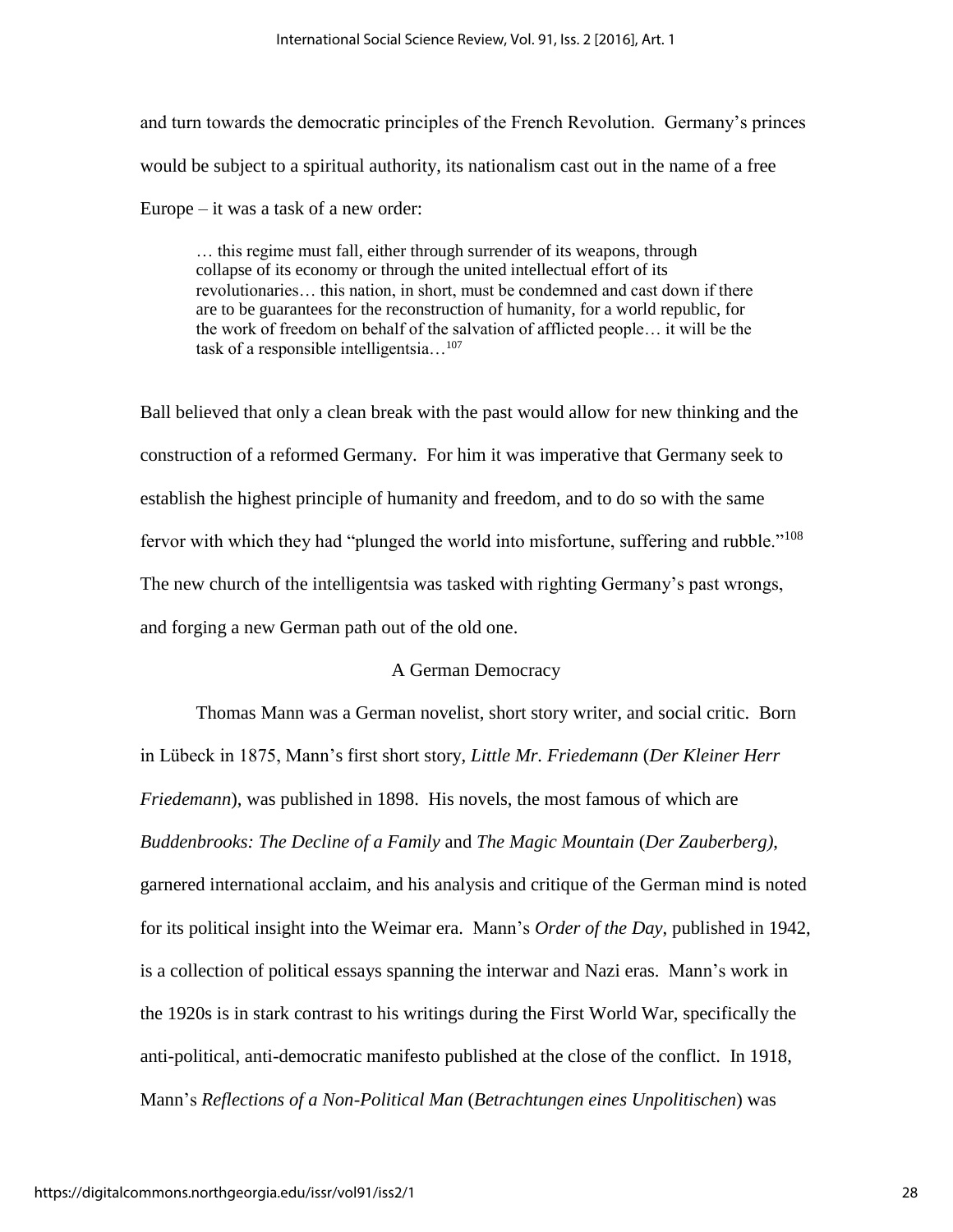published as a riposte to his brother Heinrich's criticism of Germany and the war effort. The piece justified the authoritarianism and inward "culture" (*Kultur*) of Germany against the moralistic "civilization" (*Zivilisation*) and democracy of England and France. Mann stated that "[democracy] is a politics that is hostile to Germany," and he was deeply convinced that "the German people will never be able to love political democracy, … that the much decried 'authoritarian state' is and remains the one that is proper and becoming to the German people."<sup>109</sup> Writing in 1918, Mann believed that the German will to power remained uncontested in its legitimacy and its aims. An excerpt from his diary illuminates how Mann felt a month and a half before the armistice was signed: "Thought once again how good it would be if I were to die now."<sup>110</sup> Mann believed that the Allies wanted to drive Goethe, Luther, Frederick the Great, and Bismarck out of the German experience so that they could adjust themselves to democracy, and he would never recant his statements.<sup>111</sup>

What changed then? How did Mann make the conversion into what Peter Gay has referred to as a "republican intellectual" (*Vernunftrepublikaner*)?<sup>112</sup> Many of Mann's biographers and analysts of his work have expressed doubt in the conventional understanding that Mann simply left behind the undemocratic, highly conservative positions of *Reflections*, and many have questioned his motives in doing so.<sup>113</sup> However, what matters is the fact that he did indeed write and publish a series of speeches and novels that, whether directly or indirectly, consistently underlined his democratic conversion in the 1920s, and supported the increasingly beleaguered Republic throughout the period. As early as 1921, in an unpublished essay on Jews, Mann attacked the nascent "swastika-nonsense" invading Germany, and for the rest of the decade (and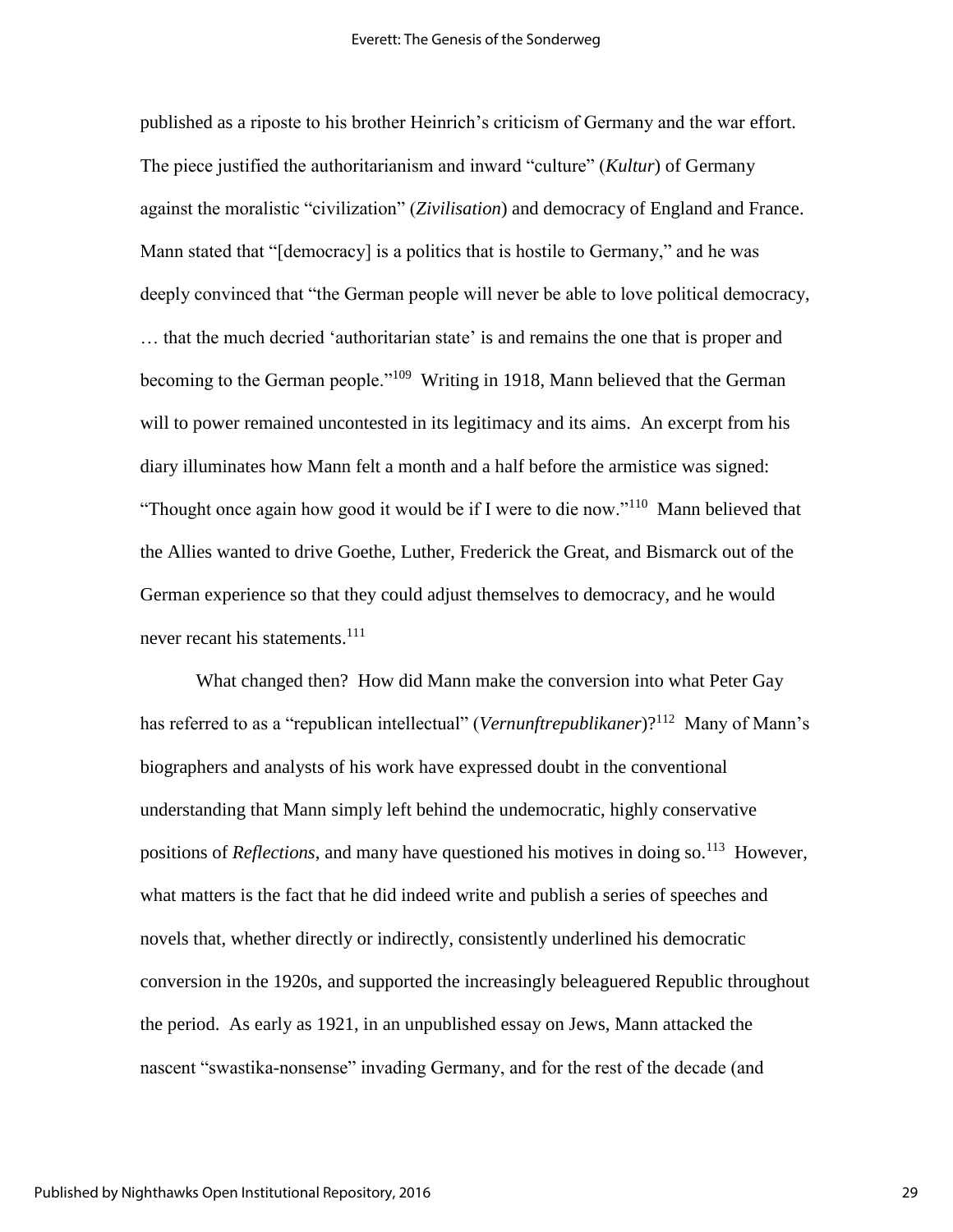beyond) Mann was considered the German Republic's staunchest defender.<sup>114</sup> Mann's aim in the 1920s, expressed quite candidly in his speech, "Of the German Republic," given on October 13, 1923, "was to win you [the German people] to the side of the Republic; to the side of what is called democracy, and what I call humanity."<sup>115</sup> His goal, though many sectors of the German public had sworn off the Republic, was to establish a relationship between the Republic, democracy, and the German people, and "Of the German Republic" ends with a call for humanity: "we are honoring its explicit legal form, whose meaning and aim we take to be the unification of our political and national life, when we yield our still stiff and unaccustomed tongues to utter the cry: 'Long live the Republic!"<sup>116</sup>

Mann's objective was to build bridges between German culture and the wider world in the wake of the First World War. His mission was to explain Germany to the world at large, and his larger *œuvre* is representative of German responses to defeat in 1918. Mann found himself among the losers in 1918, those who had fervently supported German war aims, and he was left to try and reconcile the German Republic and a discredited value system with the new democratic principles of Weimar. He, like the rest of Germany, was faced with a set of questions: could there be human politics in modern mass societies; was there any future left in Enlightenment humanism, liberalism, and democracy; was totalitarianism the inevitable shape of things to come?<sup>117</sup> Mann believed that it was his duty to work towards a new understanding of Germany, and his endeavors make it possible to gain understanding of the so-called German catastrophe.<sup>118</sup>

Mann understood that the effort Germany had to make in order "to modernize, democratize herself, sweeping away the old, romantic imperial Germany" was a task that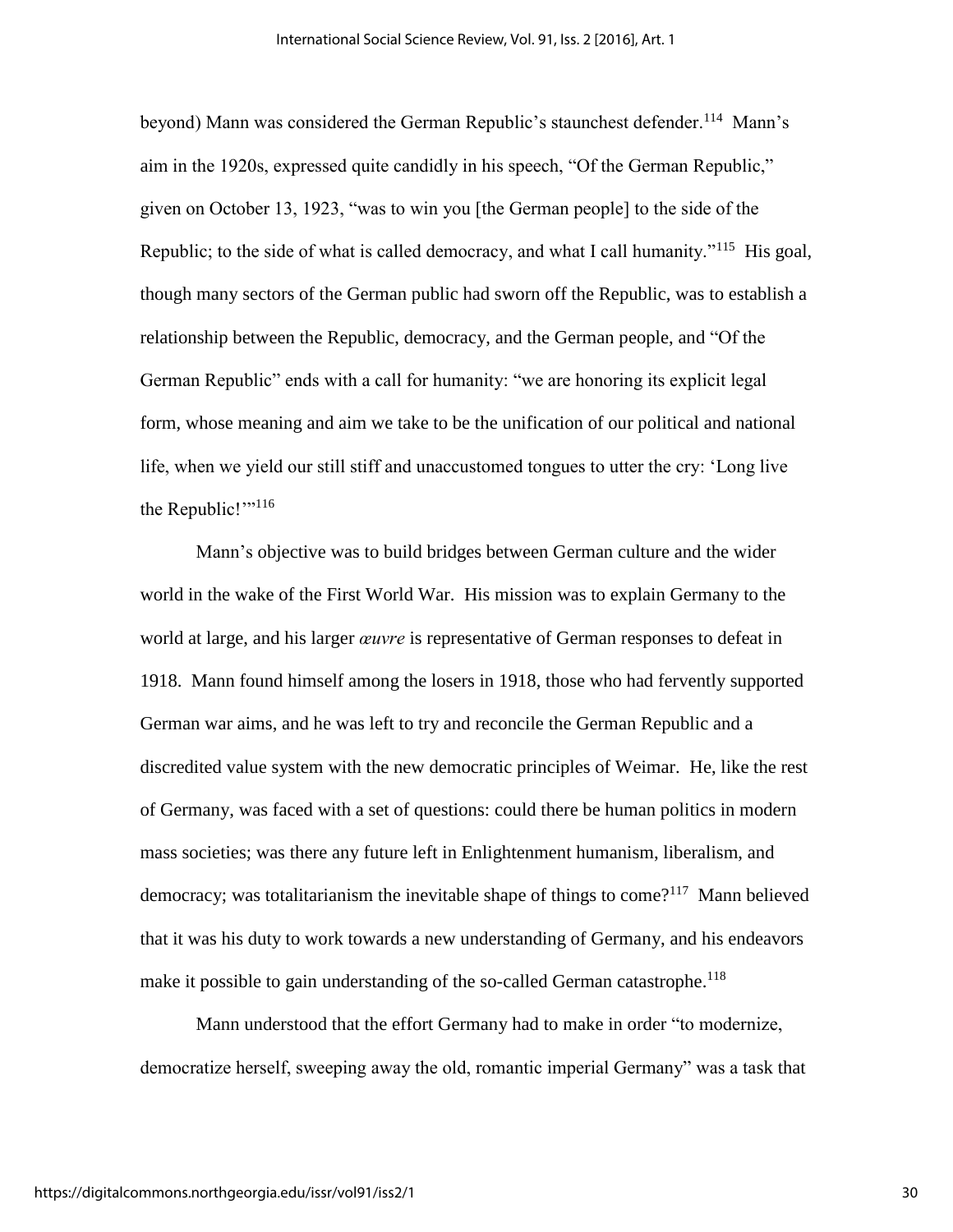could only proceed "agonizingly and against the grain, meeting extreme resistance because the old Germany [was] much to deeply and firmly established in men's souls, [was] much to deeply identified, perhaps, with Germanism itself."<sup>119</sup> Oddly enough, that statement came in September of 1918, but it rang true for the entire span of the Weimar era. Mann and the rest of the community of reason were faced with a struggle against "the frightful, world-menacing thing" that Mann understood as one of the two ineradicable forces of the German heart: on one side the devotion to antiquity and an attachment to ancestors and an old glorious dynasty, and on the other the enchanting feeling of freedom, pride in human equality, and individual right.<sup>120</sup> It was his goal to understand the German mind, to assess its past, analyze its present, and provide hope for its future.

To Mann, the German past represented an irrationalist narrative that repudiated reason and whose mental attitude rejected freedom, justice, culture, optimism, and a faith in progress. The nineteenth century particularly, according to Mann, represented a period of intellectual taboo in Germany that rejected the liberal sentiments of the French Revolution and was characterized for its absolute unrestraint and its "orgiastic, radically anti-humane, [and] frenzied dynamic character."<sup>121</sup> Mann points to a German *Weltanschauung* (worldview) that flowed from academic and professional spheres – a wave of intellectual and pseudo-intellectual currents that brought forth "anomalous barbarism [and] primitive popular vulgarity."<sup>122</sup> According to Mann, reason had veiled its face in Germany and "humanity seems to have run like boys let out of school away from the humanitarian, idealistic nineteenth century."<sup>123</sup> The First World War, then, was the emancipation of this pent up brutality, an unleashing of a German dictatorship of force on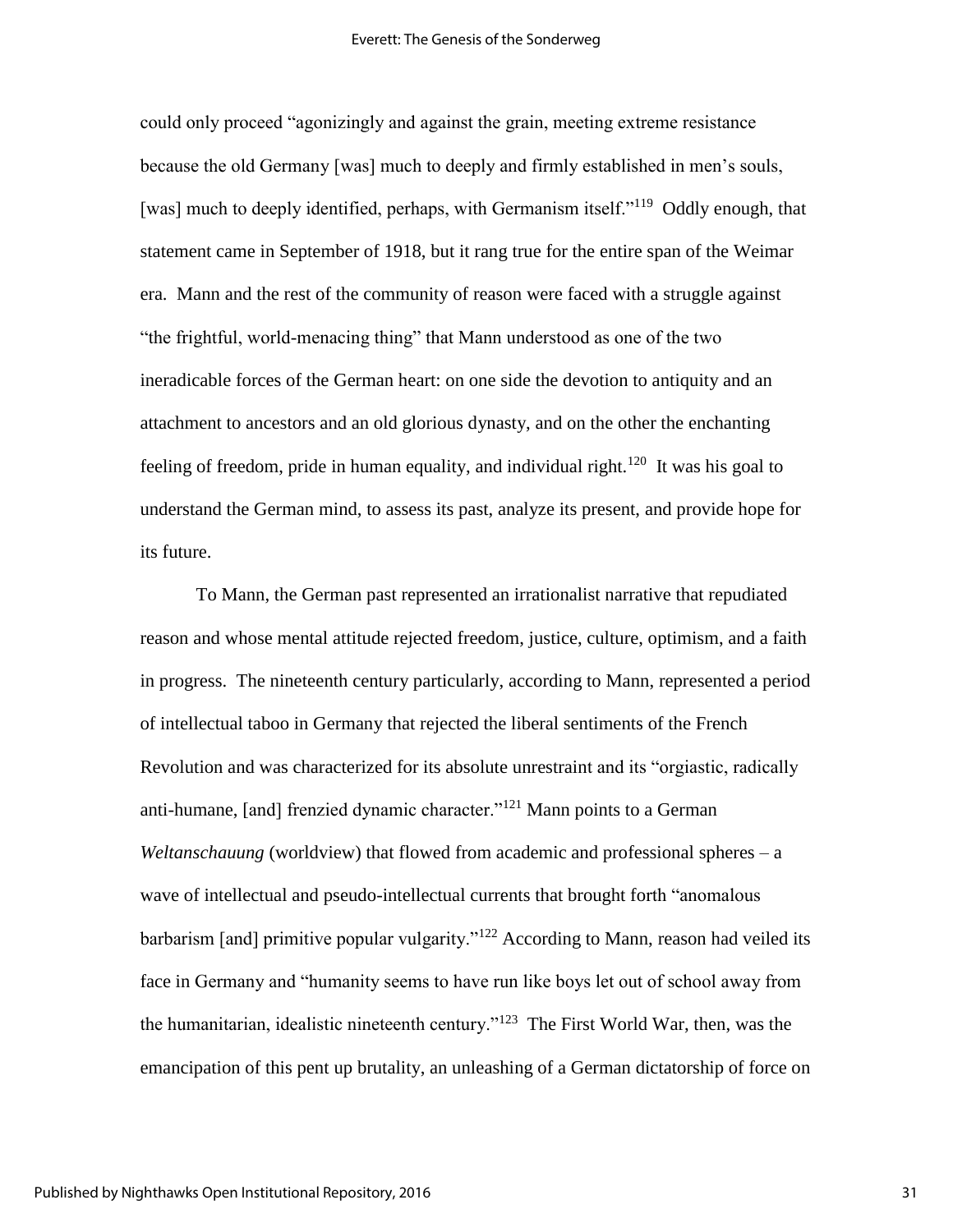the world, which created a fanatic state of mind complete with hallelujahs and bellringing until every German foamed at the mouth.

When Mann spoke out in favor of the Weimar Republic, giving "Of the German Republic" as a lecture in the *Beethovensaal* in Berlin, he had his misgivings, aware of "its weaknesses, the inadequacy of its revolutionary momentum, and even its errors of principle." What drove him to the arena was "the feeling that it was [his] duty to pledge all the intellectual credit [he] had… to struggle against the frightful, world-menacing thing which [he] saw growing and increasing." Mann understood Germany's past as that "world-menacing thing," and he believed that Germany's fate belonged to the Republic. He believed that there was such a thing as a "German democracy" and to think that the phrase must refer to "some outlandish kind of foreign humbug [was] mere childishness."<sup>124</sup> For Mann, the solution to Germany's ills was to link the better aspects of Germany's past (the Goethean era of culture and intellectual experience) with the promise of the Weimar future (democracy), taking the first steps towards liberation and rehabilitation.

#### Jettisoning "German"

The Austrian essayist Robert Musil was one of the great critical and imaginative minds of the twentieth century. Born in the Austro-Hungarian Empire in 1880, it should be noted that although Musil was not a native German, reserving Musil for a specifically Austrian tradition distorts his relationship to Europe as a whole and the broadly shared concerns of his generation.<sup>125</sup> Musil's philosophical and literary concerns were mediated though the German language and his identity was shaped in terms of the wider sphere of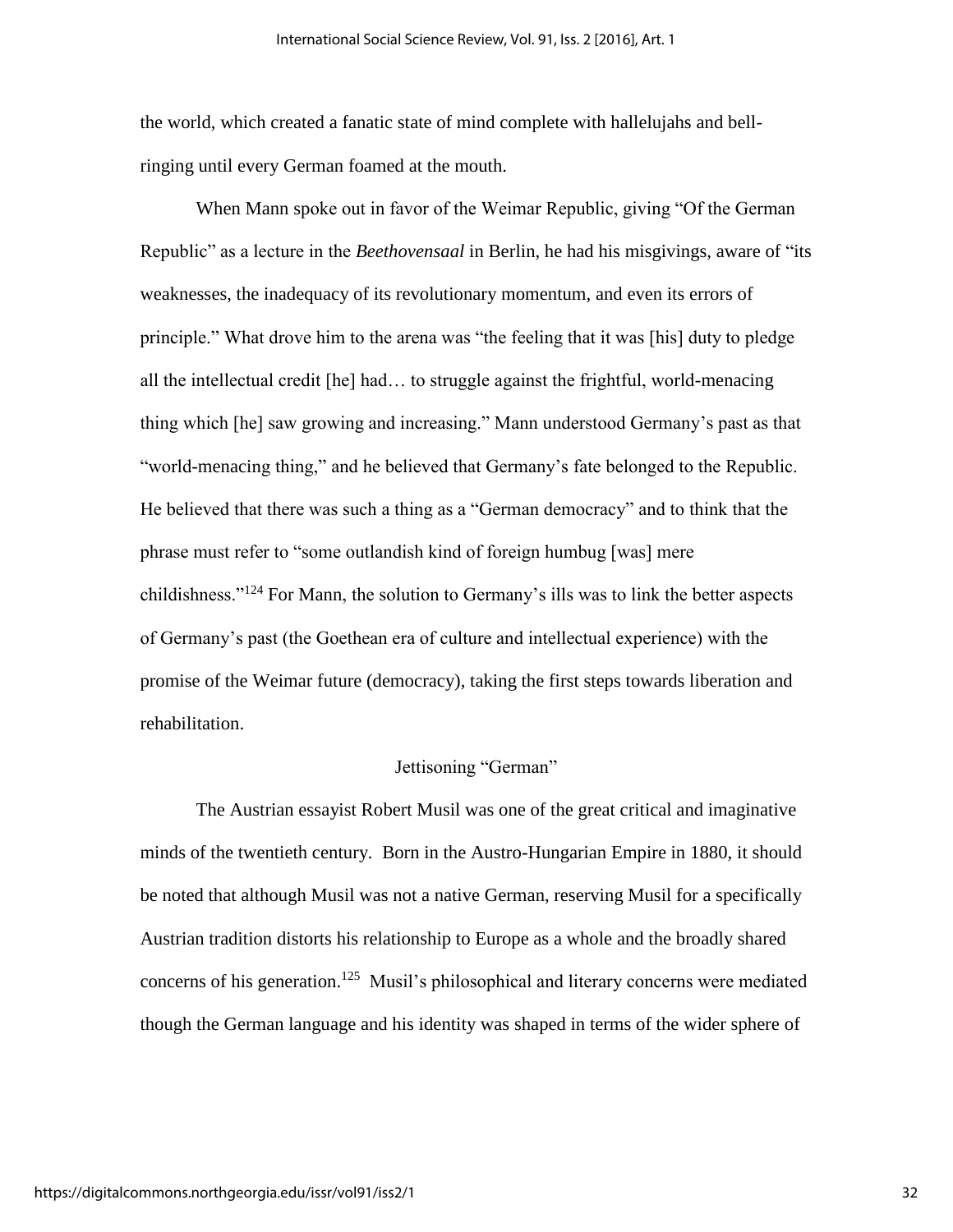German culture. Politically, he identified himself with the fate of the German nation and made a name for himself as a specifically German intellectual.

Musil was a witness to and a participant in the ideological upheaval of both the First and Second World Wars. His initial success came in 1906 with the publication of his first novel, *The Confusions of Young Törless* (*Die Verwirrungen des Zöglings Törleß*), and for much of his career Musil was a working journalist writing serious articles on culture, contributing to the literary feuilleton of newspapers, and reviewing books and plays for various publications.<sup>126</sup> His insights revealed a German and European culture in crisis. The purpose of Musil's *Precision and Soul* (a collection of essays taken and translated from Musil's larger *Gesammelte Werke*, written between 1911 and 1937) was to engage his readers' thoughts and feelings directly with the problems of modern culture. Historically, these essays open a window as to what it felt like to be a committed intellectual in Germany and Austria in the interwar period – not indifferent, but a passionate observer.<sup>127</sup> Musil's significance emerged at a point at which the European conventions of ideology, form, and language began to break down. The task he set himself was to think through the spiritual experience of his generation socially, culturally, and intellectually.<sup>128</sup>

The only member of this study's trio to actively participate in the First World War, Musil attended the *Militär-Oberrealschule* in Hranice and took part in officer training at the *Technische Militärakademie* in Vienna, fully enlisting for military service in 1901. Between 1914 and 1918 he served as an Austrian officer on the Italian front and was decorated several times. He then went on to serve as the editor of a military newspaper and a bureaucrat within the Republican Defense Ministry in Austria after the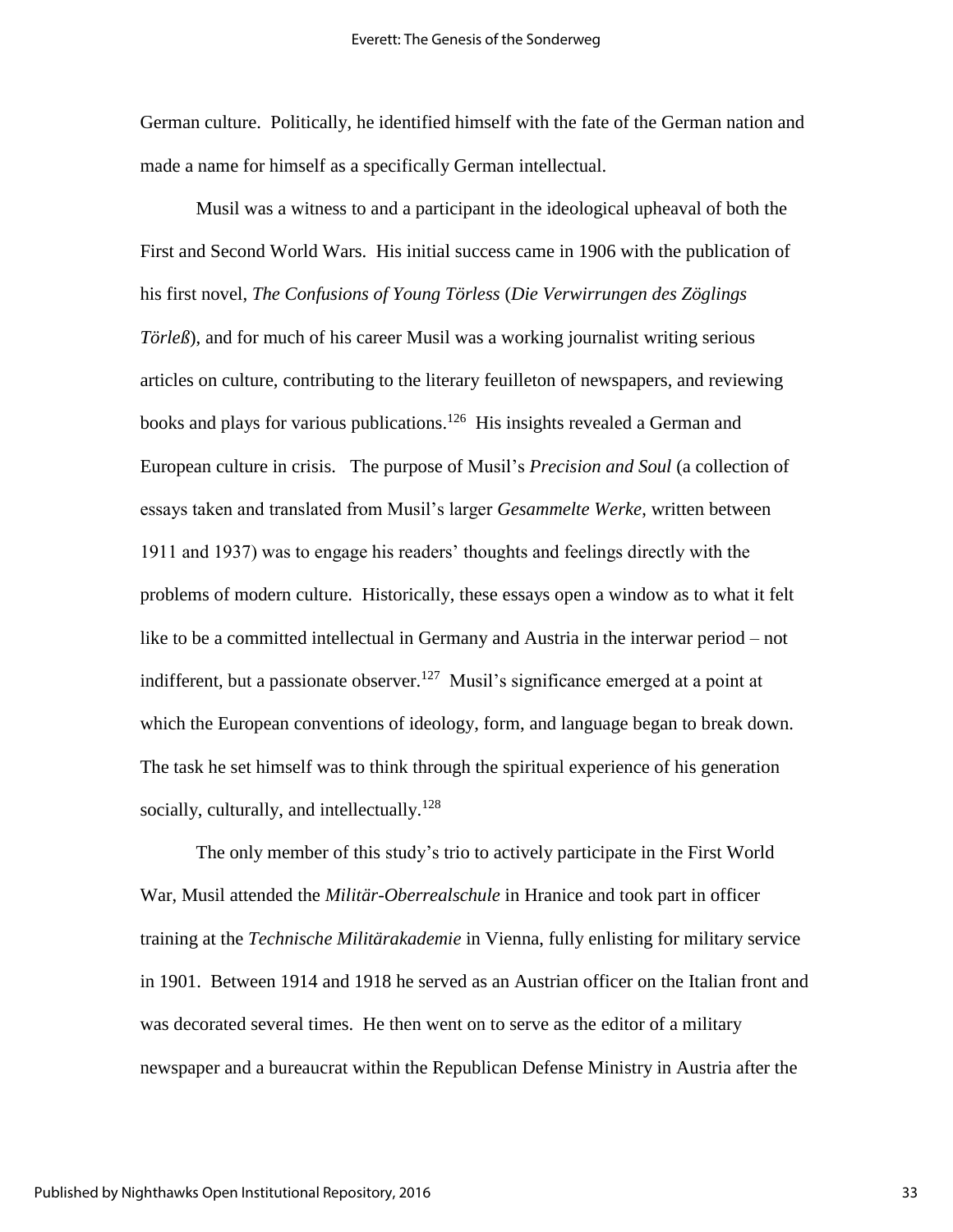collapse of the Austro-Hungarian Empire in 1918. The war, according to Musil, "erupted like a disease in this social organism; and enormous pent-up energy ... [that] finally dug itself [a] gangrenous fistula in the twentieth century."<sup>129</sup> The overriding concern of Musil's post-1918 work was thus the larger catastrophe of German culture and ideology that found expression in the Great War.

It was clear to Musil that the elements of 1914 were already present in the nineteenth century – "one thing after another, it all came into being, and today it is once again all present at the same time."<sup>130</sup> German identity in 1914 was composed of a long list of symptoms that, according to Musil, reached back a century, including nationalism, religion, and an antagonism to science. Musil believed, however, that the disconnect between what he referred to as "precision" and "soul" (the collective and the individual, respectively) represented the most significant factor in creating the Germans of the nineteenth century. His analysis of a German "special path" was couched in the German need to shape its identity in such a way to isolate precision and soul, and the complex array of results that identity heralded in 1914. According to Musil the antithesis between precision and soul was embodied by the relationship between the German individual and the German state. Musil made the claim that Germans regarded the state as an institution for human perfectibility, and as such German identity became wholly dependent on the state. In effect, the collective subsumed the individual, and Musil believed that the ideology of the German state had deepened "to the point of idolatry… seeing in it both an institution for the perfection of human nature and a kind of spiritual superperson."<sup>131</sup>

At the turn of the century, however, that identity became a problem, as many Germans sought to reclaim the soul they seemed to have lost. Musil believed that this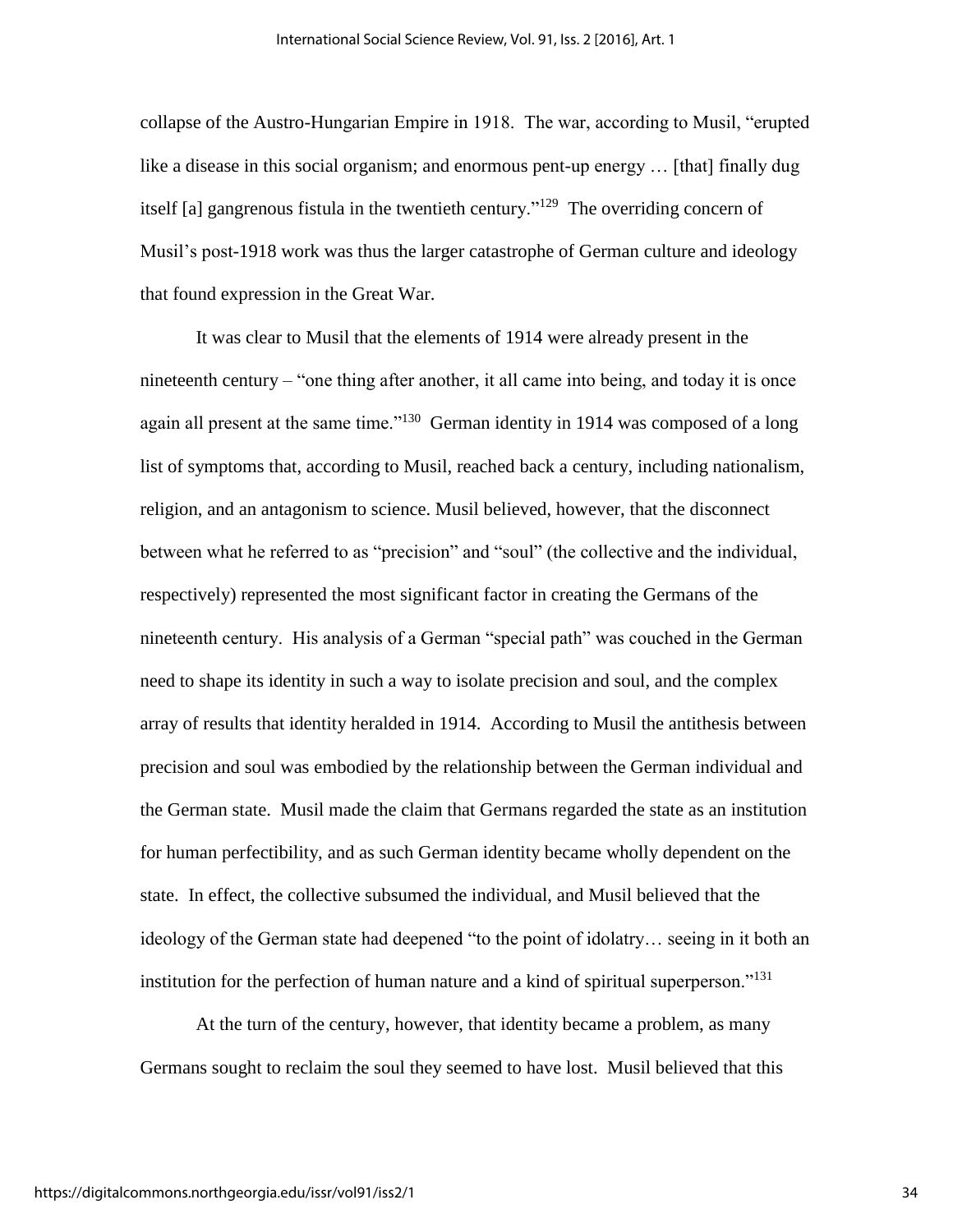struggle against soullessness degenerated into hysterics on the eve of the First World War, and in 1918 he saw Europe as teetering on the verge of apocalyptic change as a result of the German identity crisis. Solving the identity crisis, Musil maintained, was a necessary obstacle to overcome in order to arrive at a new epoch for the world.<sup>132</sup> His solution lay "neither in waiting for a new ideology nor in the clash of the ones that are quarreling today, but in the creation of social conditions that safeguard the stability and depth of ideological endeavors in general."<sup>133</sup> Musil's answer lay in jettisoning the "German" identity as a whole. Musil promoted man as man, rather than man as "German" or "French" or "European." By labeling oneself, Musil believed that the individual became isolated and the "other" not like him became dehumanized. This, to Musil, was the ultimate consequence of Western civilization as a whole and the greatest problem that the new age had to overcome. In describing "The German as Symptom" (one of the essays within *Precision and Soul*) Musil believed he was raising the problem of civilization as a collective. In order for Germany, and the rest of Europe, to right themselves, a larger supra-identity had to by assumed by all of Europe, if not the entire global community. According to Musil, the disconnect between precision and soul was a product of Western civilization and Germany was the most visual symptom.

#### Today's Sonderweg

Together, Ball, Mann and Musil represent an important intellectual facet of the Weimar period. In reading their works together, one begins to understand that much of the reassessment of Germany's place in Europe after defeat in the First World War tended to inhabit a tense position between robust apologetics for Germany's special place in European history and subtle doubts about the implication of its recent past; in other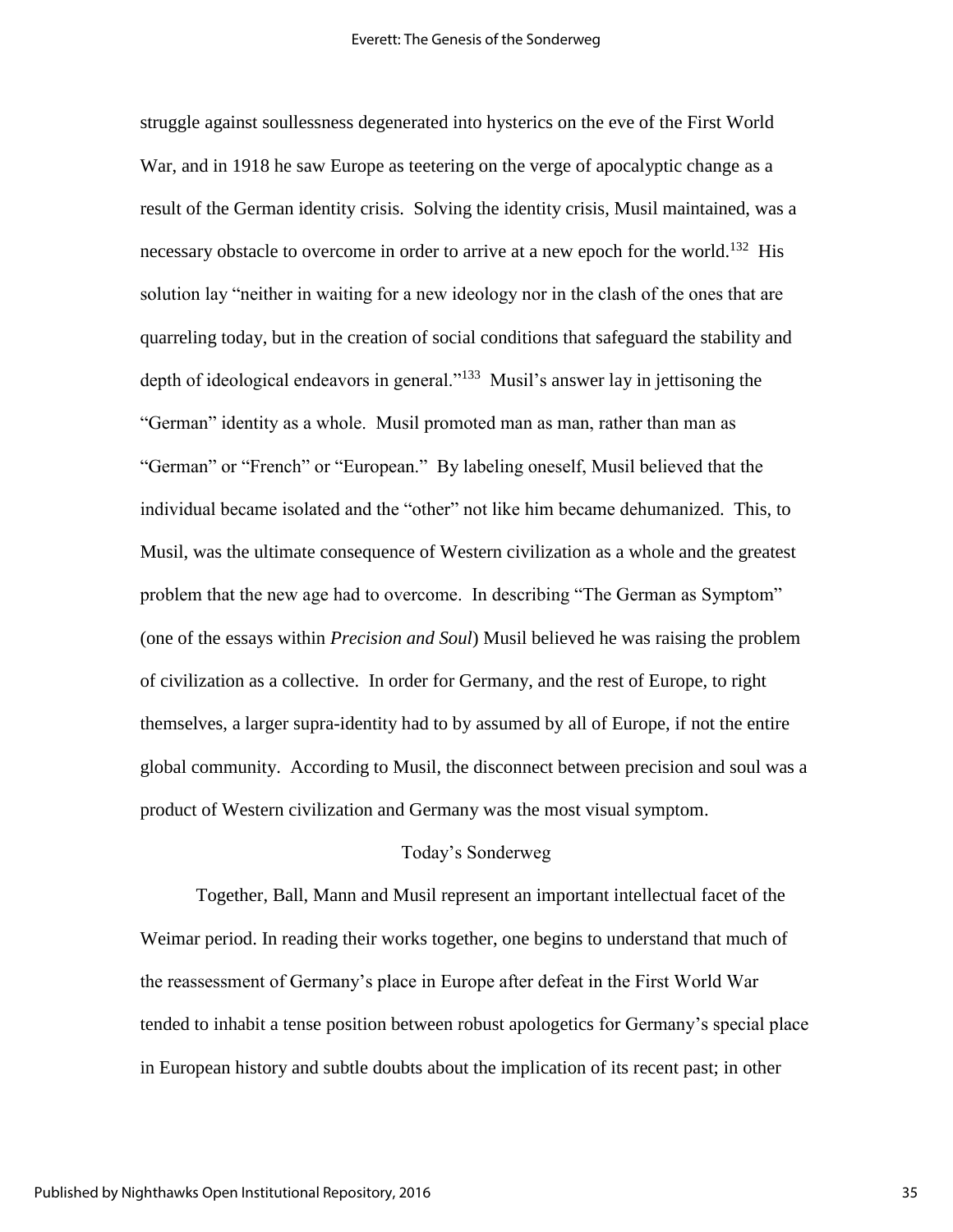words, toward a portrayal of Germany as a country unmoored from the rest of Western civilization. In short, the language of these thinkers suggests that the *Sonderweg*, far from being an interpretive invention of the 1960s, was in fact encoded into the very DNA of German thought. This project has traced the contours of this discussion, and considers the implications of pushing back the clock on Fritz Fischer's theory, thereby opening the door for a reconsideration of notions of continuity in German history.

The nineteenth century accommodated a long list of contradictions – individualism and social solidarity, aristocracy and socialism, pacifism and militarism, nationalism and internationalism, religion and natural science – and these contradictions lasted in to the Weimar period in Germany (perhaps best illustrated by the visual contrast of pacifists shaking hands with Entente leaders alongside the assassination of Weimar politicians). *Precision and Soul* is Musil's most complete account of the ideological crisis of German culture, but it is much more than just a catalogue of Germany's ills. It speaks to a larger audience and was intended to be much more than a simple diagnosis. Indeed Ball, Mann, and Musil, each took a moment in their works to outline a prognosis alongside their respective *Sonderwege*. Ball emphasized the creation of a new intelligentsia; Mann pointed to democracy; and Musil believed that the unification of "precision" and "soul" would usher in a new age for Germany and Europe as a whole. As such, the 1920s the notion of a German *Sonderweg* is more than just a backwards narrative, it also looks ahead. Built into the understanding of the German past is an inherent hope for the future, a hope that if the Germans can discover what is wrong with Germany they can fix it. Interpreted in such a way, the *Sonderweg* thesis emerges not as a creation of postwar historiographical discussion, but rather as a powerful intellectual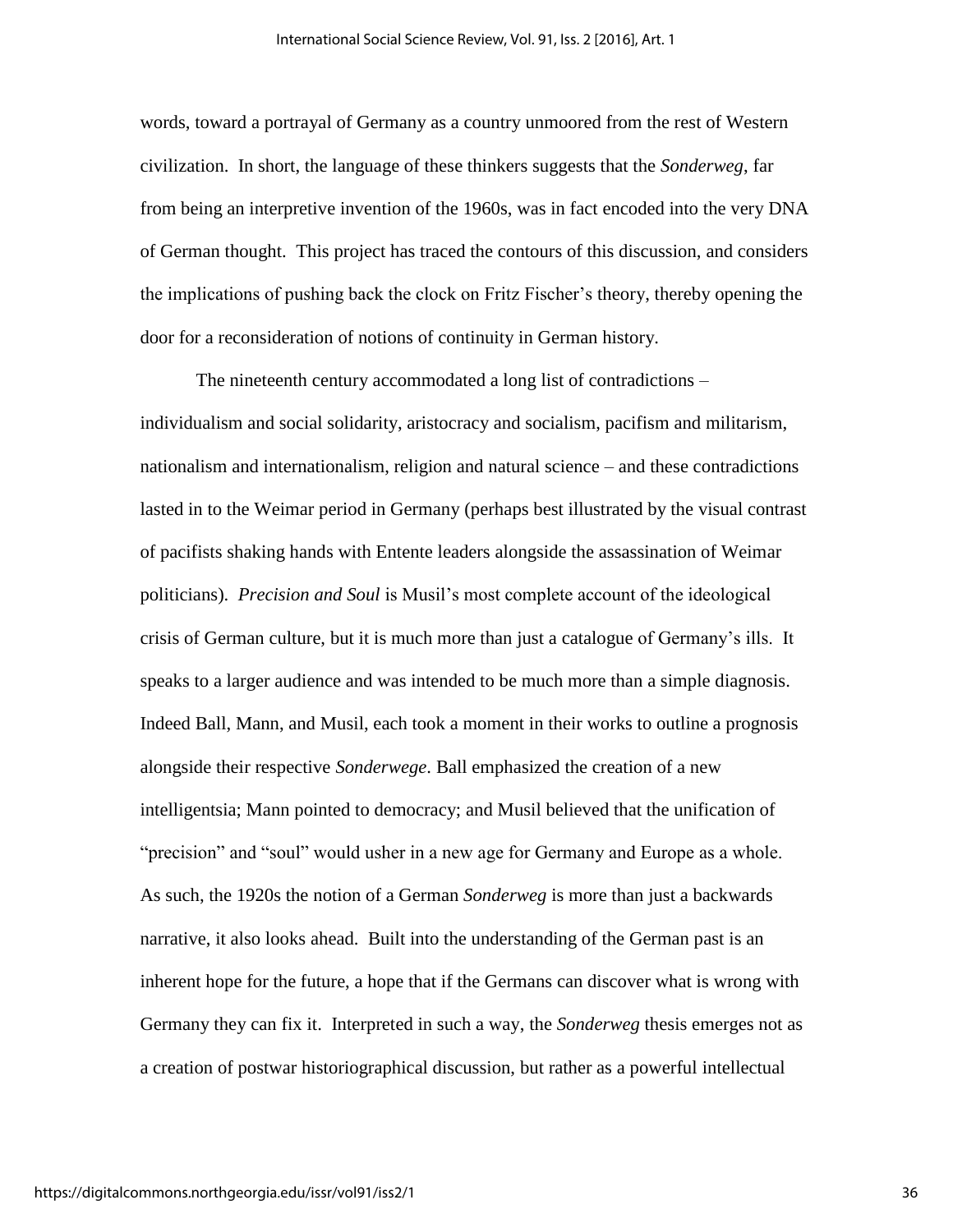agent in its own right, used in the interwar period to construct a cultural narrative of German history that sought to provide solutions to Weimar problems.

As a result, the construction of German identity in the twentieth century is not premised on the knowledge of what came "after" (the Nazi period), and instead the *Sonderweg* is revealed as cultural artifact, used to both define Germany's past and help organize its future. This is what makes the 1920s so distinct from the postwar historiography. Postwar conceptions of the German *Sonderweg* are reflections of a much broader trend in German thought. After the Second World War, notions of the *Sonderweg* became a favorite of social historians looking for ways to place the rise of Nazism and the Holocaust in the longer stream of German history. Since the 1980s, however, such continuity theses have come under sustained attack, leaving scholars without an overarching paradigm for explaining the catastrophes of the twentieth century. Contemporary historians like Konrad Jarausch and Helmut Walser Smith are in favor of entirely eschewing the notion of a German *Sonderweg* and have posited new ways of analyzing the German past. Jarausch maintains that the goal of postwar historiography is to "recivilize" the German past, but one cannot talk about recivilizing the post-1945 world without buying into the idea that what came "before" was wrong. Historians thus find themselves at a cross roads, unable to defend the *Sonderweg* thesis satisfactorily but unwilling to let it go completely. By revealing the ways in which *Sonderweg* tropes have appeared in early twentieth-century writing, this study has shown how the historiographical difficulties are inseparable from larger patterns in German historical thought, thus offering a new perspective on this longstanding debate.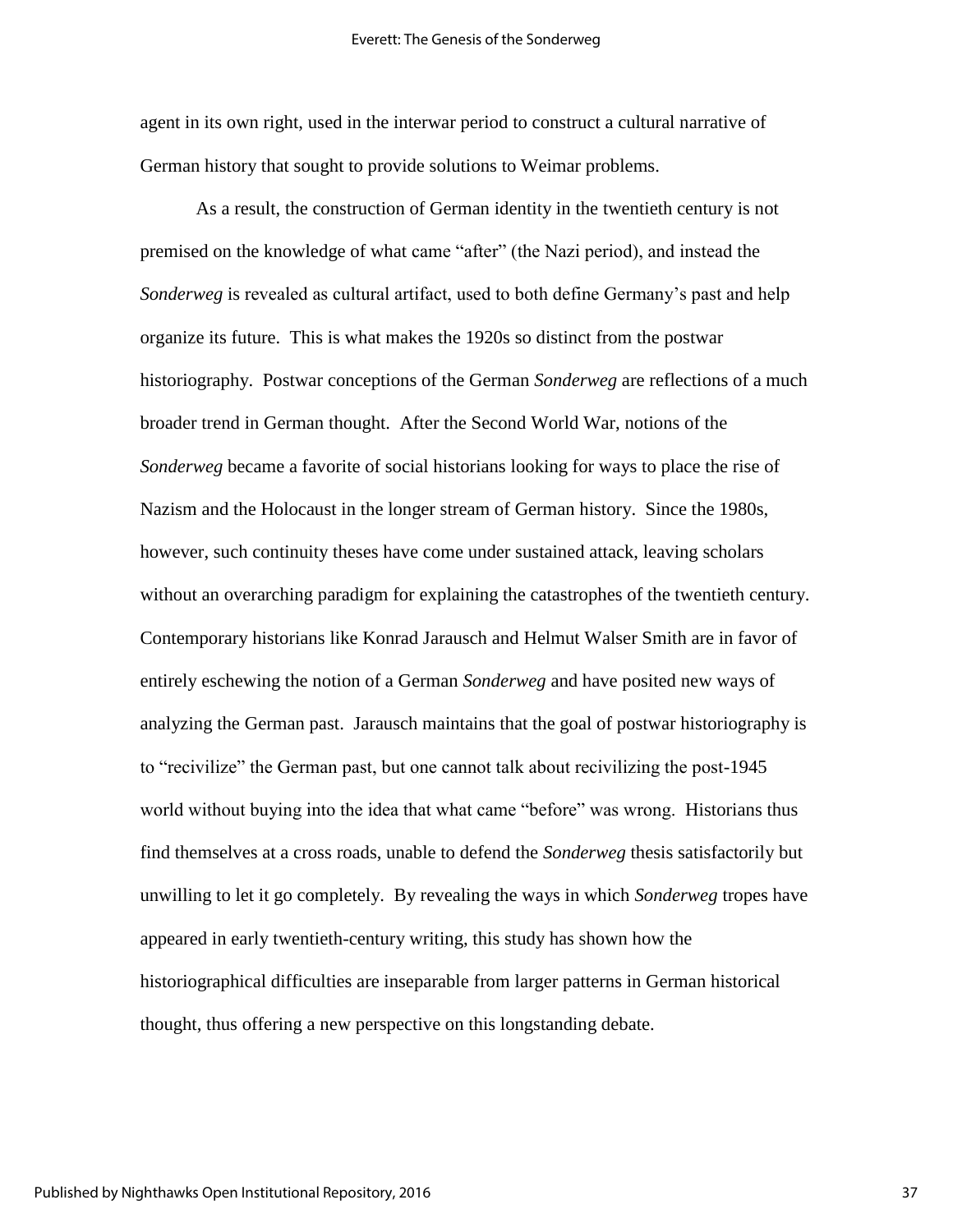## **ENDNOTES**

- <sup>2</sup> David Blackbourn and Geoff Eley, *The Peculiarities of German History: Bourgeois Politics and Society in Nineteenth Century Germany* (New York: Oxford University Press, 1984).
- <sup>3</sup> Peter Watson, *The German Genius: Europe's Third Renaissance, the Second Scientific Revolution, and the Twentieth Century* (New York: HarperCollins Publishers, 1992), 25; Helmut Walser Smith, *The Continuities of German History: Nation, Religion, and Race Across the Long Nineteenth Century* (New York: Cambridge University Press, 2008.)

<sup>5</sup> Smith, "The Vanishing Point of German History: An Essay on Perspective," *History and Memory* 17 (2005): 272.

<sup>6</sup> Jürgen Kocka, "German History before Hitler: The Debate about the German Sonderweg," *Journal of Contemporary History* 23(1988), 3.

<sup>7</sup> Wolfgang J. Mommsen, *Imperial Germany, 1867-1918: Politics, Culture, and Society in an Authoritarian State* (London: Arnold, 1995), 207.

<sup>8</sup> Blackbourn and Eley, *Peculiarities*, 3.

 $<sup>9</sup>$  Ibid., 4.</sup>

 $10$  Ibid.

 $\overline{\phantom{a}}$ 

<sup>11</sup> Jarausch and Geyer, *Shattered Past*, 8.

 $12$  Ibid., ix.

<sup>13</sup> Pierre Renouvin, *La Crise Européenne et la Grande Guerre* (Paris: F. Alcan, 1934); Bernadotte E. Schmitt, *The Coming of the War* (New York: Howard Fertig, 1930); Luigi Albertini, *The Origins of the War of in 1914* (Oxford: Oxford University Press, 1957). <sup>14</sup> Blackbourn and Eley, *Peculiarities*, 5.

15 For an examination of the original German publication see Fischer, *Griff nach der Weltmacht: Die Kriegszielpolitik des kaiserlichen Deutschland 1914-18* (Düsseldorf: Droste Verlag, 1962).

<sup>16</sup> Fritz Fischer, *Germany's Aims in the First World War* (New York. W.W. Norton, 1967), 9. For more information on the concept of "will to power" (*Wille zur Macht*) see Arthur Schopenhauer, *The World as Will and Representation*., trans. by E.F.J. Payne (New York: Dover Publications 1969) and Friedrich Nietzsche, *Thus Spake Zarathustra*, trans. Thomas Common (New York: Dover Publications, 1999).

<sup>17</sup> Ibid., 88.

<sup>18</sup> Ibid., 637.

<sup>19</sup> Hartmut Pogge von Strandmann, "The Political and Historical Significance of the Fischer Controversy," *Journal of Contemporary History* 48(2013): 253. <sup>20</sup> Ibid., 254.

<sup>21</sup> Hans-Ulrich Wehler, *The German Empire*, *1871-1918*, trans. by Kim Traynor (Hamburg: Berg Publishers, 1985), 1.

<sup>1</sup> Konrad Jarausch and Michael Geyer, *Shattered Past: Reconstructing German Histories*  (Princeton: Princeton University Press, 2003), 12.

<sup>4</sup> Helmut Walser Smith, "When the Sonderweg Debate Left Us," *German Studies Review*  31 (2008): 27.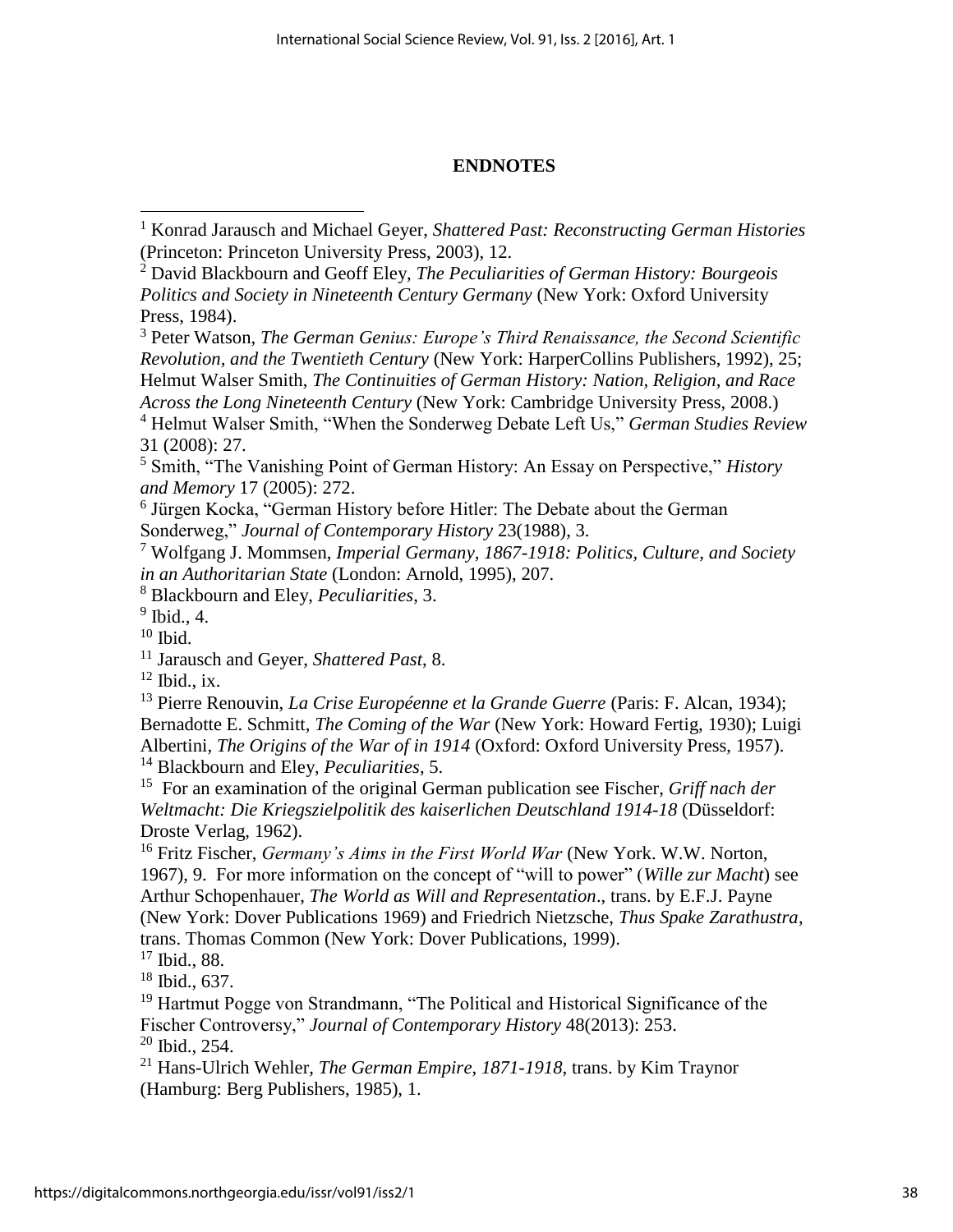<sup>22</sup> Watson, *The German* Genius, 21.

<sup>23</sup> Philipp Stelzel, "Fritz Fischer and the American Historical Profession: Tracing the Transatlantic Dimension of the Fischer-Kontroverse," *Storia della Storiografia* 44(2003): 67.

<sup>24</sup> Strandmann, "Fischer Controversy," 254.

<sup>25</sup> J.A. Corbett, "France and Germany Agree – on the Past," *Historical Bulletin* 23(1955), 158-62. This textbook agreement was part of the Franco-German Textbook Recommendations of 1951 – a product of French-German rapprochement that encouraged international collaborationist efforts in order to overcome the high levels of conflict and mistrust which had built up over the course of eighty years and three wars. <sup>26</sup> Strandmann, "Fischer Controversy," 254.

<sup>27</sup> Ibid., 255.

 $\overline{\phantom{a}}$ 

<sup>28</sup> Ibid., 261; 257.

<sup>29</sup> Jarausch and Geyer, *Shattered Past*, 96.

<sup>30</sup> Mommsen, *Imperial Germany*, 206.

<sup>31</sup> For the German see Wehler, *Das Deutsche Kaiserreich, 1871-1918* (Göttingen:

Vandenhoeck & Ruprecht, 1994).

<sup>32</sup> Wehler, *The German Empire*, 1.

 $33$  Ibid., 60.

<sup>34</sup> Ibid., 245.

<sup>35</sup> Jarausch and Geyer, *Shattered Past*, 96.

<sup>36</sup> James N. Retallack, "Social History with a Vengeance? Some Reactions to H.-U.

Wehler's 'Das Deutsche Kaiserreich," *German Studies Review* 7(1984): 424.

<sup>37</sup> Wehler, *The German Empire*, 31.

<sup>38</sup> Thomas Nipperdey, "Wehler's 'Kaiserreich:' Eine kritische Auseinandersetzung," *Geschichte und Gesellschaft* 1(1975): 539-60; Lothar Gall, "Bismarck und der Bonapartismus," *Historische Zeitschrift* 223 (1976): 618-32; Klaus Hildebrand, "Geschichte oder 'Gesellschaftsgeschichte'? Die Notwendigkeit einer Politischen Gesichtsschriebung von den Internationalen Beziehung," *Historische Zeitschrift*  223(1976): 328-57.

<sup>39</sup> James N. Retallack, "Social History with a Vengeance? Some Reactions to H.-U. Wehler's 'Das Deutsche Kaiserreich," *German Studies Review* 7(1984): 426.

<sup>40</sup> Jarausch and Geyer, *Shattered Past*, 97.

 $41$  Ibid.

<sup>42</sup> Retallack, "Social History with a Vengeance?" 427.

<sup>43</sup> Blackbourn and Eley, *Peculiarities*, 13.

<sup>44</sup> Jarausch and Geyer, *Shattered Past*, 98.

<sup>45</sup> Blackbourn and Eley, *Peculiarities*, 22.

<sup>46</sup> Ibid., 22-3.

 $47$  Ibid., 32.

<sup>48</sup> Smith, "When the Sonderweg Debate Left Us," 229.

<sup>49</sup> Jarausch and Geyer, *Shattered Past*, 1.

<sup>50</sup> Ibid., 5/87; Peter Black, "Shattered Past: Reconstructing German Histories by Konrad

H. Jarausch and Michael Geyer," *German Studies Review* 27(2004): 669.

<sup>51</sup> Jarausch and Geyer, *Shattered Past*, 17.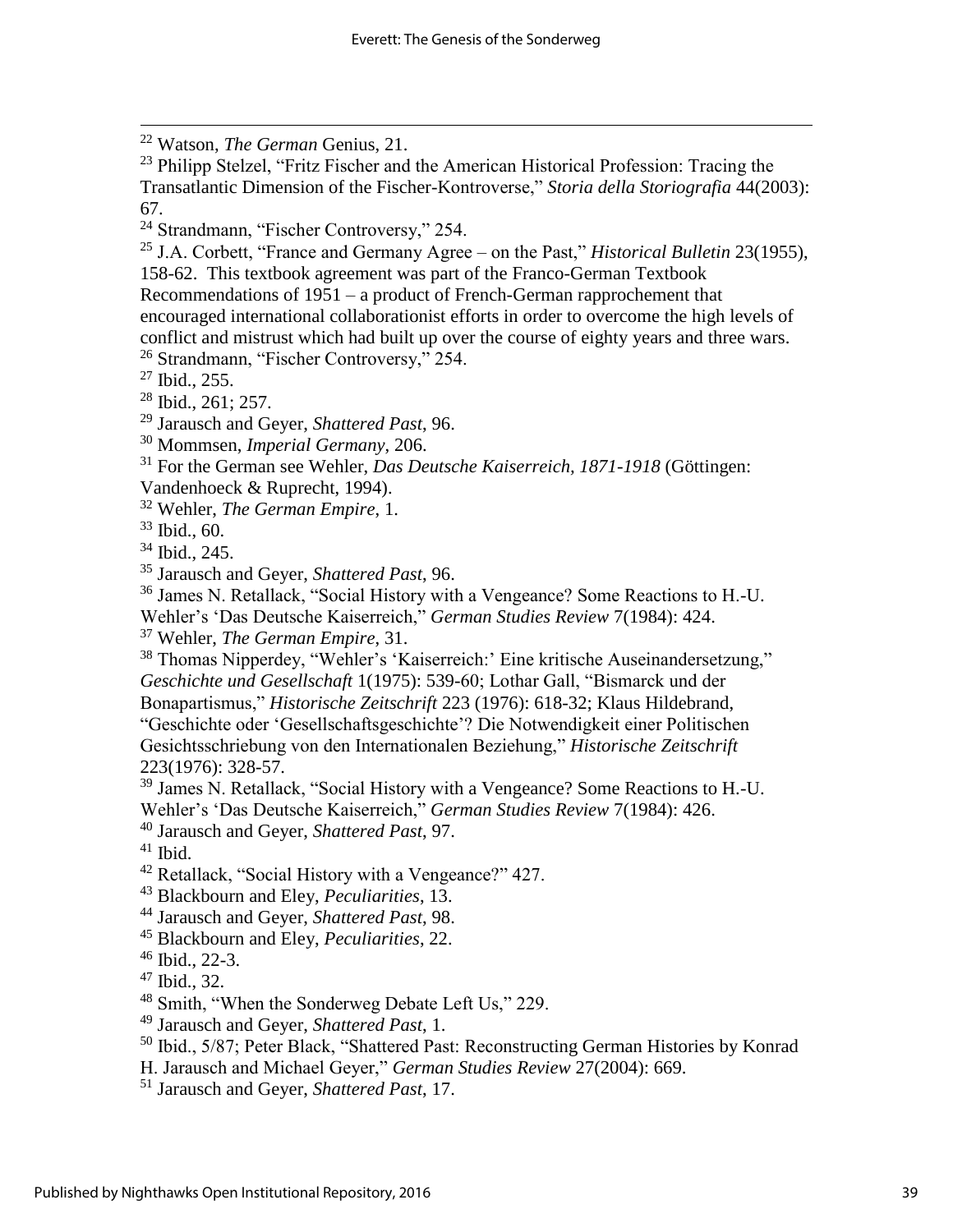Ibid., *x*. Ibid., 18. Ibid., 12. Ibid., 83. Eric D. Weitz, "Shattered Past: Reconstructing German Histories by Konrad H. Jarausch; Michael Geyer," *Slavic Review* 63(2004): 150. Smith, *The Continuities of German History: Nation, Religion, and Race across the Long Nineteenth Century* (Cambridge: Cambridge University Press, 2008), 9. Ibid., 10-1. James M. Brophy, "The Continuities of German History: Nation, Religion, and Racism, across the Long Nineteenth Century by Helmut Walser Smith," *Central European History* 42(2009): 745. Smith, *Continuities*, 12. Ibid., 6. Ibid., 227; 225. Ibid., 230-2; 236; 237. Jarausch and Geyer, *Shattered Past*, 12. Ibid., 10. Blackbourn and Eley, *Peculiarities*, 32. Mommsen, *Imperial Germany*, 208; Gay, *Weimar Culture*, 11. Gay, *Weimar Culture*, 11. Mommsen, *Imperial Germany*, 208. Ibid., 215. Ibid. John Jay Chapman, *Deutschland über alles; or, Germany Speaks: A Collection of the Utterances of Representative Germans – Statesmen, Military Leaders, Scholars, and* 

*Poets – in Defense of the War Policies of the Fatherland* (New York: G.P. Putnam's Sons, 1914), 81.

Ibid., 37.

 $\overline{\phantom{a}}$ 

Gay, *Weimar Culture*, 147.

Ibid., 9.

Ibid., 14.

 In French, *la trahison des clercs*. See Julien Benda, *The Treason of the Intellectuals*, trans. Richard Aldington (New Brunswick: Transaction Publishers, 2007).

Chapman, *Deutschland über alles*, 44.

 The term *mandarin* comes from Fritz Ringer's *Decline of the German Mandarins: The German Academic Community, 1890-1933* (Cambridge: Harvard University Press, 1969), 5: "the social and cultural elite which owes its status primarily to educational

qualifications, rather than to hereditary rights or wealth," composed of "doctors, lawyers, ministers, governmental officials, secondary teachers and university professors." Ibid., 37.

 Mary Fulbrook and Martin Swales, *Representing the German Nation: History and Identity in Twentieth-Century Germany* (Manchester: Manchester University Press, 2000), 11.

Gay, *Weimar Culture*, *xiii*.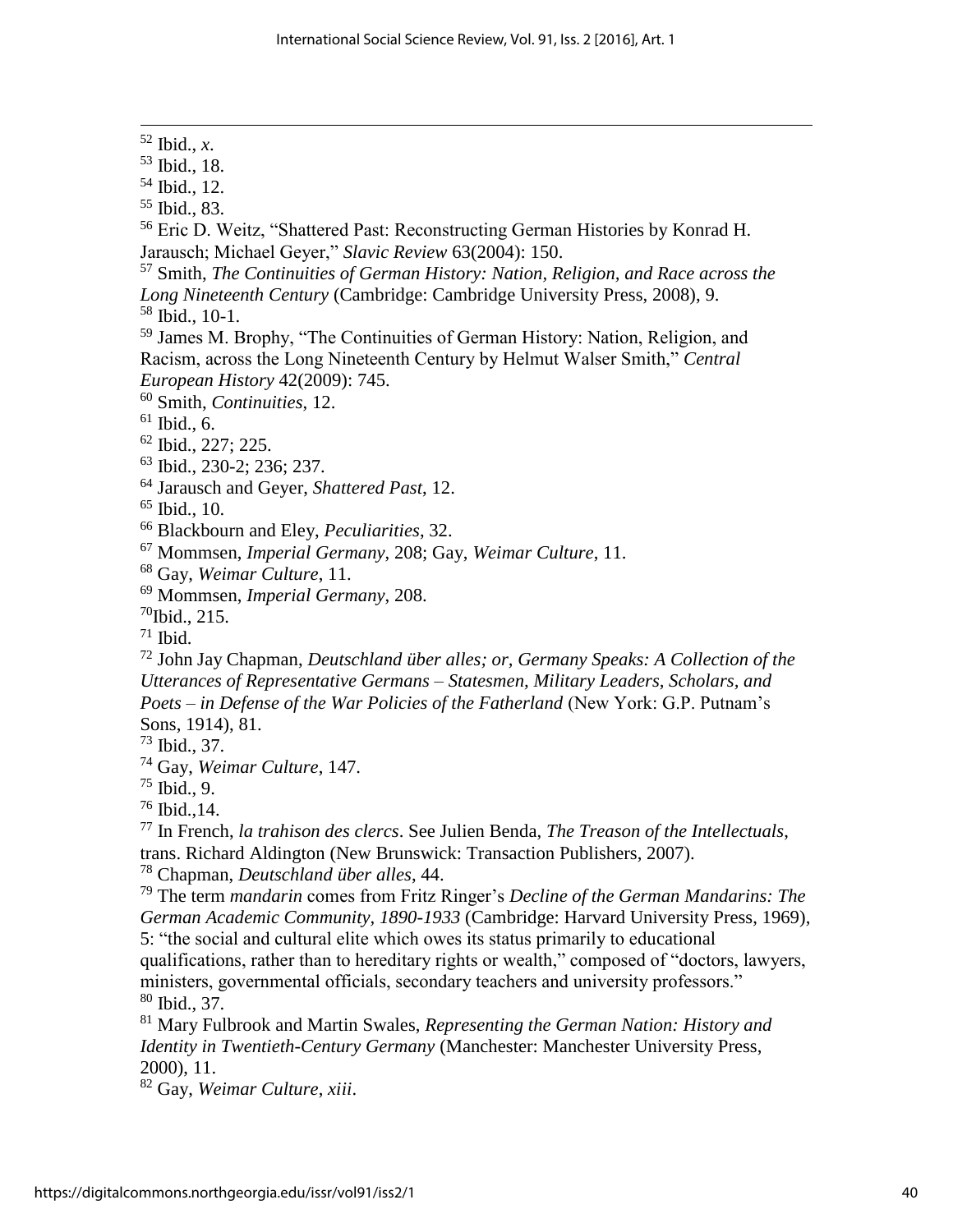$\overline{\phantom{a}}$ 

 For the German edition see Ball, *Zur Kritik der Deutschen Intelligenz* (Bern: Freier Verlag, 1919).

 Ball, *Die Flucht aus der Zeit* (Munich: Duncker & Humblot, 1927), November 14, 1918, p. 212.

 Ball, *Zur Kritik der deutschen Intelligenz*, trans. by Brian L. Harris (New York: Columbia University Press, 1981), 1.

 Letter of August 7, 1914, *Hugo Ball: Briefe*, *1911-1927*, ed. by Annemarie Schütt-Hennings (Zurich: Benziger, 1957).

Ball, *Flucht aus der Zeit*, November 1914, p. 16.

 Brian L. Harris, "Hugo Ball's Critique of the German Mind: A Translation with Introduction and Notes on Hugo Ball's *Zur Kritik der deutschen Intelligenz*" (Ph.D., University of Texas at Austin, 1979), 90.

 Anson Rabinbach, introduction to *Critique of the German Intelligentsia* by Hugo Ball (New York: Columbia University Press, 1981), *xv*.

 Peter Uwe Hohendahl, "Hugo Ball," in Wolfgang Rothe, ed., *Expressionismus als Literatur: Gesammelte Studien* (Bern und Munich: Francke, 1969), 750; Ball, *Flucht aus der Zeit*, September 26, 1917, p. 203.

<sup>93</sup> Ibid., 140.

 Philip Mann, *Hugo Ball: An Intellectual Biography* (Leeds: W.S. Maney & Sons Ltd., 1987), 113-115.

Ball, *Kritik*, 14.

Ibid., 17.

Ibid., 25

Ibid., 45-6.

 From Immanuel Kant's 1784 essay "Beantwortung de Frage: Was ist Aufklärung?" (Answering the Question: What is Enlightenment?). The German term for the

"Enlightenment" (*aufklaren*: to illuminate; *sich aufklären*: to clear up).

Ibid., 47.

- Ibid., 75.
- Ibid., 95.

Harris, "Hugo Ball," 147.

Ball, *Kritik*, 12; 21.

Ibid. 9.

Ibid., 113.

Ibid., 114.

 Mann, *Reflections of a Non-Political Man*, trans. by Walter D. Morris (New York: Frederick Ungar Publishing, 1983), 16-18.

 Mann, *Diaries, 1918-1939*, trans. by Richard and Clara Winston (London: Robin Clark Ltd., 1984), September 14, 1918, p. 4.

Ibid., September 16, 1918, p. 5.

Gay, *Weimar Culture*, 23.

Ibid., 23.

Ibid., 2.

Ibid., 19; 32.